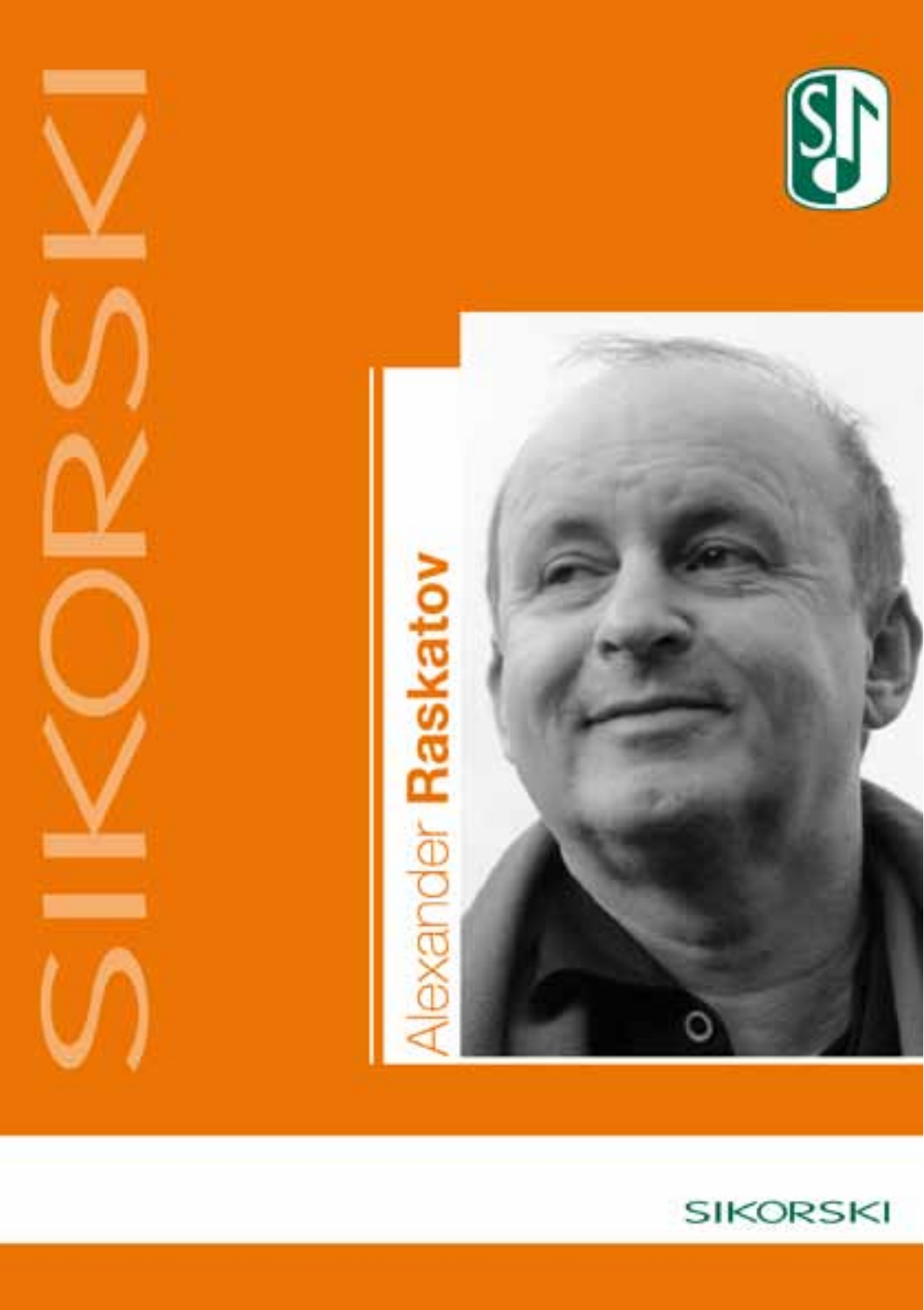# a l e x a n d e r **r a s k a t o v**

Partner



**SIKORSKI MUSIKVERLAGE HAMBURG sik 4/5648**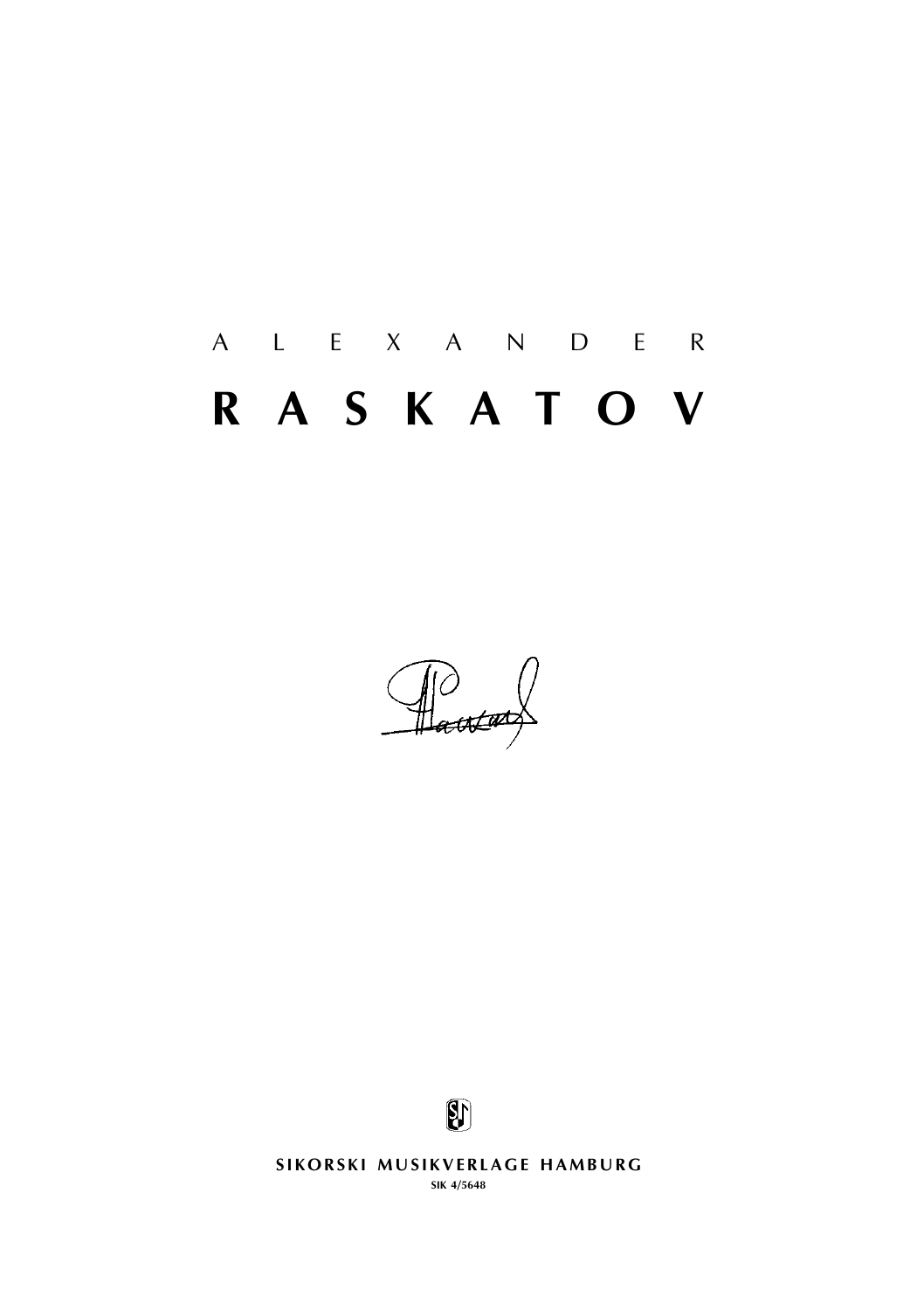### **contents**

| <b>ALEXANDER RASKATOV</b> | $(ENGLISH VERSION)$ 6                     |  |
|---------------------------|-------------------------------------------|--|
| ALEXANDER RASKATOV        | $(DEFUTSCHE$ FASSUNG) $\cdots$ $\cdots$ 9 |  |
|                           |                                           |  |
|                           |                                           |  |
|                           |                                           |  |
|                           |                                           |  |
|                           |                                           |  |
|                           |                                           |  |
|                           |                                           |  |
|                           |                                           |  |
|                           |                                           |  |
|                           |                                           |  |
|                           |                                           |  |

sikorski Musikverlage 20139 hamburg phone: (+ 49) (0)40 / 41 41 00-0 · fax: (+ 49) (0)40 / 41 41 00-41 www.sikorski.de · contact@sikorski.de **19 s e p t e m b e r 2019** cover photo © laura luostarinen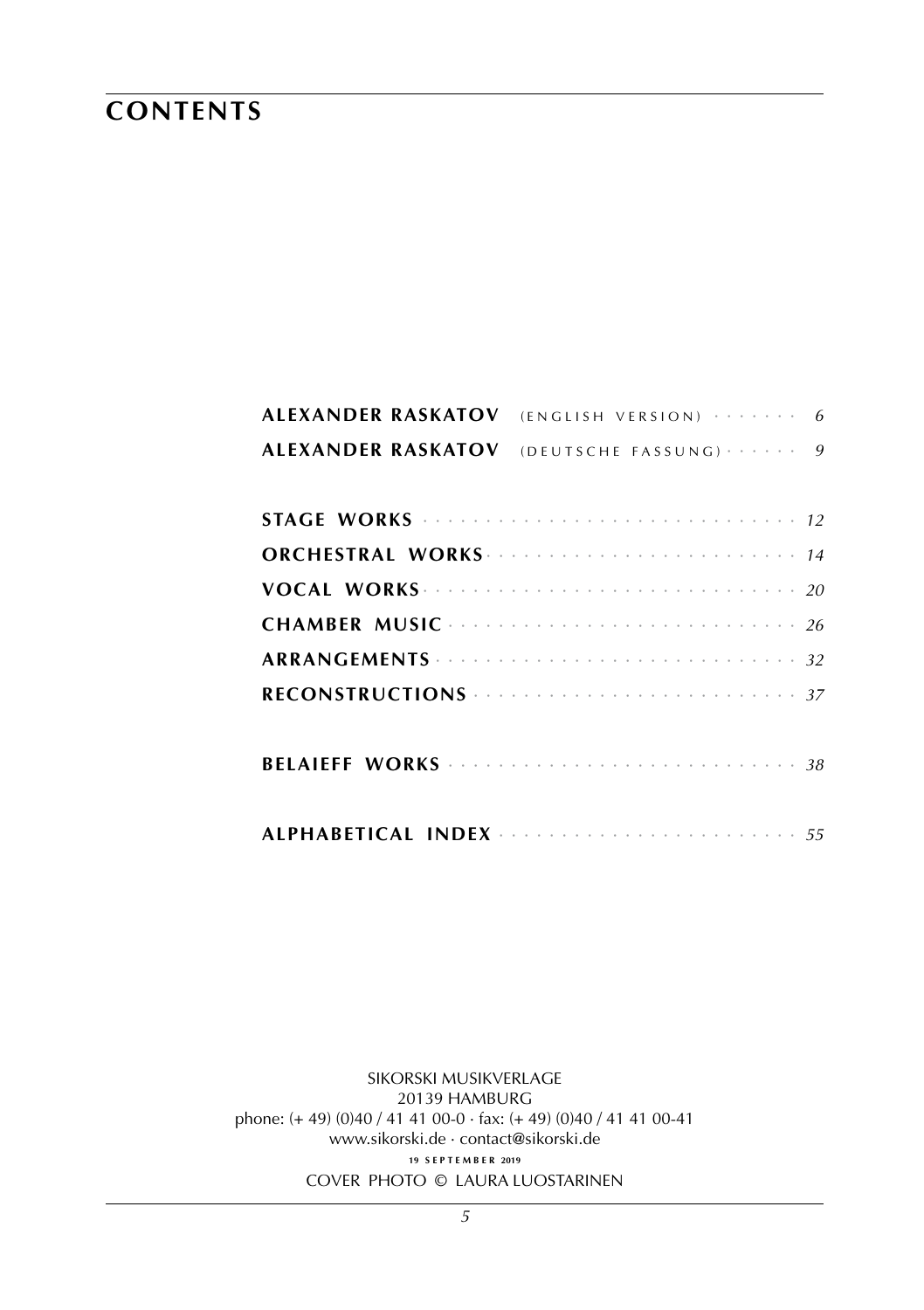### **alexander raskatov**

Alexander Raskatov is one of the most important composers of today. His stage compositions, numerous compositions for orchestra, vocal groups, soloists and chamber ensembles reflect the sophisticated and subtle aesthetics of the composer. Raskatov was born in 1953 in Moscow, and graduated from Moscow Conservatoire in 1978 where he had studied with Prof. Albert Lehmann. Raskatov acquired a membership of the Soviet Ligue of Composers in 1979 and founded together with other Russian composers – Edison Denisov, Vladimir Tarnopolski, Viktor Yekimovsky, Alexander Vustin – the group ASM-2 (Association of Contemporary Music – 2) in 1990.

From 1994 to 2004 Raskatov lives and works in Germany, from 2004 – in France. Raskatov gets commissions from numerous important music festivals, including the Lockenhaus Chamber Music Festival, the festival of the Cité de la Musique in Paris and the Salzburg Easter Festival, where Raskatov was awarded the Composition Prize in 1998. Raskatov has also been commissioned by major orchestras and ensembles such as the Concertgebouw Orchestra, the Mariinsky Orchestra, Stuttgart Chamber Orchestra, The Hilliard Ensemble, the Netherlands Wind Ensemble, The Borodin Quartet, The Kremerata Baltica Chamber Orchestra, Schoenberg/Asko Ensemble Amsterdam, Bläserensemble Sabine Meyer, among others. Raskatov's works have been recorded on numerous compact discs by leading companies such as EMI, ECM, Wergo, BIS, Nonesuch, Le Chant du Monde, Megadisc, Melodiya, Claves.

In the composer's own words, his music often deals with 'the forgotten Romantic idioms'. These Romantic elements are often transformed and presented in a rather unusual, nostalgic, almost 'unreal' context. His early compositions sometimes have references to some elements of minimalism, as well as to Russian popular arts songs of the nineteenthcentury (similar to the music of his older compatriot Valentin Silvestrov). There are also sacred, liturgical music elements in Raskatov's music in all periods of his work, the most important examples being his Stabat Mater for high voice and organ (1988), Miserere, Double Concerto for viola, cello and orchestra (1992), Kyrie Eleison for solo cello (1992), Misteria brevis for piano and percussion instruments (1992), Seven Stages of Alleluia for voice, percussion and piano (1993), Gebet for soprano and string quartet (1996), Praise for male voices (1998), The Last Freedom, Requiem for mixed choir and orchestra (2001), and Obikhod for male voices and string orchestra (2003).

In 1991 Raskatov's music went through new changes. As the composer describes himself, he started to be interested in 'weaker or relaxed musical forms'. He sees a form as 'a static non-action', a 'pleasant doing nothing' **<sup>1</sup>** . He once said that stylistically, modern world's sound environment reminded him of childhood illusions and required some escape from the limits of serious academic music making. One of his works of 1991 even bears the title D o I c e F a r N i e n t e [Sweet doing nothing] for cello and piano. This is why in many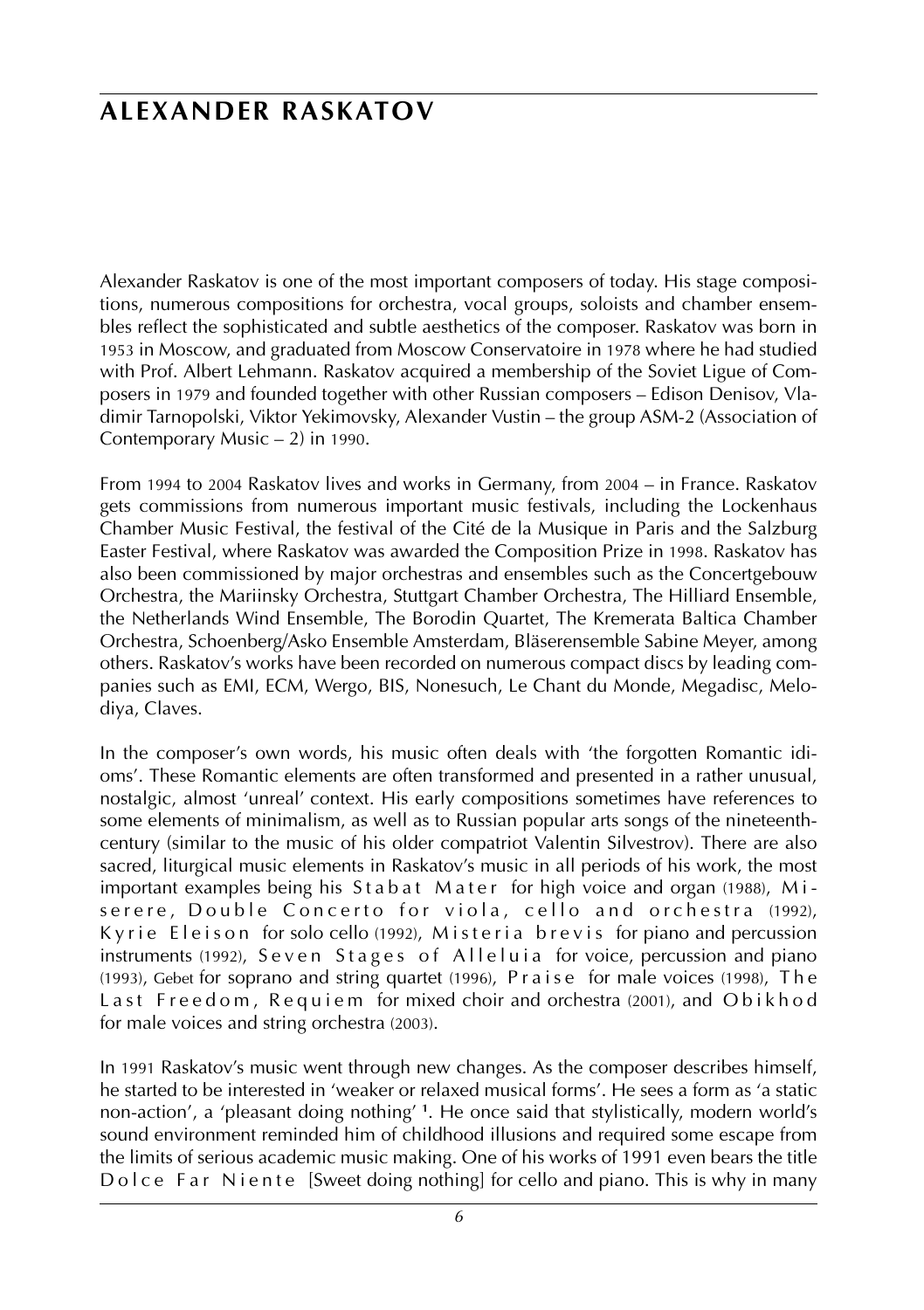of his compositions performers have to whistle, blow into a shell, play unusual instruments such as vargan (Asian type of a jew's harp), siren, bamboo tubes and so on. There are a number of Raskatov works in which the avant-garde language is used in an anti-avantgarde way, becoming rather a symbol of the naïve world of a child, like the vocal cycle  $\overline{A}$ n g e l s r e a d your book on a text of Gennadi Aigi (2003). Some avant-garde elements of instrumental technique change their meaning in a new context of Raskatov's music. They look and sound like toys, like recollections of a childhood. Typical examples of this new 'naïve' palette can already be found in Raskatov's earlier and slightly absurdist piece G r a - k a - k h a - t a for tenor, violin and four percussionists (1988) on texts of the Russian futurist poet Velimir Khlebnikov (1885-1922). The same features are still obvious in Raskatov's later compositions, such as Commentary on a Vision for solo percussion and orchestra (1991), where he uses little known and exotic percussion instruments of the dedicatee Mark Pekarsky's collection.

Raskatov has developed this style in one of his central works, X e n i a for chamber orchestra (1991), which includes rather unusual instruments such as a toy piano, Javanese gongs as well as the orchestra players' singing. X e n i a, inspired by the poems of one of Russia's most original and least known poets Xenia Nekrasova (1912-1958), once again presents an innocent, pure, child-like world. In order to create this atmosphere the composer uses here only high-register instruments.

One of the most important Raskatov works, a 40-minute viola concerto called P u t ' - P a t h - C h e m i n - W e g **²** was premiered by Yuri Bashmet (viola) and the Mariinsky Orchestra under Valery Gergiev in Paris in 2003. This work, in the composer's own words, 'was inspired by a very special, sometimes idiosyncratic manual technique of the conductor, and so the composition is a kind of a picture of this unique conductor's palette'. The large, five-movement concerto employs various elements of musical language. It is based on very individual and well developed thematic structures, away from both modernist patterns and minimalist elements. Raskatov's forms in the concerto are strikingly new and original. He tries to avoid any standard patterns (including the repeats and recapitulations) and creates a highly impressive composition with active 'through' development and elements of open forms.

The human voice and its various sonic transformations is one of the most important means of expression for Raskatov, inspired by his long-time collaboration with soprano Elena Vassilieva, the dedicatee of many vocal works by the composer. His P as de deux for soprano, bells and saxophone on a text by Antonin Artaud (1994) marks the beginning of Raskatov's extensive research in the area of various possibilities of the human voice. Voices of Frozen Land on Russian folk texts (2000) takes the experiments even further: it is written for seven folk singers and percussion instruments. Ritual on a text by Velimir Khlebnikov for solo voice, megaphone and percussion (one performer) uses numerous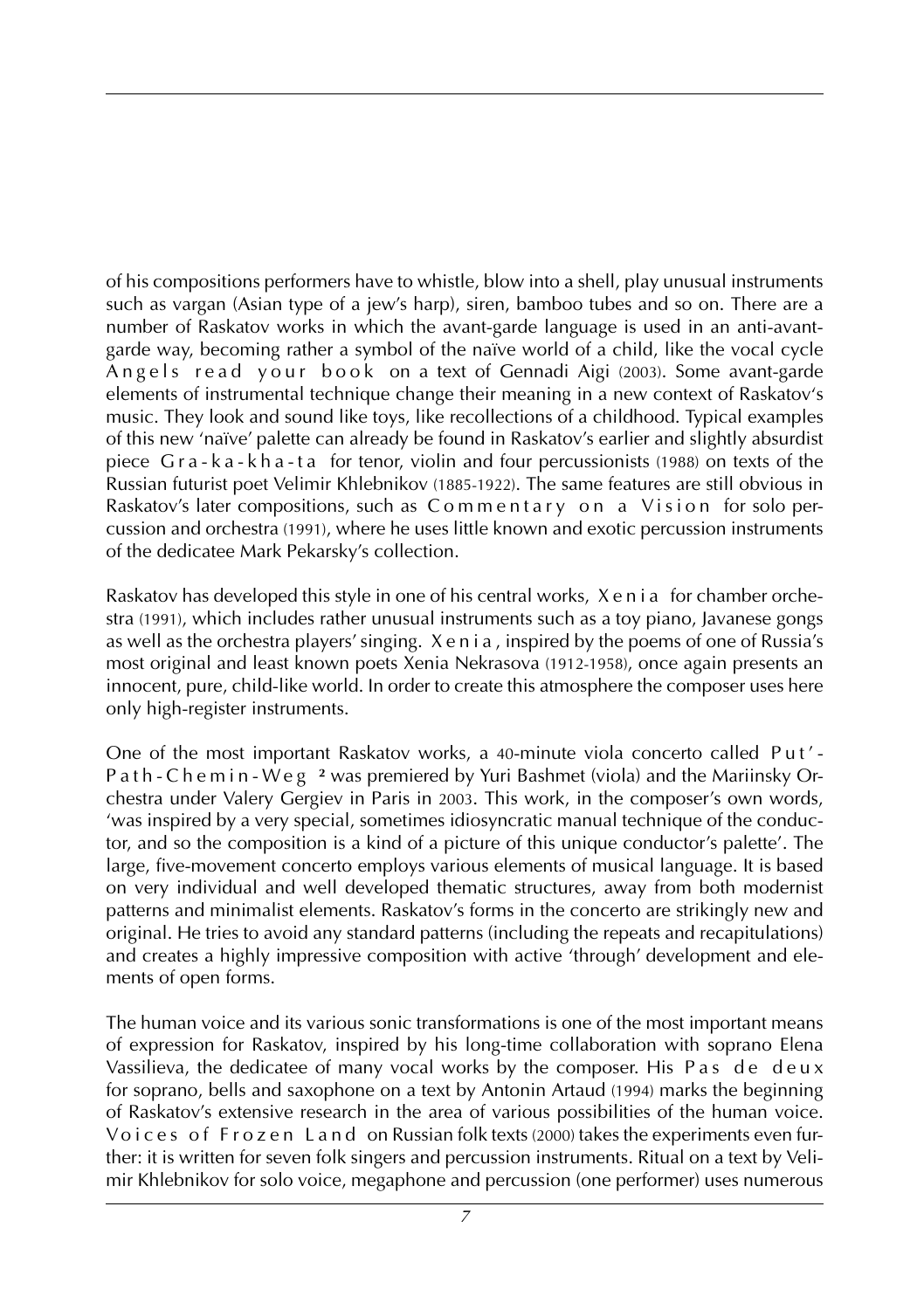special vocal effects such as rauco (hoarse) tremolo and scrollato (shaky) whisper, often transformed by a megaphone. In A D o g's H e a r t all these effects are complemented by the extremes of the vocal tessitura and the polarities of the dynamic range.

Raskatov's opera A D o g's H e a r t, based on Mikhail Bulgakov's story (1925), is one of his two stage compositions. The other opera, The Pit and the Pendulum after Edgar Allan Poe, is still unfinished. A Dog's Heart, commissioned by The Netherlands Opera House in Amsterdam (2008-2009), shows Raskatov's affinity to the recent past of Russian cultural history, as do many of his other works. The composer's arrangements of Mussorgsky, Prokofiev and Shostakovich works are well-known, particularly his reconstructions of the scores by the Russian revolutionary composer Nikolai Roslavets (1881- 1944). Raskatov's most recent reconstruction of Alfred Schnittke's last Symphony No. 9 is a brilliant work, both in terms of meticulous fidelity towards Schnittke's late style and creative power of Raskatov's own ideas. The symphony was premiered in Dresden in 2007, together with Raskatov's own moving tribute to Schnittke's memory, Nunc Dimittis for mezzo-soprano, male voices and orchestra on words by Joseph Brodsky and the monk Siluan.

© *Alexander Ivashkin,* 2010

**1** All quotes are from the composers' conversations with the author.

**2** The title relates to the word 'road' or 'path' in four languages: Russian, English, French and German, which reflects the composer's own biography: his life and work in Russia, the USA, Germany and France, respectively.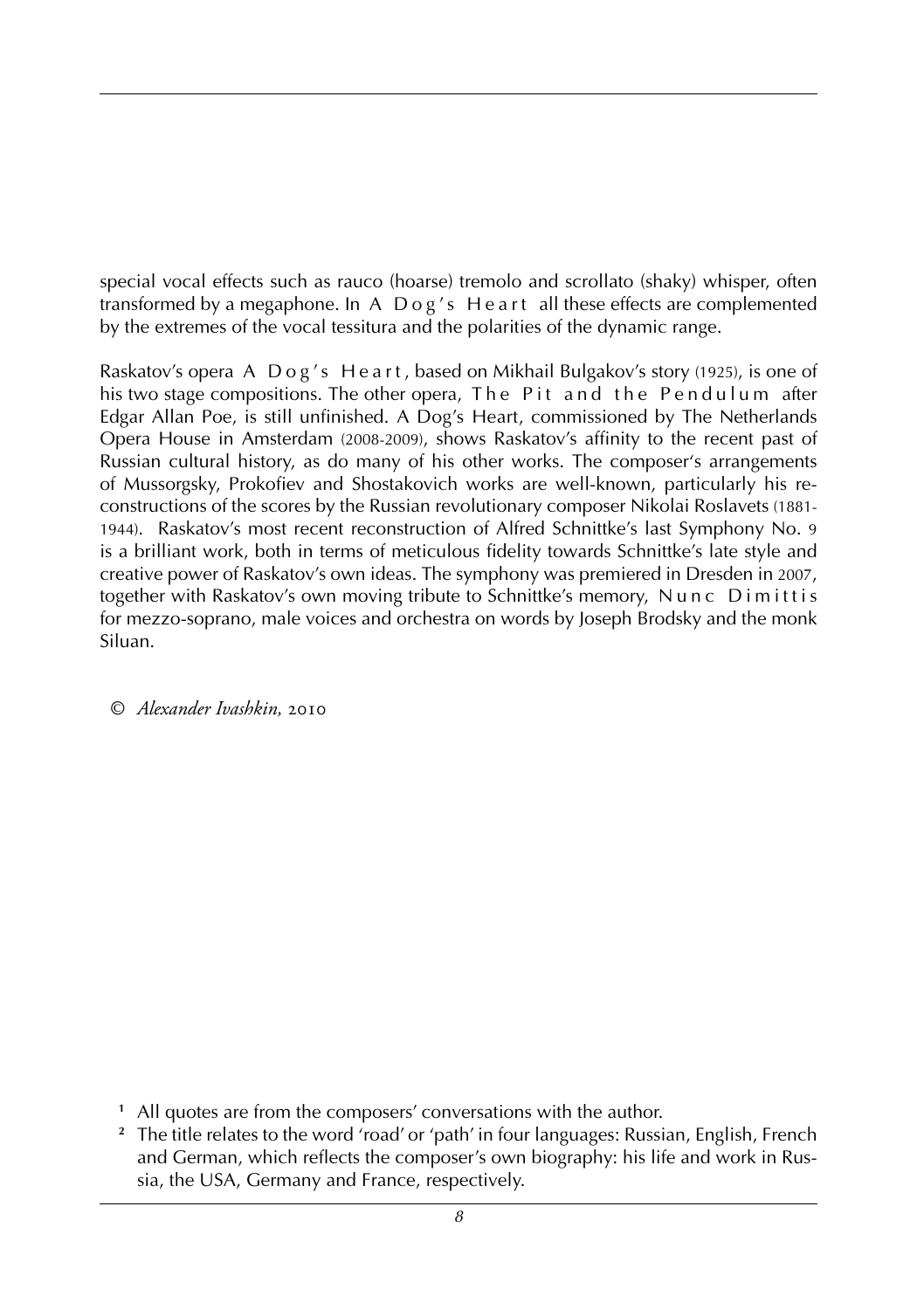### **alexander raskatov**

Alexander Raskatov ist einer der bedeutendsten Komponisten unserer Zeit. Seine Bühnenwerke und seine zahlreichen Kompositionen für Orchester, Vokalgruppen, Solisten und Kammerensembles spiegeln die feinsinnige und subtile Ästhetik des Komponisten wider. Raskatov wurde im Jahre 1953 in Moskau geboren und absolvierte 1978 das Moskauer Konservatorium, wo er bei Prof. Albert Lehmann studiert hatte. 1979 wurde Raskatov Mitglied des Sowjetischen Komponistenverbandes, und im Jahre 1990 gründete er gemeinsam mit den russischen Komponisten Edison Denissow, Wladimir Tarnopolski, Viktor Jekimowski und Alexander Wustin die Gruppe ASM-2 (Gesellschaft für zeitgenössische Musik – 2).

Von 1994 bis 2004 lebte und arbeitete Raskatov in Deutschland, seit 2004 in Frankreich. Er erhielt Kompositionsaufträge von zahlreichen bedeutenden Musikfestivals, u.a. vom Kammermusikfest Lockenhaus, vom Festival der Cité de la Musique in Paris und den Salzburger Osterfestspielen, wo Raskatov im Jahre 1998 den Kompositionspreis gewann. Auch solch große Orchester und Ensembles wir das Concertgebouworkest, das Mariinski-Orchester, das Stuttgarter Kammerorchester, das Hilliard Ensemble, das Niederländische Bläserensemble, das Borodin-Quartett, das Kammerorchester Kremerata Baltica, das Schönberg/ Asko Ensemble Amsterdam und das Bläserensemble Sabine Meyer haben bei ihm Kompositionen in Auftrag gegeben. Raskatovs Werke wurden von führenden Schallplattenfirmen wie EMI, ECM, WERGO, BIS, Nonesuch, Le Chant du Monde, Megadisc, Melodia und Claves auf zahlreichen CDs veröffentlicht.

Nach Raskatovs eigener Aussage beschäftigt sich seine Musik häufig mit den "vergessenen Idiomen der Romantik". Diese romantischen Elemente werden jedoch umgestaltet und in einem recht ungewöhnlichen, nostalgischen, beinahe "unwirklichen" Kontext präsentiert. Seine Frühwerke weisen zuweilen Bezüge zu bestimmten Elementen des Minimalismus und auch zu populären russischen Kunstliedern des 19. Jahrhunderts auf (ähnlich wie bei seinem älteren Landsmann Valentin Silvestrov). Darüber hinaus gibt es in Raskatovs Musik in allen Phasen seines Schaffens auch geistliche, liturgische Elemente. Hierzu zählen insbesondere das Stabat Mater für hohe Stimme und Orgel (1988), Miserere, ein Doppelkonzert für Viola, Violoncello und Orchester (1992), K y rie eleison für Violoncello solo (1992), die M isteria brevis für Klavier und Schlaginstrumente (1992), Die sieben Stufen des Alleluja für Singstimme, Schlagzeug und Klavier (1993), G e b e t für Sopran und Streichquartett (1996), L o b p r e i s für Männerstimmen (1998), Die letzte Freiheit, Requiem für gem. Chor und Orchester (2001), und O b i c h o d für Männerstimmen und Streichorchester (2003).

Im Jahre 1991 erlebte Raskatovs Musik neue Veränderungen. Wie der Komponist über sich selbst sagt, begann er damals sich für "schwächere bzw. lockere musikalische Formen" zu interessieren. Er betrachtet eine Form als "eine statische Nicht-Aktion", als ein "angenehmes Nichtstun".<sup>1</sup> Nach seinen Worten erinnert ihn die moderne Klangwelt "stilistisch an Kindheitsvorstellungen und verlangt in gewisser Weise einen Ausstieg aus den Zwängen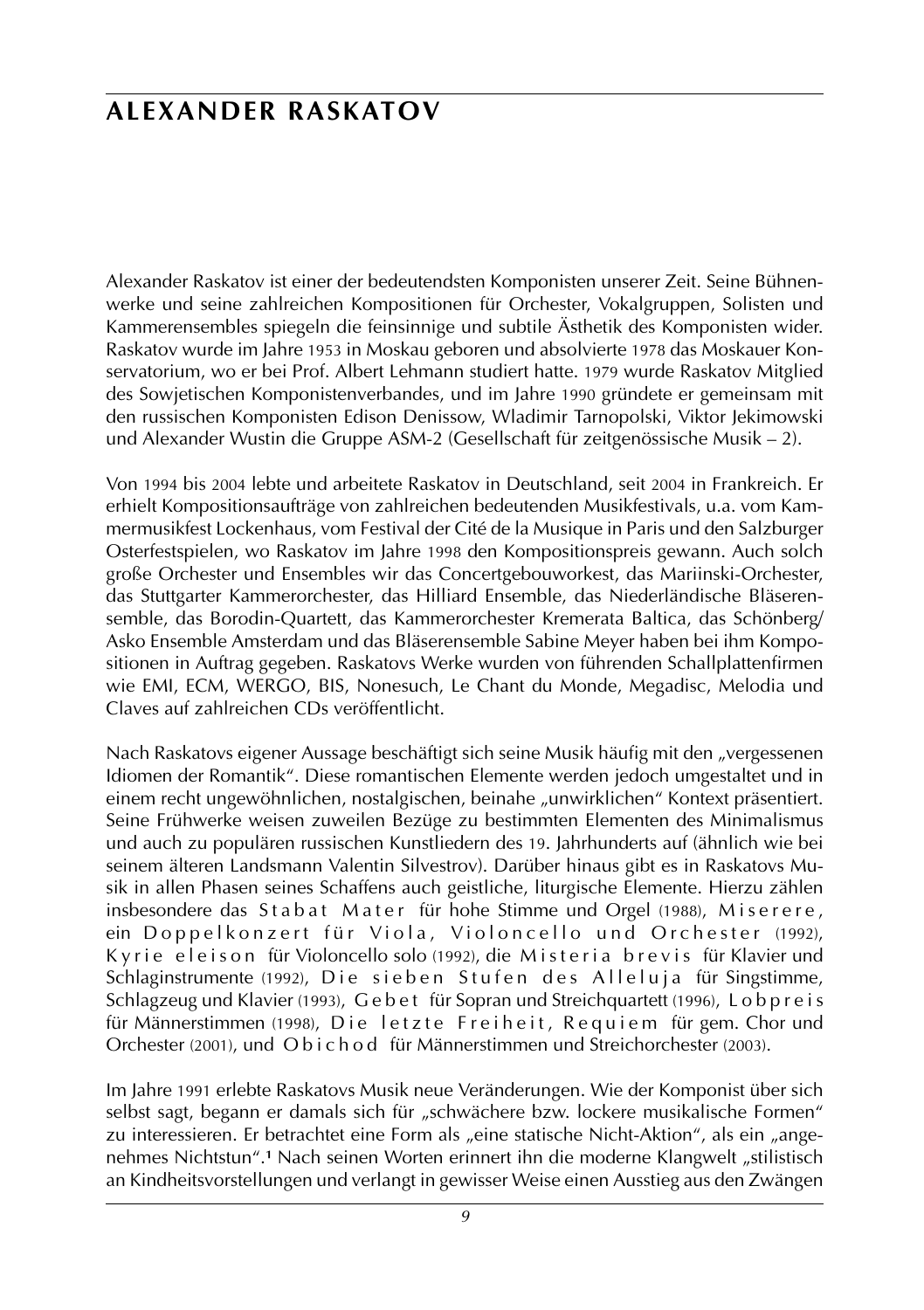ernsthaften, akademischen Musizierens". Eines seiner Werke aus dem Jahr 1991 trägt sogar den Titel Dolce far niente [Süßes Nichtstun] für Violoncello und Klavier. Aus diesem Grund müssen Interpreten in vielen seiner Kompositionen pfeifen, in eine Muschel blasen oder auf ungewöhnlichen Instrumenten wie Vargan (eine asiatische Variante der jüdischen Harfe), Sirene, Bambusrohren usw. spielen. Es gibt bei Raskatov eine Vielzahl von Werken, bei denen die Sprache der musikalischen Avantgarde gleichsam anti-avantgardistisch verwendet wird und somit eher zu einem Symbol der naiven Welt eines Kindes wird, wie beispielsweise in dem Vokalzyklus Engel les en de in Buch nach einem Text von Gennadi Aigi (2003). Manche Avantgarde-Elemente in der Technik des Instrumentalspiels verändern ihre Bedeutung in einem neuen Kontext von Raskatovs Musik. Sie wirken und klingen wie Spielzeug, wie Erinnerungen an die Kindheit. Typische Beispiele für diese neue, 'naive' Farbe finden sich bereits in Raskatovs frühem und ein wenig absurden Stück G r a - k a - k h a - t a für Tenor, Violine und vier Schlagzeuger (1988) nach Texten des russischen Futuristen Welimir Chlebnikow (1885-1922). Dieselben Merkmale sind auch in Raskatovs späteren Kompositionen zu beobachten, z.B. in K o m m e n t a r zu einer Vision für Soloschlagzeug und Orchester (1991), wo er wenig bekannte, exotische Schlaginstrumente aus der Sammlung von Mark Pekarski einsetzt, dem das Werk auch gewidmet ist.

Raskatov entwickelte diesen Stil in einem seiner zentralen Werke, X e n i a für Kammerorchester (1991), bei dem unter anderem solch ungewöhnliche Instrumente wie Spielzeugklavier oder javanische Gongs, aber auch eine sängerische Mitwirkung der Orchestermusiker gefordert werden. X e n i a , inspiriert von den Gedichten Xenia Nekrassowas (1912-1958), einer der originellsten und unbekanntesten Dichterinnen Russlands, zeigt erneut eine unschuldige, reine und kindliche Welt. Um eine solche Atmosphäre zu erzeugen, verwendet der Komponist hier ausschließlich hohe Instrumente.

Eines von Raskatovs wichtigsten Werken, ein 40-minütiges Violakonzert mit dem Titel P u t - P a t h - C h e m i n - W e g **²**, wurde von Yuri Bashmet (Viola) und dem Mariinski-Orchester unter Valery Gergiev 2003 in Paris uraufgeführt. Dieses Werk wurde nach den Worten des Komponisten "von einer ganz besonderen, zuweilen recht eigenwilligen manuellen Technik des Dirigenten angeregt, so dass die Komposition in gewisser Weise ein Abbild der Individualität dieses einzigartigen Dirigenten ist." Das groß angelegte, fünfsätzige Instrumentalkonzert, das verschiedenartige klangsprachliche Elemente verwendet, basiert auf sehr individuellen und sorgfältig entwickelten thematischen Strukturen, fernab jeglicher modernistischer Vorlagen und minimalistischer Elemente. Raskatovs Formen in diesem Konzert sind bestechend neu und originell. Er versucht, jedwede Standardmuster (einschließlich Wiederholungen und Reprisen) zu vermeiden, und schafft ein höchst beeindruckendes Werk mit einer aktiv 'durchgängigen' Entwicklung und mit Elementen einer offenen Form.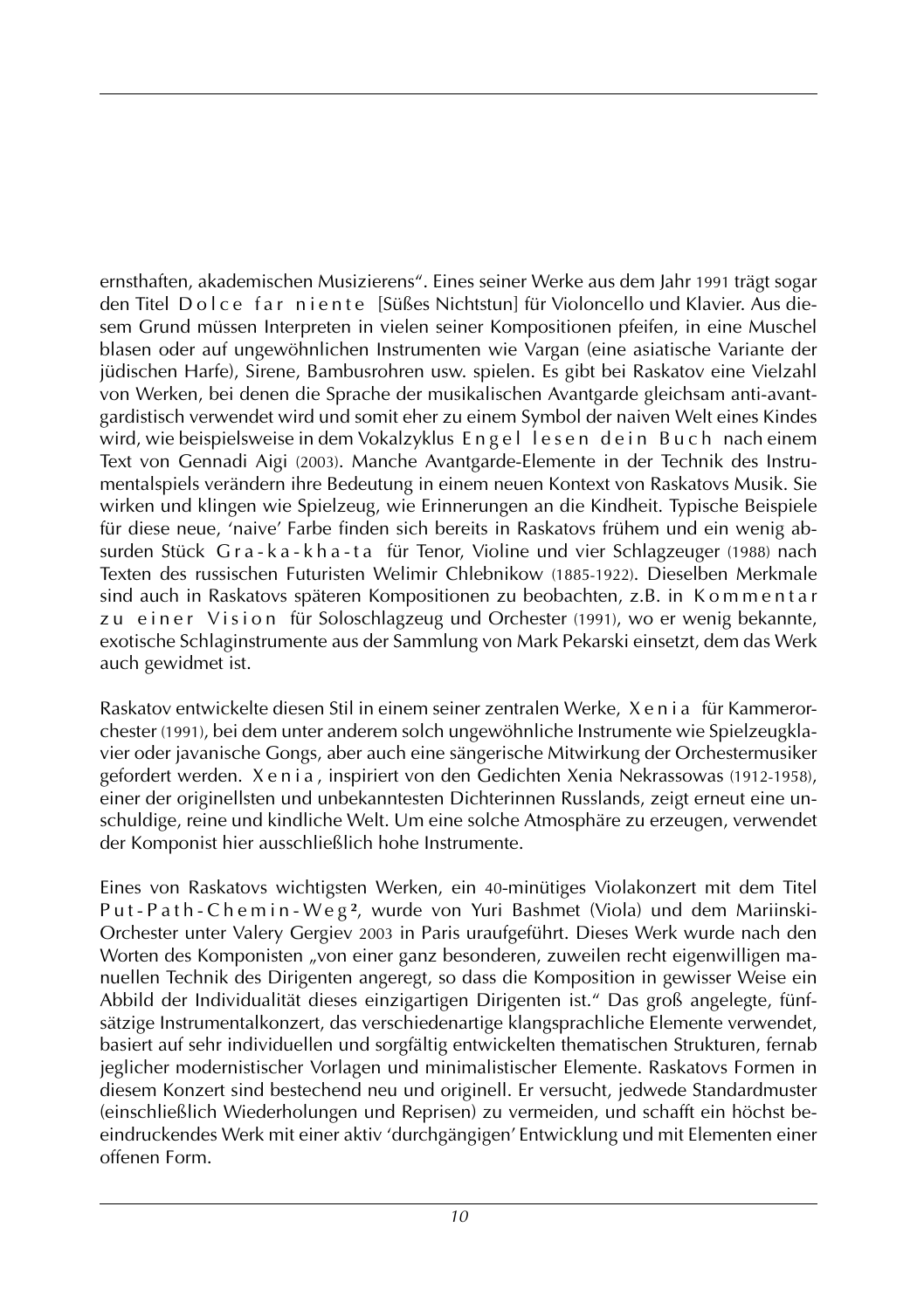Die menschliche Stimme mit ihrer klanglichen Wandlungsfähigkeit ist für Raskatov eines der wichtigsten Ausdrucksmittel, angeregt durch seine langjährige Zusammenarbeit mit der Sopranistin Elena Vassilieva, welcher der Komponist viele Vokalwerke gewidmet hat. Sein P a s d e d e u x für Sopran, Glocken und Saxophon nach einem Text von Antonin Artaud (1994) kennzeichnet den Beginn von Raskatovs ausgedehnter Erforschung der verschiedenartigen Möglichkeiten der menschlichen Stimme. Stimmen von gefrorenem Land nach volkstümlichen russischen Texten (2000) stellt eine Fortsetzung dieser Experimente dar, geschrieben für sieben Volkssänger und Schlaginstrumente. R i tu a l nach einem Text von Welimir Chlebnikow (1997) für Solostimme, Megaphon und Schlagzeug (ein Spieler) verwendet zahlreiche vokale Spezialeffekte wie z.B. rauco tremolo [raues Tremolo] und scrollato-Flüstern [geschütteltes Flüstern], oft klanglich verzerrt durch ein Megaphon. In H u n d e h e r z kommen zu all diesen Effekten noch extreme Anforderungen an den Stimmumfang der Sänger und äußerste dynamische Gegensätze hinzu.

Raskatovs Oper H u n d e h e r z nach Michail Bulgakows Erzählung (1925) ist eines seiner beiden Bühnenwerke. Seine zweite Oper, The Pit and the Pendulum nach Edgar Allan Poe, ist noch unvollendet. H u n d e h e r z , ein Auftragswerk der Niederländischen Oper Amsterdam (2008-2009), zeigt – wie viele seiner anderen Werke – Raskatovs Affinität zur jüngeren russischen Kulturgeschichte. Seine Bearbeitungen von Werken Mussorgskis, Prokofjews und Schostakowitschs sind wohlbekannt, besonders seine Rekonstruktionen von Partituren des russischen Revolutionskomponisten Nikolai Roslawez (1881-1944). Raskatovs jüngste Rekonstruktion von Alfred Schnittkes letzter Sinfonie Nr. 9 ist ein brillantes Werk – sowohl in Bezug auf seine gewissenhafte Texttreue zu Schnittkes Spätstil, als auch was Raskatovs eigene schöpferische Kraft betrifft. Die Sinfonie wurde im Jahre 2007 in Dresden uraufgeführt zusammen mit Raskatovs bewegender Gedächtniskomposition für Alfred Schnittke, dem N u n c d i m i t t i s für Mezzosopran, Männerstimmen und Orchester nach Worten von Joseph Brodsky und des Mönchs Siluan.

#### © *Alexander Ivashkin,* 2010  *Übersetzung aus dem Englischen: Hans-Ulrich Duffek*

- **¹** Alle Zitate stammen aus Gesprächen des Komponisten mit dem Autor.
- **²** In diesem Titel erscheint das Wort 'Weg' in vier Sprachen: Russisch, Englisch, Franzözösisch und Deutsch, worin sich der Lebensweg des Komponisten widerspiegelt, lebte er doch nacheinander in Russland, den USA, Deutschland und Frankreich.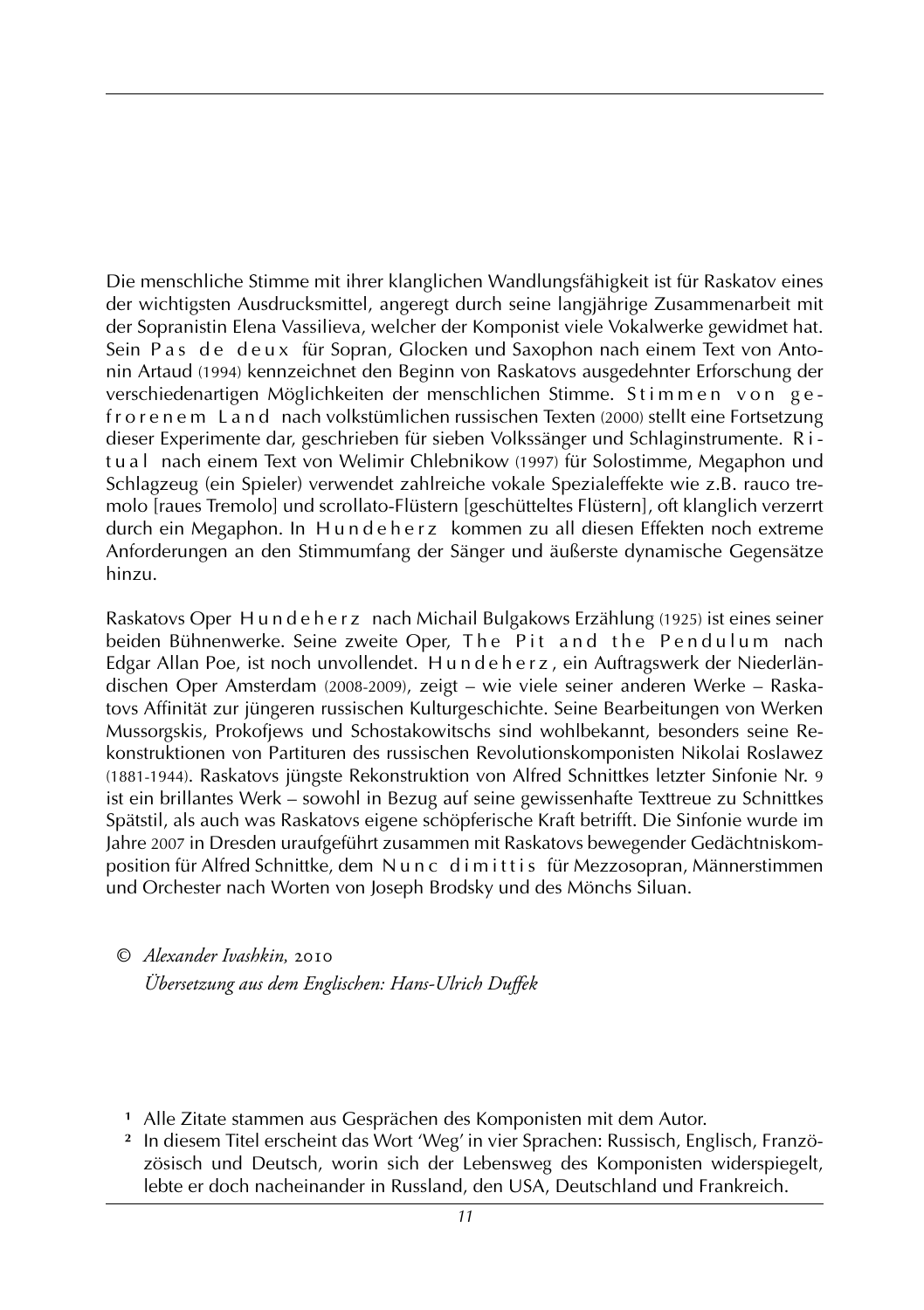### **stage works**

#### **the pit and the pendulum 1989**-**1991**/**2005**

Opera in five episodes after Edgar Allan Poe's like-named story – libretto by Alexei Parin (in English)

*unfinished (vocal score only)*

Duration: 90'

**DRAMATIS PERSONAE:** Hoping prisoner (bass) – Desperate prisoner (baritone) – Horror-stricken prisoner (tenor) – Angel of Hope (boy's voice) – Angel of Joy (boy's voice) – Angel of Death (boy's voice) – The Height (soprano) – The Depth (contralto) – The Width (mezzo-soprano) – Choir of Judges – Choir of Rats – Choir of Liberators

large orchestra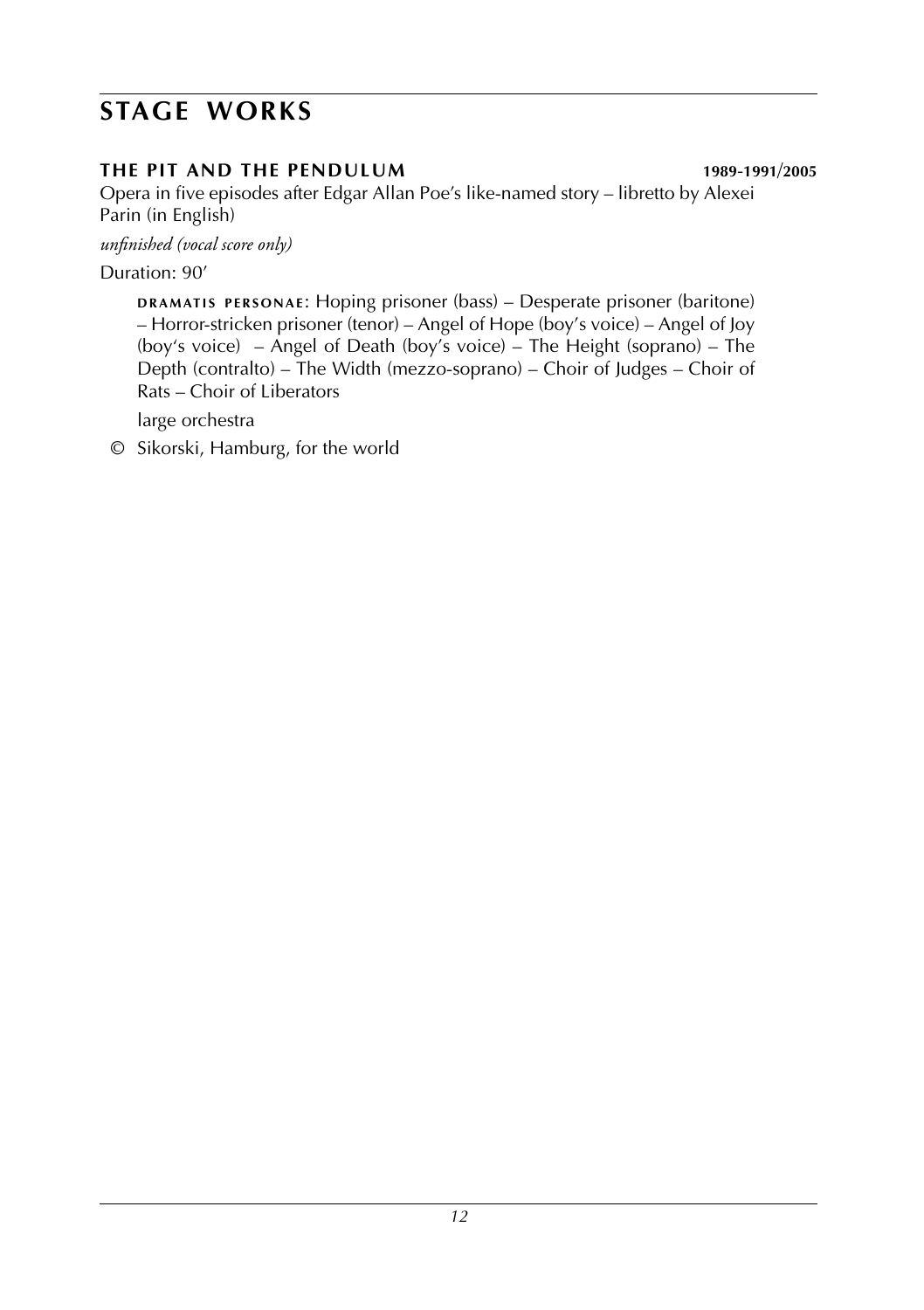### **stage works**

#### **a dog's heart 2008**-**2009**

Opera in two acts (17 scenes with an epilogue) after Mikhail Bulgakov's likenamed story – libretto by Cesare Mazzonis (in Russian and English) *Commissioned by De Nederlandse Opera, Amsterdam*

Duration: 140'

**d r a m at i s p e r s o n a e** : Filip Filippovich Preobrazhensky, professor (bass-baritone) – Ivan Arnoldovich Bormental, his assistant (baritone) – Sharikov (coloratura tenor buffo) – Sharik, dog ('pleasant' voice: countertenor / 'unpleasant' voice: dramatic soprano) – Daria Petrovna, cook / Sharik's 'unpleasant' voice (dramatic soprano) – Zina, maid (coloratura soprano) – Patient I / Informer (tenore spinto) – Patient II (contralto) – Proletarian I (soprano d'agilità) – Vyazemskaya, Proletarian II (mezzo-soprano) – Shvonder, Proletarian III (heroic tenor) – Proletarian IV (bass) – Fyodor, porter (basso largo) – News vendor (basso profondo) – Secretary, Sharikov's bride (coloratura spinto soprano) – Important superior / Examining magistrate (speaking role / bass) – Three old women (soprano, mezzo-soprano, contralto [members of the choir]) – Two drunkards (basses [members of the choir]) – mixed choir (4 sopranos, 4 mezzo-sopranos, 4 tenors, 4 basses)

2(2picc, alto fl).1(cor anglais).3(2*Eb* clar, 2 bass clar, db clar).2sax(soprano sax, alto sax, 2 tenor sax, baritone sax).1(db bn)  $- 2.1.2.1 - 3$  perc (tgl, crot, 3 whistles, 3 swanee whistles, flex, cuica, 3 cowbells, maracas, ratchet, bamboo, 4 temple bl, 3 wood bl, 3 bongos, rototom, 4 tom-t, 3 congas, 4 ventilators with wind chimes, hi-hat, 3 susp.cym, cym, bass dr, 3 gongs, temple gong, Thai gongs, water gong, tam-t, church bells, tubular bells, plate bells, glsp, vibr, marimba, lion's roar, steel drums, 2 sirenes), el.guit, bass guit, harp, accordion, cel, hpd, piano, strings (five-stringed db) – 17 megaphones behind the stage – banda I (tenor, baritone, bass), banda II (domra, balalaika, dbbalalaika)

First performance: 7 June 2010, De Nederlands Opera, Amsterdam

Sergei Leiferkus (Preobrazhensky) – Ville Rusanen (Bormental) – Alexander Kravets (Sharikov) – Elena Vassilieva (Daria / Sharik's 'unpleasant' voice) – Nancy Allen Lundy (Zina) – Vasily Efimov (Shvonder) – Ivo Posti (Vyazemskaya / Sharik's 'pleasant' voice) – Sophie Desmars (Secretary, Sharikov's bride) – (Radio Kamer Filharmonie Hilversum – Choir of De Nederlandse Opera – Martyn Brabbins (conductor) – Simon McBurney (director) – Michael Levine (stage design)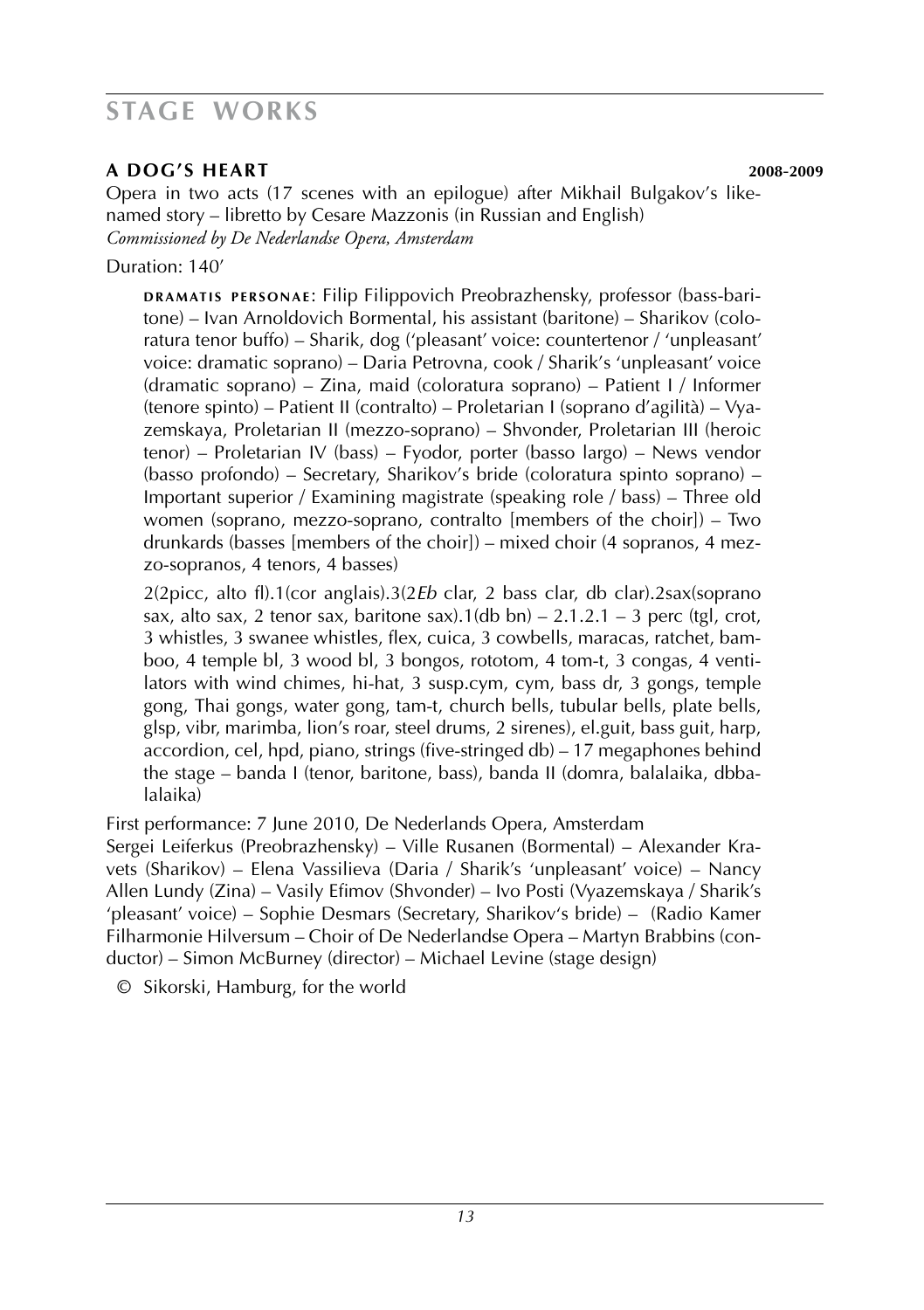#### **night hymns 1982**-**1984**

Chamber concerto for piano and eleven instrumentalists

- *1*. Quasi alla marcia funebre
- *2*. Presto
- *3*. Largo
- *4*. Allegretto mosso
- *5*. Andantino

Duration: 25'

 $0.0.2$ (bass clar).  $2$ (db bn) –  $2.0.1.0$  – perc (2 tom-t, Hi-hat, susp.cym, bells). el.guit. bass guit.

First performance: 1985, Moscow

Vladimir Viardo (piano) – Orchestra of the Stanislavsky Music Theatre – Mikhail Yurovsky (conductor)

© Sikorski, Hamburg, for D, CH, DK, N, S, NL, GR, TR, P, IL, IS

#### **sentimental sequences 1986**

for thirteen instrumentalists

- *1*. Adagietto
- *2*. Vivace leggierissimo
- *3*. Moderato. Legatissimo possibile
- *4*. Funebre, melancolico
- *5*. Largo
- *6*. Vivo
- *7*. Adagietto

Duration: 18'

1(alto fl, picc).1(cor anglais).1(*Eb* clar, bass clar).1(db bn) – 1.1.1.0 – perc (5 tom-t, 5 bongos, 5 temple bl, bass dr, cym, susp.cym, gong, water gong, tam-t, bells, glsp, vibr, marimba). hpd. va. vc. db

First performance: 6 October 1989, Glasgow

Bolshoi Chamber Soloists – Alexander Lazarev (conductor)

© Sikorski, Hamburg, for D, CH, DK, N, S, NL, GR, TR, P, IL, IS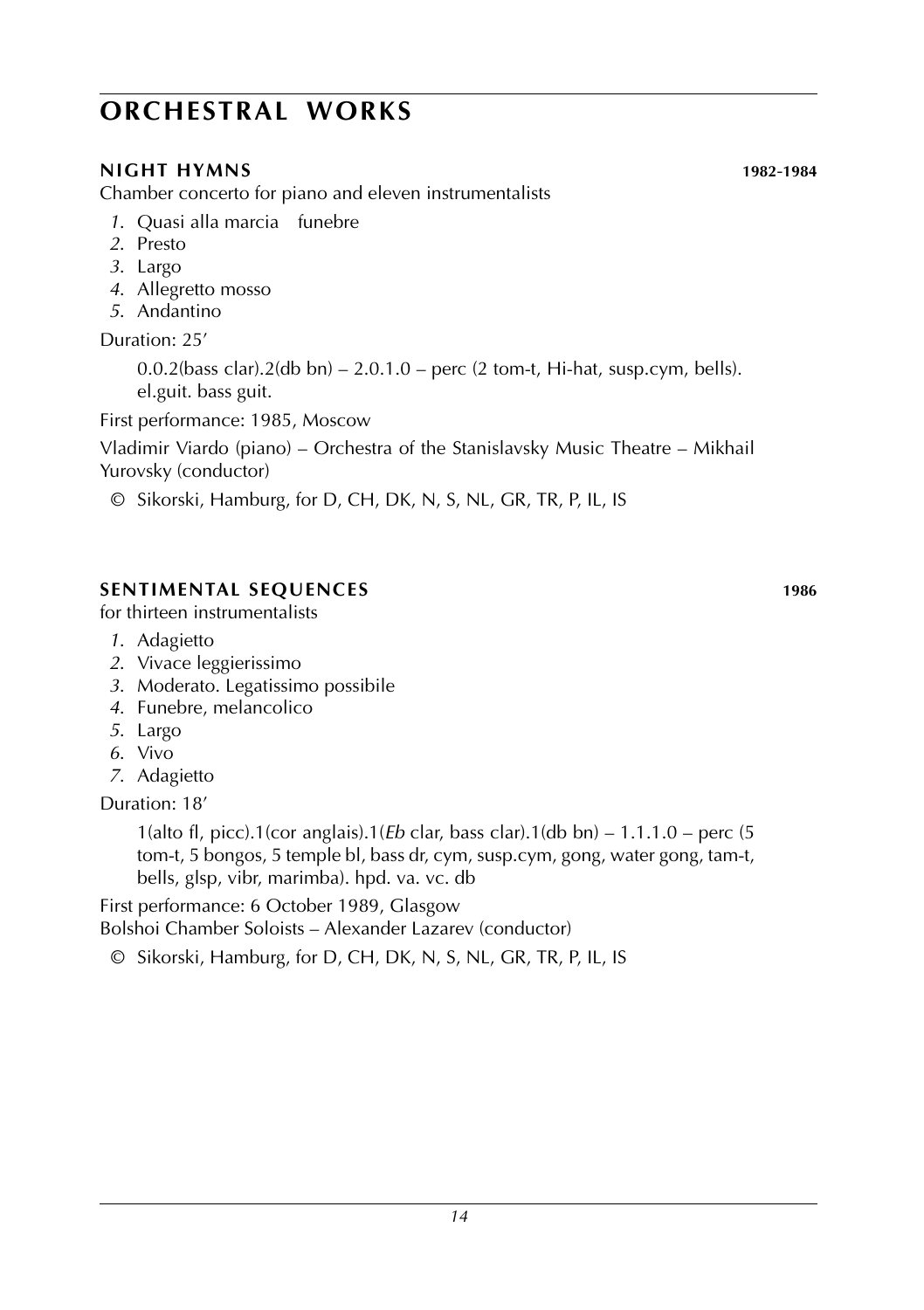### **concerto for oboe and fifteen strings 1987**

*Dedicated to Vyacheslav Lupachev*

- *1*. Voice of Grass *Lento espressivo*
- *2*. Voice of Water *Vivo mormorando*
- *3*. Voice of Birds *Moderato luttuoso*

Duration: 27'

strings (8/0/3/3/1)

First performance: 27 February 1993, Paris Maurice Bourgue (oboe) – Orchestra of Radio France – Arturo Tamayo

© Les Editions du Chant du Monde, Paris · Sikorski, Hamburg, for D, CH, E, GR, IL, IS, NL, P, SKAND, TR

#### **six psalmodies 1990**

for viola, harp and fifteen strings

- *1*. Moderato espressivo  $\sqrt{ }$  ~ 96
- 2. Tranquillo  $\sqrt{2}$  116
- 3. Recitativo, molto rubato  $\sqrt{2}$  ~ 132
- 4. Moderato espressivo  $\sqrt{2} \approx 96$
- *5*. Vivo  $\sqrt{2}$  ~ 126
- 6. Andante  $\sqrt{^2}$  92

Duration: 17'

```
strings (5/4/3/2/1)
```
© Sikorski, Hamburg, for the world

### **gens extorris 2005**/**2011**

for piano, large string orchestra and church bell

- *1*. Allegretto, sognando
- *2*. Larghetto

Duration: 35'

First performance: 14 September 2005, Elba Mira Yevtich (piano) – The Moscow Soloists – Yuri Bashmet (conductor)

© Sikorski, Hamburg, for the world

An extended version of Gens extorris (2011) was premiered on 31 March 2011 by Mira Jevtich (piano), the Orchestra of the Marinsky Theatre conducted by Valery Gergiev.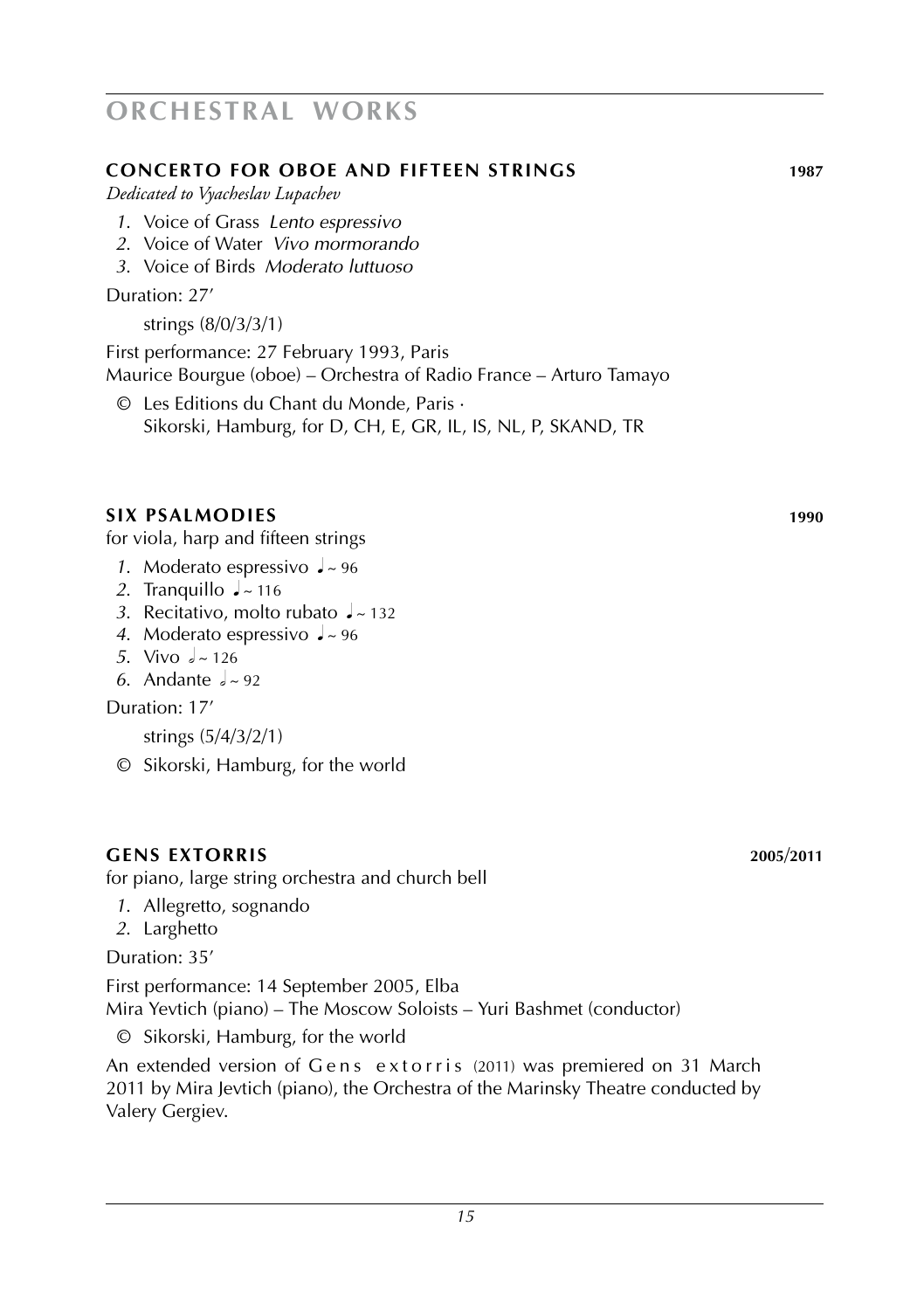#### **steady time 2007**

Orchestral interludes from the arrangement of MODEST MUSSORGSKY's cycle Songs and Dances of Death (1877) *Commissioned by Holland Festival Dedicated to Robert Nasveld*

- *1*. Grave
- *2*. Unisono mistico
- *3*. Moderato

Duration: 8'

1(picc).1.2(2 bass clar).1(db bn) – 2.1.2.1– 3 perc (timp, tgl, crot, 3 cow bells, 2 bass roto-toms, bass dr, cym, 3 Mongolian cym, tam-t, tubular bells, plate bells, glsp, vibr, marimba, anvil, megaphone). el.guit. bass guit. harp. cel. piano. hpd. strings (4/4/3/3/1)

© Sikorski, Hamburg, for the world

 These three pieces were originally conceived as interludes for Raskatov's orchestration of Modest Mussorgsky's song cycle Songs and Dances of Dea t h .

► *see also:* ARRANGEMENTS: Songs and Dances of Death [MODEST m u s s o r g s k y]

#### **bel CANTO** 2007

for viola and strings (with temple gong) *Dedicated to Yuri Bashmet on the occasion of his* 55*th birthday*

Duration: 9'

strings (6/6/4/4/2)

First performance: January 2008, Moscow Yuri Bashmet (viola) – The Moscow Soloists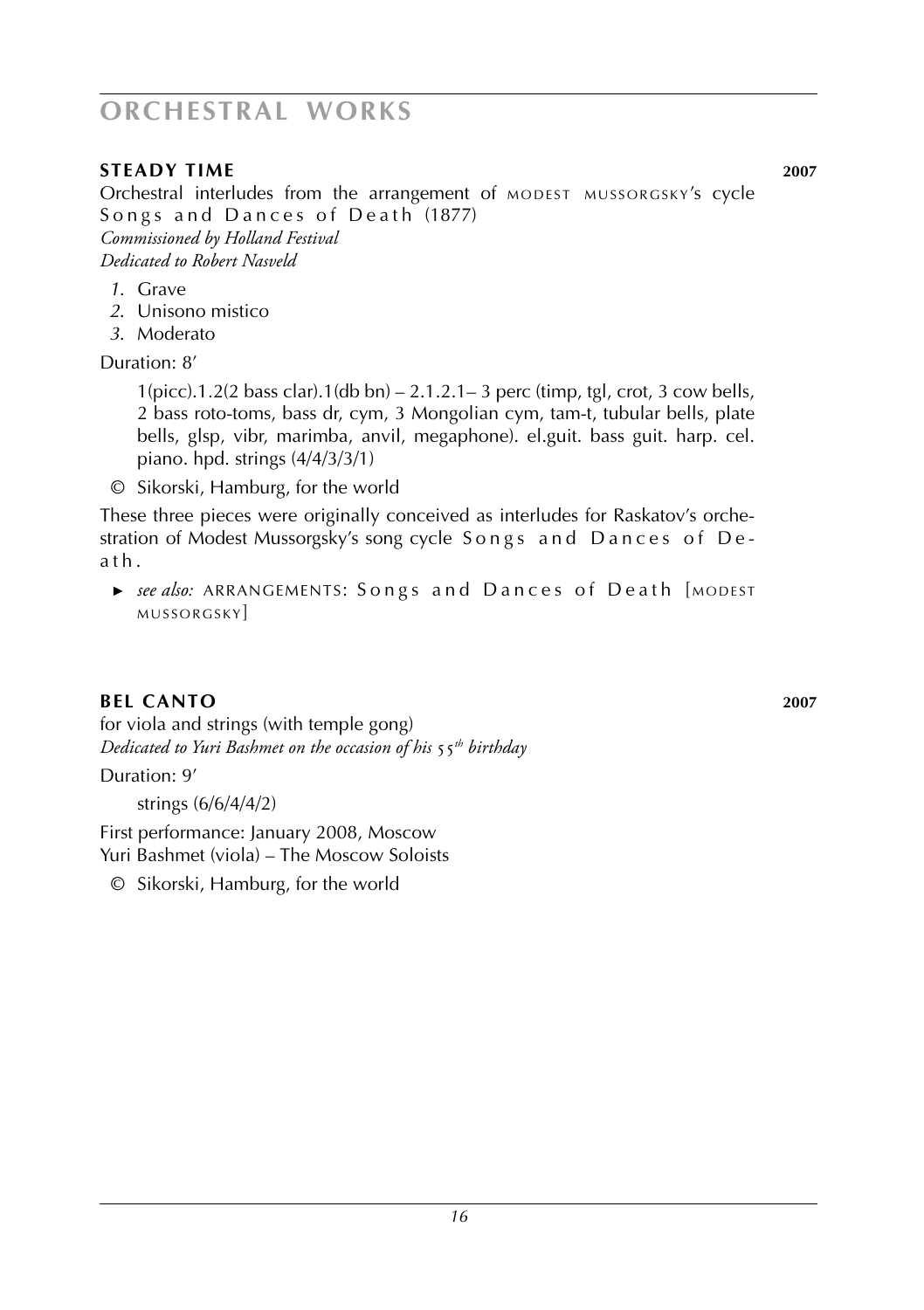#### **in excelsis 2008**

Concerto for violin and orchestra *Commissioned by The Dallas Symphony Orchestra Dedicated to Emanuel Borok and his Amati violin from* 1608

- *1*. Cantillation *Doloroso*
- *2*. Perpetuum mobile *Vivo*
- *3*. Shadows *Larghetto*
- *4*. Yellow Stars *Allegretto*
- *5*. In excelsis *Adagietto*

Duration: 38'

2(picc).2(cor anglais).2(2 *eb* clar, bass clar).2(db bn) – 4.1.2.1– 3 perc (timp, crot, anvil, 3 temple bl, 2 bongos, 3 cow bells, 3 congas, 3 tom-t, roto-tom, steel dr, bass dr, cym, 4 gongs, temple gongs, Thai gongs, bells, plate bells, tam-t, glsp, vibr, bass marimba). harp. cel/piano/hpd. strings

First performance: 30 April 2009, Dallas

Emanuel Borok (violin) – The Dallas Symphony Orchestra – Jaap van Zweden (conductor)

© Sikorski, Hamburg, for the world · *score:* **sik 8577**

#### **a white night's dream 2011**

for orchestra *Hommage à Modest Musorgsky*

Duration: 16'

 $3(3picc)$ .3(cor anglais).3(Eb clar, 2 bass clar, db clar).bar sax.3(db bn) – 4.4(bass trp).3(db trbn).1 – 3 perc (timp, tgl, crot, 3 cow bells, 2 tom-t, bass dr, 2 gongs, Thai gongs, steel dr, tubular bells, plate bells, glsp, vibr, marimba). el.guit. harp. cel. piano. strings

First performance: 21 September 2011 London Philharmonic Orchestra – Vladimir Yurovsky (conductor)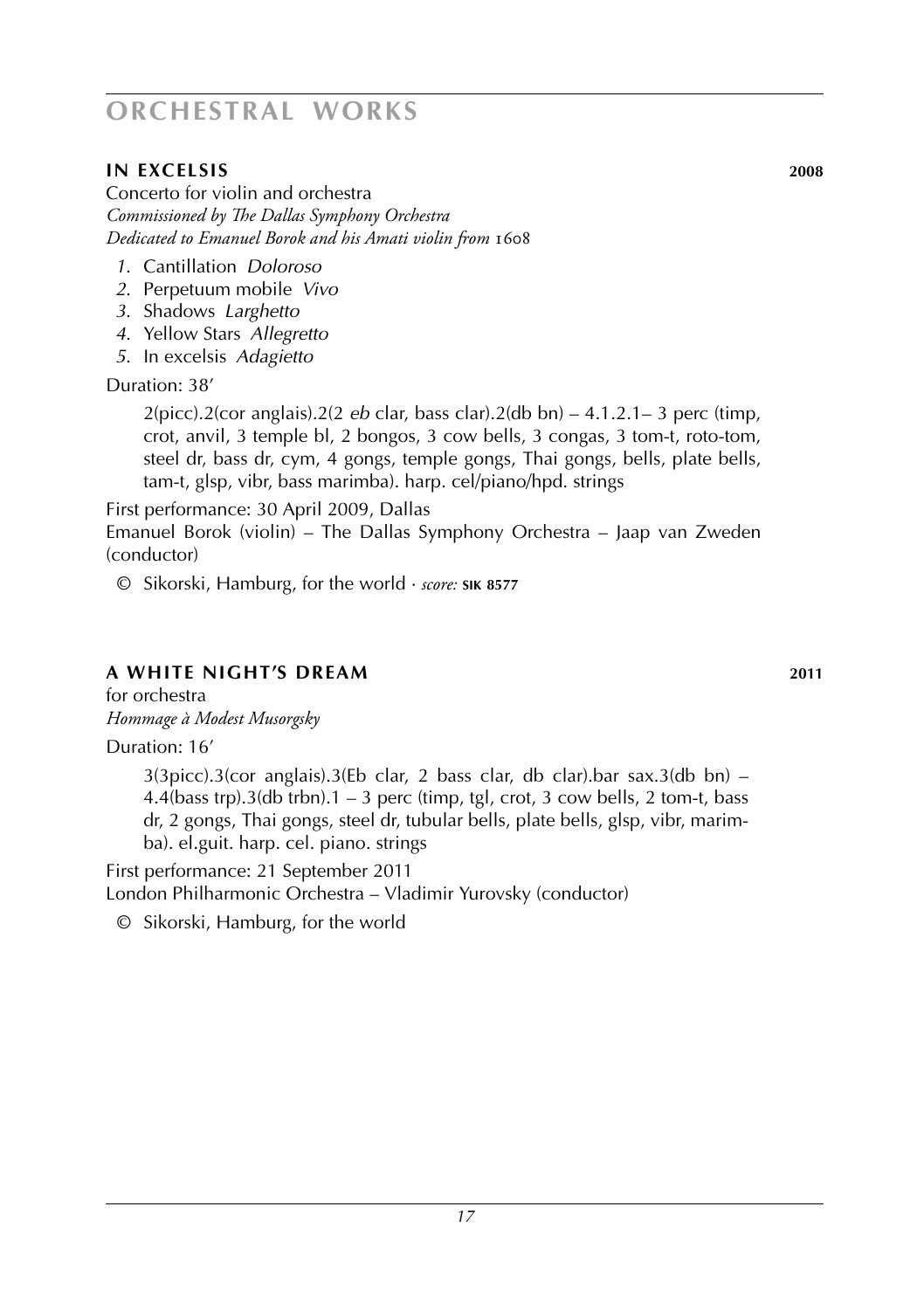#### **missa byzantina 2013**/**2014**

for mixed choir, four choir soloists and large orchestra text: Ephrem the Syrian (in Russian) *Commissioned by Istanbul Music Festival*

- 1. Sostenuto  $\frac{1}{2} \approx 96$  Affettuoso  $\frac{1}{2} \approx 80$  Lamentoso  $\frac{1}{2} \approx 95$  Affettuoso  $\frac{1}{2} \approx 80$  Lamentoso  $a \approx 95$  – Affettuoso  $a \approx 80$  – Mistico  $\omega \approx 40$  –
- 2. Presto severo  $\sqrt{2}$  ~ 150
- 3. Tranquillo  $\sqrt{25} -$ Con tremito  $\sqrt{20}$
- *4*. Molto affettuoso  $\sqrt{4 \times 80}$  Doloroso  $\sqrt{4 \times 115}$  Con moto. Espressivo  $\sqrt{4 \times 90}$  Maestoso  $\sqrt{2}$  – 110 – Largo sostenuto. Mistico  $\sqrt{2}$  – 90
- *5*. Larghetto luttuoso  $\sqrt{5}$   $\frac{1}{2}$   $\frac{5}{2}$  Doloroso, dolcissimo  $\sqrt{2}$   $\frac{5}{2}$  Estatico  $\sqrt{2}$   $\frac{5}{2}$  Lontano  $\sqrt{2}$  = 55
- *6*. Lontano. Sennza misura Severo  $\sqrt{60}$  Molto espressivo  $\sqrt{60}$  Severo  $\sqrt{60}$   $a - 90 - b - 60 - c - 90 - c - 60 - c - 90 - A$ ndantino leggiero  $a - 80 - c - c - c$ 90 – Quasi psalmodia, molto distinto  $\lambda \sim 180 - \lambda \sim 90$  – Molto espressivo  $\lambda \sim 90$ – Lontano senza misura – Andantino leggiero  $\sqrt{2}$  – 80 – Solenne, dolcissimo  $\sqrt{2}$ 70 – Chiaro  $\sqrt{2}$  – 100 – Meno mosso  $\sqrt{2}$  – 80 –

First performance: February 2016, Tallinn Helsinki Philharmonic Orchestra – Andres Mustonen (conductor)

Duration: 50'

3(3picc, alto flute).3(cor anglais).3(*Eb* clar, 2 bass clar, double bass clar).  $3$ (db bn) – 4.3(bass trp).3(db tbn).1 – 4 perc (timp, tgl, crot, 2 bongos, 2 tom-t, bass dr, susp.cym, 2 cowbells, 3 gongs, temple gong, Thai gongs, tubular bells, plate bells, church bell [ad lib.], glsp, vibr, bass marimba). harp. cel. strings – mixed choir (15/15/15/15)

© Sikorski, Hamburg, for the world

M is s a B y z a n t i n a was performed for the first time in a five-movement-version as Crying in the Wilderness on 13 June 2014 in Istanbul by the Borusan Symphony Orchestra and the Warsaw Philharmonic Choir under the baton of Andres Mustonen. This version was withdrawn by the composer and is no longer available.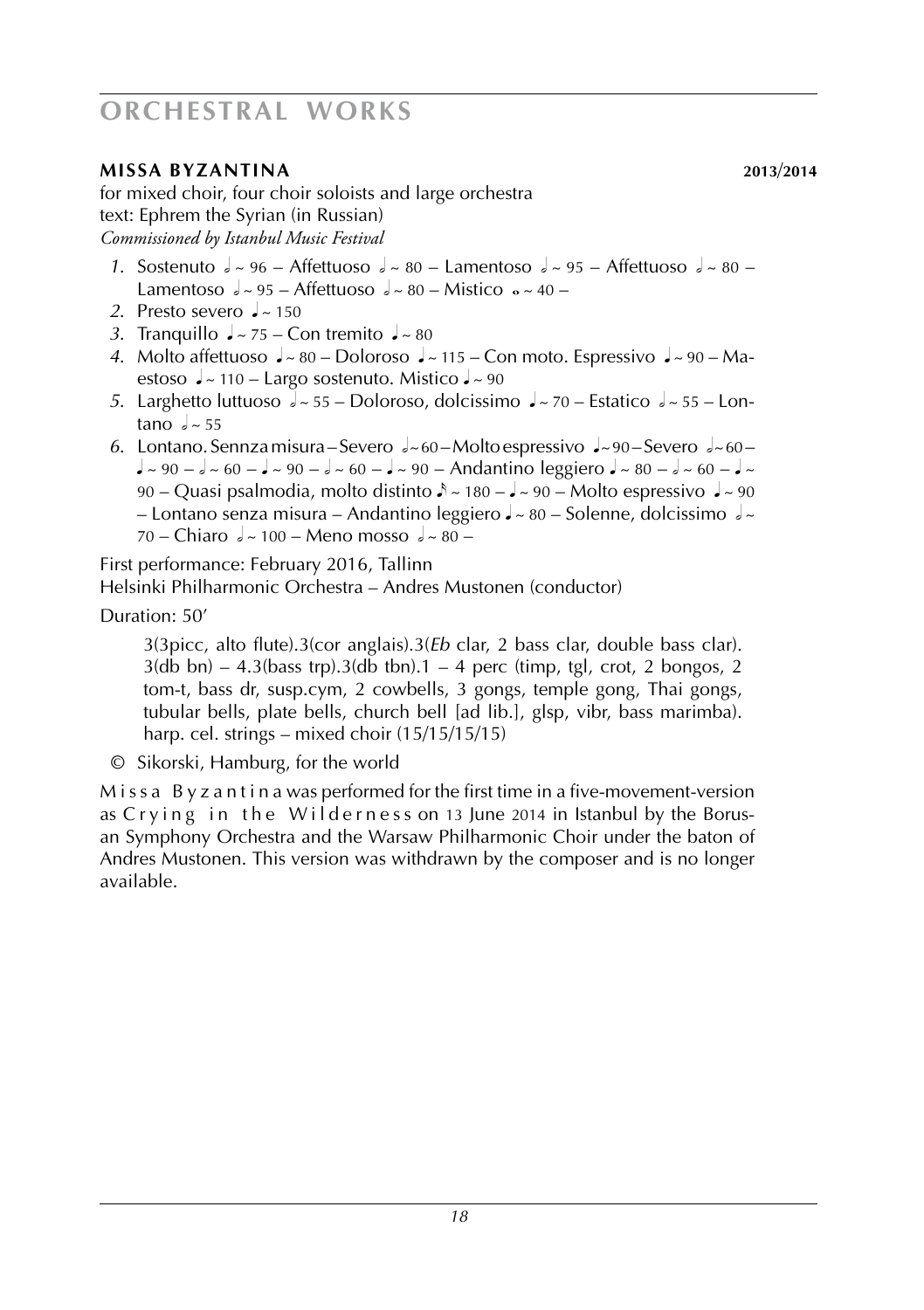#### **green mass 2015**

for soprano, counter-tenor, tenor, bass, mixed choir and orchestra text: liturgical texts, Francis of Assisi, William Blake, Georg Trakl, Velimir Khlebnikov and Guillaume Apollinaire (in Latin, Italian, English, German, Russian and French)

*Commissioned by the London Philharmonic Orchestra*

- *1.* Kyrie *Tranquillo, mistico*  $\sqrt{a^2 + 40}$  *Chiaro · Lamentoso*
- *2*. The Wild Flower's Song *Poco con moto. Quasi sognando* q ~ 72 · *Leggiero* q ~ 102 · *Leggiero* q ~ 102 · q ~ 72 · *Poco allegretto* q ~ 88 · *Più adagio. Liberamente*
- *3.* Gloria *Solenne. Chiaro* ♪~ 240 · *Sostenuto* → 102 · *Vivo leggierissimo* → 140 · *Solenne. Molto subito* q ~ 82 · *Solenne. Molto subito* q ~ 82 · *Lento dolcissimo*  h ~ 60 · *Larghetto* h ~ 66 · q ~ 112 · *Solenne. Molto subito* q ~ 82 · *Grave* h ~ 72 ·  $Chiaro<sub>n</sub> < 110$
- 4. Lebensalter *Quasi sognando. Con moto*  $\sqrt{ }$  ~ 65
- *5*. Credo *Vivo estatico*  $\sqrt{ }$  190 · *Con molto ritmo*  $\sqrt{ }$  70 ·  $\sqrt{ }$  190 ·  $\sqrt{ }$  70 · *Dolce, doloroso* h ~ 70 · *Largo mistico* h ~ 55 · *Oscuro* h ~ 50 · *Adagio lugubre* h ~ 60 · *Doloroso* h ~ 80 · *Oscuro* h ~ 50 · *Vivo leggierissimo* q ~ 110 · q ~ 190 · *Adagio chiaro* q ~ 70 · *Largo* w ~ 45 · q ~ 190 · *Adagio* h ~ 70 · *Sostenuto* w ~ 60 · *Con molto ritmo* q ~ 110 · *Chiaro* q ~ 90 · *Adagio* q ~ 90
- *6.* Zangezi *Volante doloroso. Delicatamente*  $\lambda \sim 90$
- *7*. Sanctus *Adagio* q ~ 75 · *Solenne* · *Poco con moto* q ~ 85 · *Quais psalmodia. Chiaro*  $\sqrt{a}$   $\sim$  75 · *Solenne*  $\sqrt{a}$   $\sim$  65 ·  $\sqrt{a}$   $\sim$  85 · *Adagio misterioso*  $\sqrt{a}$   $\sim$  85
- 8. Clotilde *Sostenuto*  $\sqrt{ }$  ~ 65 · *Senza metro. Liberamente* · *Senza metro. Libera* $m$ ente · *Poco con moto*  $\frac{1}{2} \approx 90$  · *Senza metro. Liberamente* ·  $\frac{1}{2} \approx 65$  · *Senza metro. Liberamente*
- 9. Benedictus *Adagio*  $\frac{1}{2} \sim 40$  · *Senza metro* · *Adagio cantabile*  $\frac{1}{2} \sim 70$  · *Vivo luminosoo*  $\sqrt{ } \sim 110 \cdot \text{A}$ dagio, quasi psalmodia  $\sqrt{ } \sim 70$
- *10.* Agnus Dei *Moderato*  $\sqrt{\ }$  ~ 60 · *Poco più mosso*  $\sqrt{\ }$  ~ 80 · *Adagio con moto*  $\sqrt{\ }$  ~ 110 · *Doloroso più lento* q ~ 45 · *Moderato luttuoso* q ~ 90 · *Moto espressivo. Quasi scandire* q ~ 120 · *Senza metro. Chiaro* · h ~ 110 · *Senza metro* · h ~ 110 · *Adagio cantabile* q ~ 90 · *Chiaro, quasi campane* q ~ 75 · *Molto tranquillo* q ~ 65 · *Quasi psalmodia* q ~ 120 · *Senza metro. Tenuto massimale*

First performance: 30 January 2016, London

Elena Vassilieva (soprano) – Iestyn Davies (counter-tenor) – Mark Padmore (tenor) – Nikolay Didenko (bass) – Choir of Clare College, Cambridge – London Philharmonic Orchestra – Vladimir Yurovsky (conductor)

Duration: 80'

3(3picc,alto flute).3(cor anglais).3(*Eb* clar,2 bass clar,double bass clar).3(db  $bn) - 4.4$ (bass trp). $4$ (db tbn). $1 - 6$  perc (tgl, crot, chimes, bell tree, swanee whistle, 4 cow bells, 2 tempel bl, 4 bongos, 4 tom-t, bass drum, susp.cym, drums, 3 gongs, 3 temple gongs, Thai gongs, chang, tam-t, tubular bells, glsp, vibr, bass marimba, steel drums). el.guit. bass guit. harp. piano. cel. strings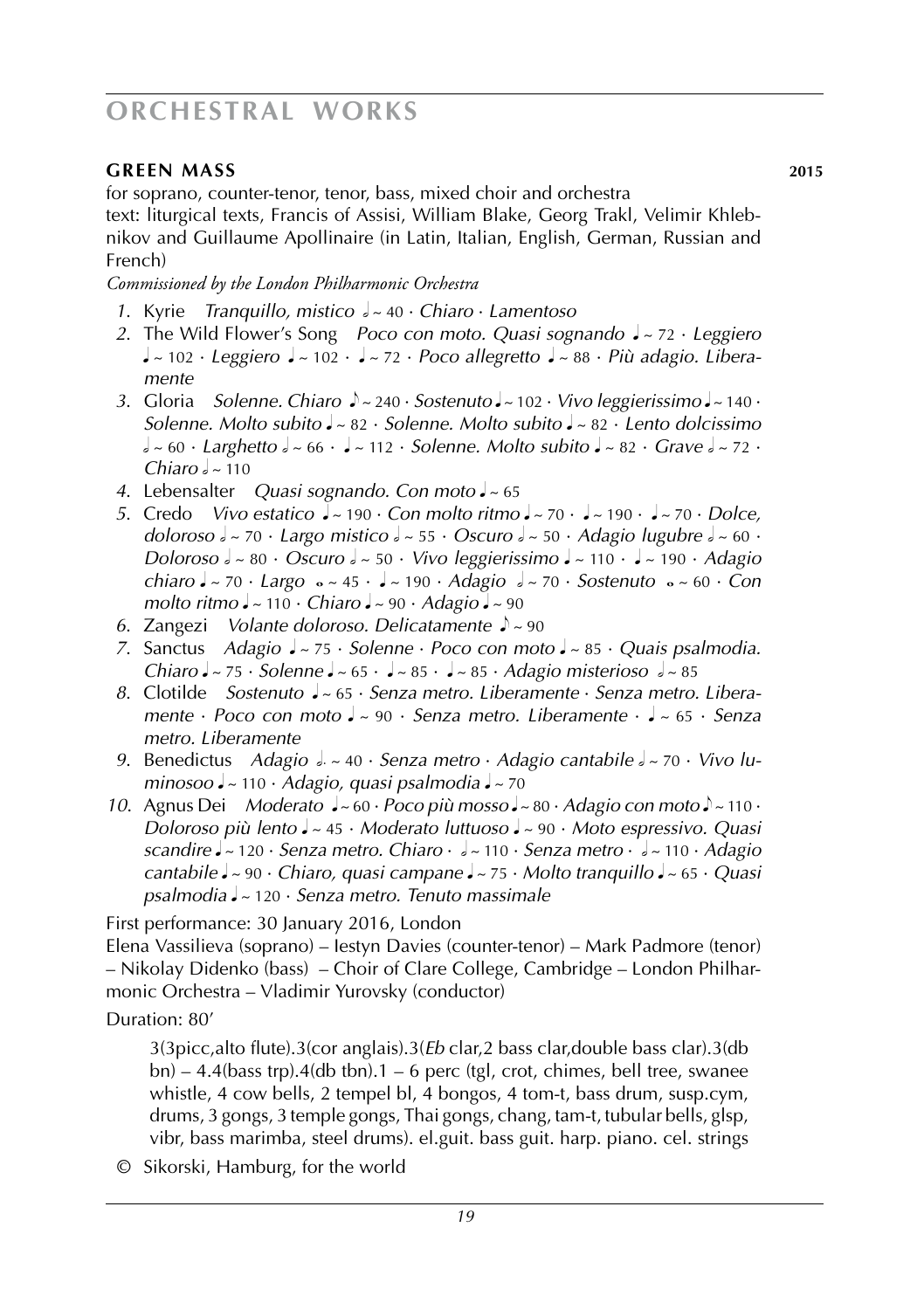#### **starry world 1974-1977**

Vocal cycle for tenor and piano on verses by Alexander Blok (in Russian) *Dedicated to Alexei Martynov*

- *1*. Noch. Gorod ugomonilsya ... [Night. The City has Calmed down ...] *Andante nervoso, ma alquanto netto*  $\sqrt{ }$  = 96
- *2.* Otchego? ... [Whence? ...] *Angoscioso*  $\sqrt{ }$  = 144
- *3*. Nochnoy golos [Nocturnal Voice] *Adagio solenne*
- *4*. Chorny sluga [The Black Servant] *Allegro marziale*
- *5*. Arkhangel [The Archangel] *Archaic*
- *6*. Persten stradanye [The Ring Anguish] *Allegro tempestoso; abbandonatamente*  $\sqrt{ }$  = 120
- *7*. Eshchyo zvezda [One More Star] *Andantino amabile; con debolezza*
- *8.* Uspenie [Death]  $\sqrt{2}$  ~ 44
- *9.* Noch. Gorod ygomonilsya ... [Night. The City has Calmed down ...] *Andante nervoso, ma alquanto netto*  $\sqrt{ }$  = 96

First performance: June 1978, Moscow Alexei Martynov (tenor) – Alexander Raskatov (piano)

Duration: 27'

© Sikorski, Hamburg, for the world

#### **courtly chants 1976**

Cantata for soprano and chamber ensemble on verses by early medieval Japanese poets (in Russian)

1.0.0.0 – 1.0.0.0 – perc (tgl, crot, gong). hpd. va. vc

- *1*. Alquanto quieto. Delicatamente  $\ell = 96$
- 2. Vivace. Sognando inquietamente  $l = 126$
- *3*. Pastorale, quasi intermezzo  $\lambda = 69$
- 4. Mesto  $\epsilon = 44$
- $5.$  Affettuoso  $a = 132$
- 6. Gracile. Misterioso  $a = 69$

Duration: 12'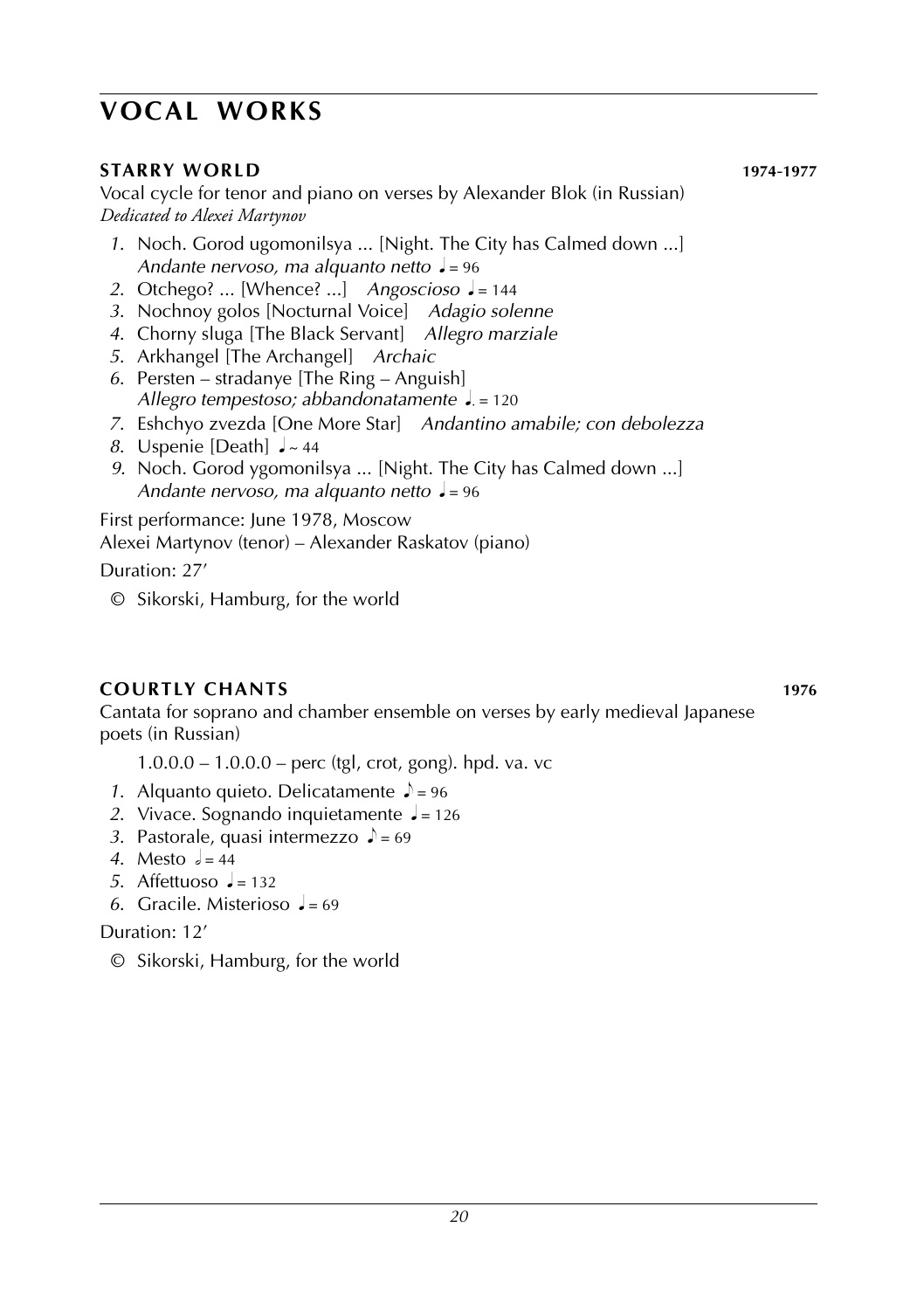#### **elegies 1984**

Vocal cycle for high voice and piano on verses by Soviet poets (Andrei Tarkovsky [Nos. 1 and 5], Nikolai Rubtsov [Nos. 2 and 3], Xenia Nekrasova [No. 4] – in Russian)

- *1*. Bely den [Bright Day]
- *2*. Doroga ... Razluka ... [The Path ... Separation ...]
- *3*. Kogda dushe moei ... [When to my Soul ...]
- *4*. Gimn [Anthem]
- *5*. Uteshenie [Consolation]

Duration: 12'

First performance: 1984, Moscow Alexei Martynov (tenor) – Alexander Raskatov (piano)

© Sikorski, Hamburg, for the world

#### **circle of singing II 1984**

for mezzo-soprano, violoncello, piano, harpsichord and celesta on a text by Evgeny Baratynsky (in Russian) *Dedicated to Alexander Voostin*

Tsar nebes [Heavenly King] ... *Napryazhenno*  $\sqrt{5}$  ~ 69

Duration: 10'

First performance: 12 June 1990, Paris Ensemble Forum – Mark Foster

© Sikorski, Hamburg, for the world

#### "**to her**" ("k nei") **1985**

Three duets for mezzo-soprano and violoncello on verses by Fyodor Tyuchev (in Russian)

- *1*. Otreshyonno [secludedly]  $d = 44$
- *2*. Strastno [passionately]
- *3*. Sderzhanno [with restraint]

Duration: 7'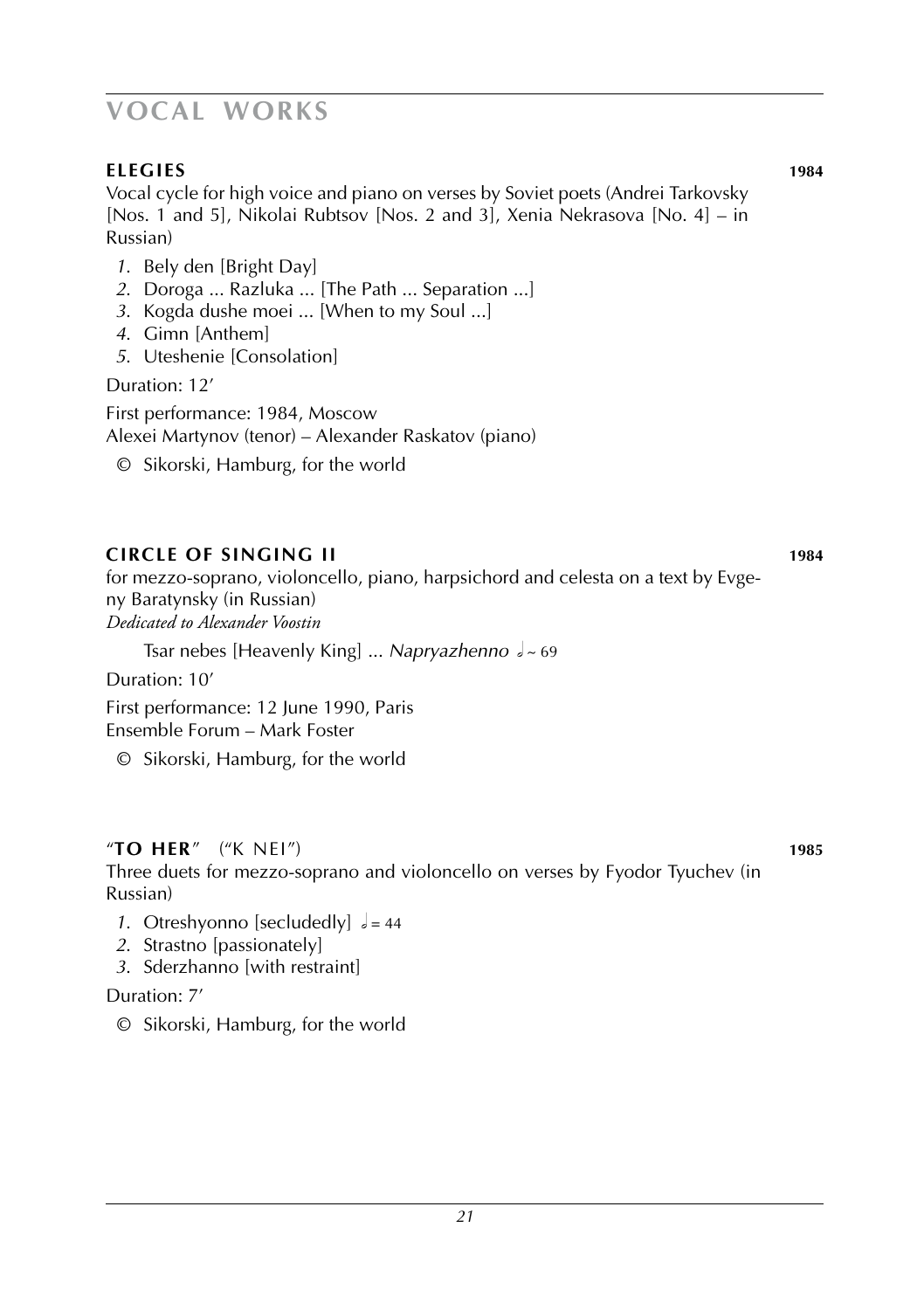#### **gra-ka-kha-ta 1988**

for tenor, violin and four percussionists on texts by Velimir Khlebnikov (in Russian) *Dedicated to Alexei Martynov and Mark Pekarsky*

- 1. Tranquillo  $\sqrt{3} \approx 88$
- *2.* Misterioso **q** ~ 66
- 3. Vivo molto ritmico  $\frac{1}{2}$  ~ 168
- 4. Tranquillo  $\sqrt{4.40}$

Duration: 20'

4 perc (**I**: chimes, maracas, calimba, 2 roto-toms, bin sansara, 3 temple bl, cym II, bells, tam-t, marimbula, fan I – **II**: timp out of tune, 3 temple bl, 6 bongos, chimes, gong I, cym III, whip, vibr, marimba, fan II, anvil, whip, sirene – **III**: crot, bin sansara, 6 tom-t, cym I, gong II, vibr, marimbula, fan III – **IV**: 4 timp, crot, 2 roto-toms, ratchet, marimba, fan IV). tenor (vln, church bell)

First performance: June 1989, Moscow

Alexei Martynov (tenor and violin) – Pekarsky Percussion Ensemble

© Sikorski, Hamburg, for the world

#### **''... and meadows merge into the sky ...'' 2004**

for soprano and string quartet on texts by Gennadi Aigi (Nos. 2, 5 and 6), Evgeny Baratynsky (Nos. 3, 4) and Vasily Zhukovsky (No. 1) (in Russian) *Commissioned by and dedicated to Borodin Quartet No.* 6 *is especially dedicated to the memory of the composer*'*s mother*

- *1.* Comfort *Moderato*  $\frac{1}{2} \approx 72 \frac{1}{2} \approx 72 \frac{1}{2}$  arghetto  $\frac{1}{2} \approx 62$
- 2. Evening Prayer *Larghetto*  $\sqrt{2}$  > 52
- *3.* Wonderful City *Vivo furioso*  $\sqrt{ }$  ~ 200
- 4. King of Heavens *Spianato, Lontano*  $\sim 66$
- *5*. As in a Song ... *Con molto ritmo. Pesante*  $\sqrt{5}$  ~ 56
- *6*. O, Sleep *Adagietto*  $\sqrt[3]{\ }$  ~ 43

Duration: 17'

First performance: 17 January 2005, Moscow Elena Vassilieva (soprano) – Borodin Quartet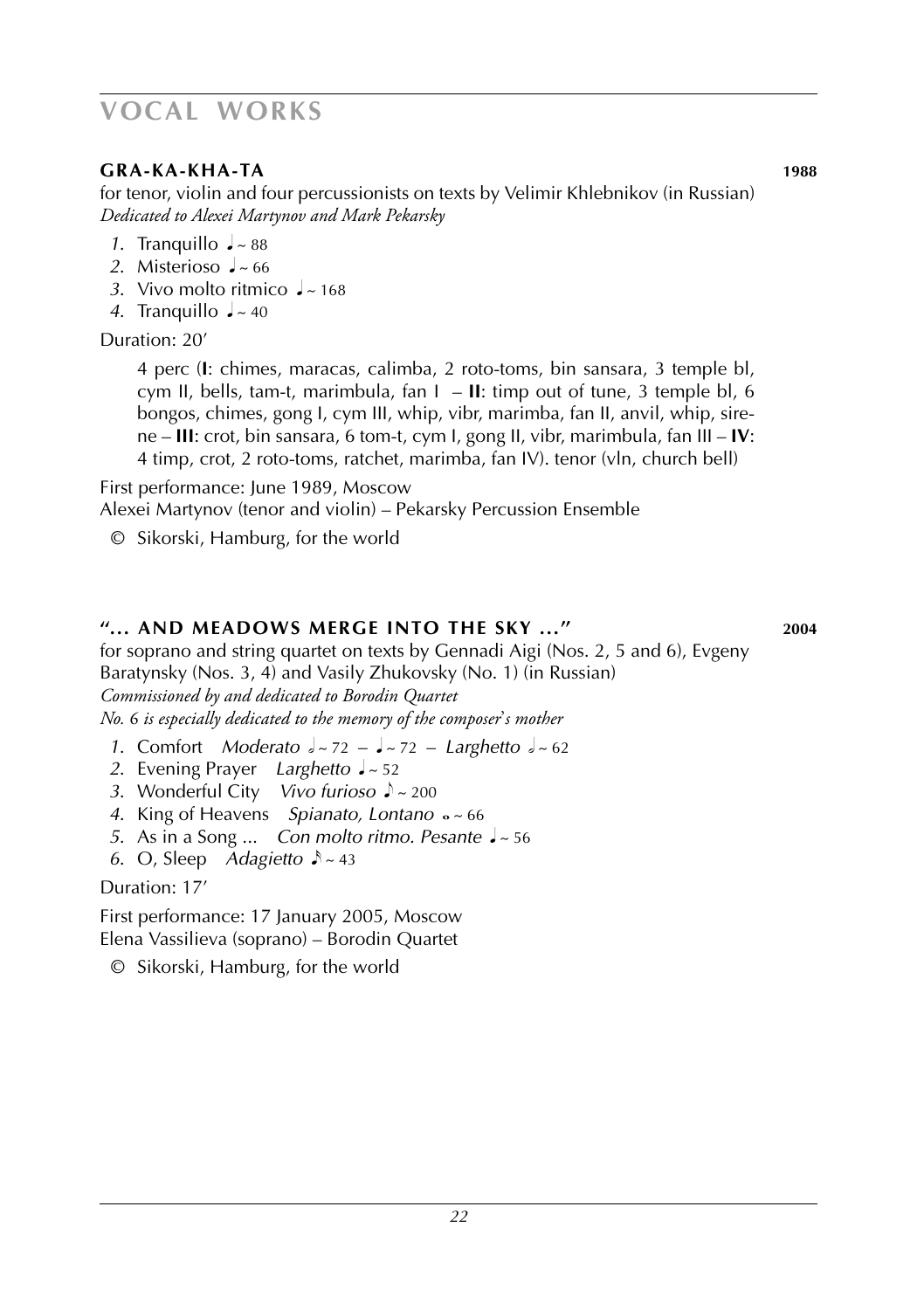#### **monk's music 2005**

Seven words by Starets Siluan for string quartet and bass solo (in Russian) *in memoriam Alfred Schnittke*

- *1*. canto solo (*attacca*) Adagio  $\sqrt{2} \approx 88$
- 2. canto solo (*attacca*) Adagio cantabile  $\sqrt{6}$  66
- *3.* canto solo (*attacca*) Adagio recitando  $\sqrt{2}$  ~ 77
- *4*. canto solo (*attacca)* Adagio chiaro e dolcissimo q ~ 66
- *5*. canto solo (*attacca*) Adagio affettuoso  $\sqrt{2}$  77
- 6. canto solo (*attacca*) Andante spianato  $\sqrt{2}$  101
- *7.* canto solo (*attacca*) Adagio molto  $\sqrt{2}$  55

Duration: 50'

First performance: 8 February 2013, Dundalk Gordon Jones (bass) – Carducci Quartet

© Sikorski, Hamburg, for the world

#### **''nunc dimittis'' 2007**

for mezzo-soprano, male voices and orchestra on words by Joseph Brodsky and Starets Siluan (in Russian)

*in memoriam Alfred Schnittke*

*Commissioned by The Dresden Philharmonic, The Juilliard School and Bruckner Orchestra Linz*

Duration: 16'

 $3$ (picc).3.3(bas clar).3 – 4.2.3.1 – 3 perc (crot, bass dr, cym, 2 gongs, 4 Thai gongs, 4 temple gongs, tam-t, vibr, marimba). el.guit, bass guit, harp, strings – male voices: countertenor, 2 tenors, bass

First performance: 16 June 2007, Dresden Elena Vassilieva (mezzo-soprano) – The Hilliard Ensemble – The Dresden Philharmonic – Dennis Russell Davies (conductor)

© Sikorski, Hamburg, for the world · *score:* **sik 8592**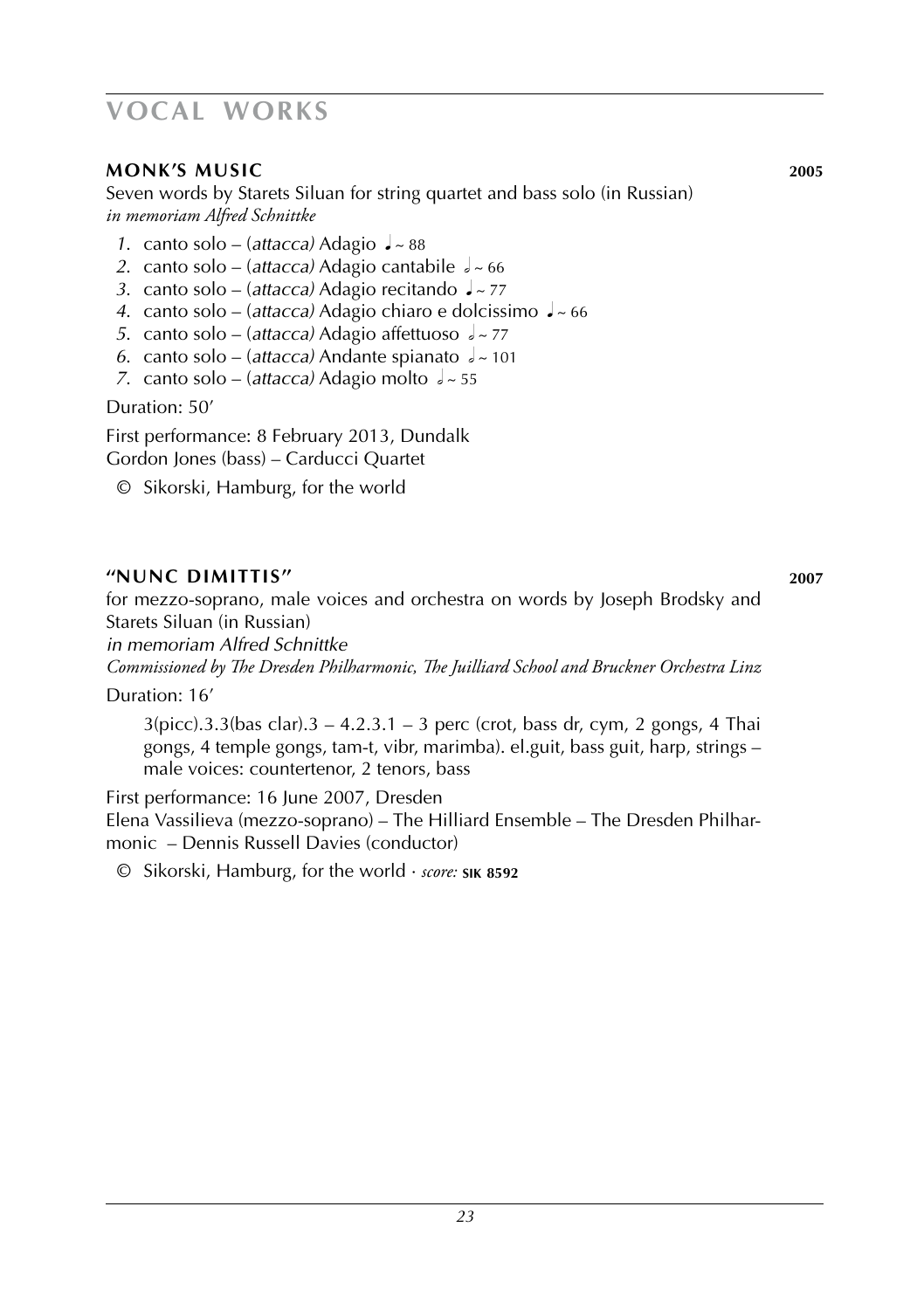#### **the alphabet of death 2005**

Suite for bass and orchestra on texts by Velimir Khlebnikov (in Russian) *Commissioned by NTR Radio* 

- *1*. Kogda umirayut koni dyshat [When horses die they breathe] *Lento*  $\sqrt{6}$  – 80 – *Adagio*  $\sqrt{6}$  – 60
- *2*. Ty chasy? My chasy! [You are clocks? We are clocks!] *Allegretto quasi marcia funebre*  $\sqrt{a}$  – 100 – *Poco meno mosso* – *Adagio*  $\sqrt{a}$  – 100
- *3.* Volga! *Volga! Adagio lugubre*  $\sqrt{a^2 50} Qu$  *asi coro*  $\sqrt{a^2 70} \sqrt{a^2 50}$
- *4*. A ya poidu k tebe, v Tibet [And I will go to you, to Tibet] *Tranquillo quasi senza espressione*  $\sqrt{3}$  - 45
- *5*. Gau! gau! gau! [Ha-oo! ha-oo! ha-oo!] *Vivo furioso*  $\sqrt{2}$  = 160 *Lugubre*  $\sqrt{2}$  = 80
- *6*. Eshcho ras, eshcho ras [Once again, once again] *Lento*  $I \sim 53 -$  *Adagio molto*  $I \sim 40$
- *7*. Ya umer i sasmeyalsya [I died and I broke out in laughter] *Vivo mistico*  $\sqrt{ } \sim 120 - \text{Pesante subito} \sqrt{ } \sim 80 - \text{Vivo volante} \sqrt{ } \sim 140 - \text{Quasi}$ *cadenza. senza metro* – *Quasi recitando* q ~ 100 – *Mesto* q ~ 76

Duration: 28'

0.2(cor anglais).3(2bass cl, db clar).2(2db bn) – 3.bass trpt.3(db trbn).1 – 3 perc (timp, tgl, crot, quica, 3 cow bells, 2 bongos, 2 tom-t, 2 congas, bass dr, steel dr, hi hat, 3 susp.cym, 3 gongs, plate, tam-t, tubular bells, plate bells, glsp, vibr, marimba, swanee whistle, lion's roar, anvill, megaphone). harp. piano. hpd. strings (0/0/8/6/4[five stings])

First performance: 15 April 20011, Amsterdam

Nikolai Didenko (bass) – Radio Kamer Filharmonie Hilversum – Brad Lubman (conductor)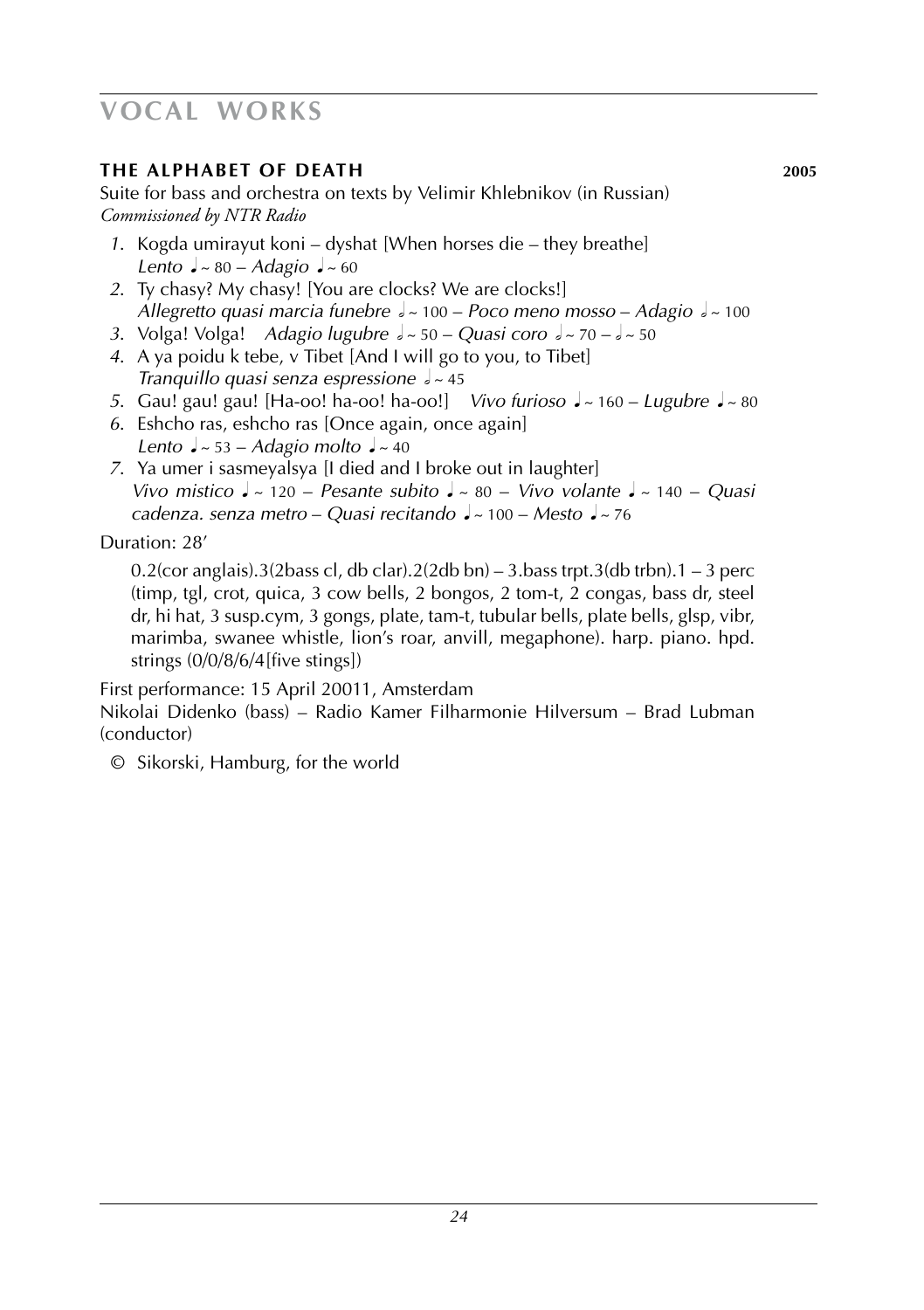#### **mysterium magnum 2012**

for soprano, bass-baritone and orchestra on texts by Fyodor Tyuchev (Nos. 1, 6), Jakob Böhme (Nos. 2, 5), Paracelsus (Nos. 3, 4, 9) and Osip Mandelstam (Nos. 8, 10) (in Russian [Nos. 1, 6, 8, 10] and in German [Nos. 2-5, 7]) *Commissioned by the Basel Symphony Orchestra and the Swiss 'Culturescapes' Festival Dedicated to Dennis Russell Davies*

- *1*. Sostenuto  $\sqrt{2}$   $20 -$  Lento espressivo  $\sqrt{2}$  48 Sostenuto  $\sqrt{2}$  48 Mistico  $\sqrt{2}$  –120 – Sostenuto  $\sqrt{3} \sim 48$  – Intimissimo  $\sqrt{2} \sim 90$  – Sostenuto  $\sqrt{3} \sim 48$  – Mistico  $\sqrt{2} \sim 120$  – Solenne quasi campane  $\sqrt{2}$  – 120 – Lontano
- 2. Solenne  $a = 88 -$  Lamentoso  $a = 60$
- 3. Adagio sostenuto  $\approx 77 8 \approx 53$
- 4. Vivo leggero  $\sqrt{2}$  100 Moderato
- *5*. Presto severo  $\sqrt{2}$  ~ 220
- 6. Allegretto, quasi notturno  $\sqrt{a}$  ~ 100
- *7.* Feroce  $\sqrt{60 4}$  Adagio  $\sqrt{60 5}$  Feroce  $\sqrt{60 5}$  Senza metro  $\sqrt{60 5}$  enza metro –  $\frac{1}{2}$  ~ 60 – Senza metro –  $\frac{1}{2}$  ~ 60 – Senza metro –  $\frac{1}{2}$  ~ 60 – Adagio  $\frac{1}{2}$  ~ 53
- *8*. Poco allegretto  $\sqrt[3]{\ }$  ~ 140
- *9.* Grave, maestoso  $\sqrt{2} \times 100 \sqrt{2} \times 80 \sqrt{2} \times 100 \frac{1}{2} \times 100 = 60$  metro  $\sqrt{2} \times 80 \frac{1}{2} \times 100 = 60$ metro – Adagio  $\sim 55$
- 10. Chiaro, lontano  $\sqrt{2}$  70 Mistico

Duration: 50'

3(3 picc, 2 alto flutes).3(cor anglais).3(2 bass clarinets, db clarinet).3(2 db bn) – 4.3(bass trpt).3(db tbn).1 – timp. perc (2 tgl, crot, 2 swanee whistles, 2 temple bl, 4 cow bells, conga, 4 tom-t, bass roto-tom, 2 bongos, drums, bass dr, 2 susp.cym, steel drums, temple gong, Thai gongs, 4 gongs, tam-t, tubular bells, church bells, plate bells, anvil, glsp, vibr, bass marimba). el.guit. bass guit. harp. piano/cel. strings

First performance: 24 October 2012, Basel Elena Vassilieva (soprano) – Nikolai Didenko (bass-baritone) – Basel Symphony Orchestra – Dennis Russell Davies (conductor)

© Sikorski, Hamburg, for the world

#### **missa byzantina 2013**/**2014**

for mixed choir and large orchestra

 ► *see:* ORCHESTRAL WORKS

#### **green mass 2015**

for soprano, counter-tenor, tenor, bass, mixed choir and orchestra

 ► *see:* ORCHESTRAL WORKS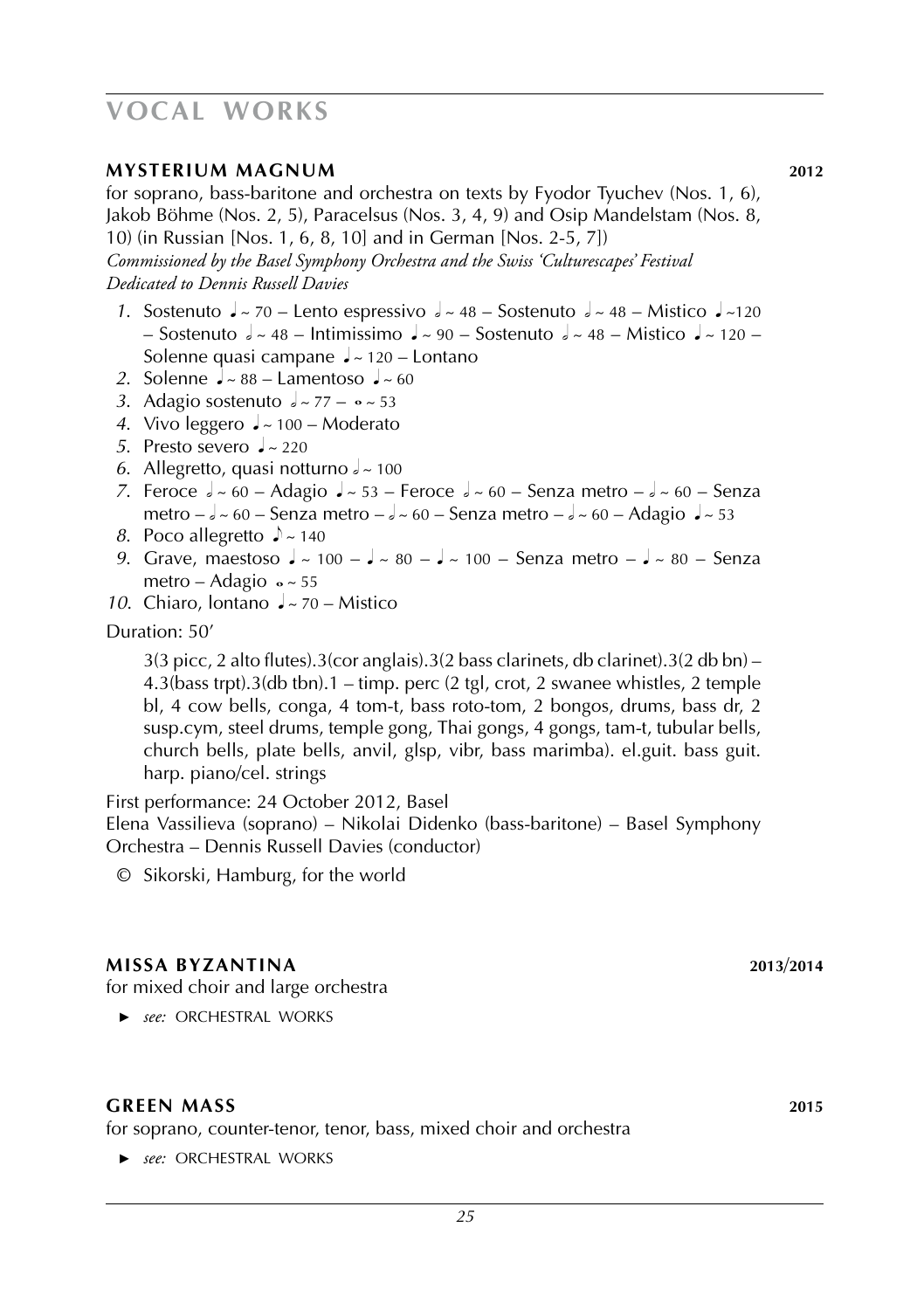#### **bylina 1974**

for violoncello and piano one movement: Alquanto pesante; con severità

Duration: 11'

First performance: October 1974, Moscow Olga Nakipbekova (violoncello) – Anna Rakhman (piano)

© Sikorski, Hamburg, for the world

#### **little triptych 1975**

for oboe *Dedicated to Vyacheslav Lupachov*

- *1*. Ingenuo
- *2*. Ghiribizzo
- *3*. Severo

Duration: 7'

First performance: spring 1976, Moscow Vyacheslav Lupachov

© Sikorski, Hamburg, for the world

#### **bicinium** (Op. 3) **1977**

Seven duos for two horns *Dedicated Lyudmila Polekh and Andrei Kuznetsov*

- *1*. Poco allegretto  $\sqrt{ }$  = 96
- 2. S radostyu [with joy]  $J = 200$
- *3*. Adagio e serioso
- *4*. Celere. Quasi duettino  $\epsilon$ . = 132
- *5*. Fanfara  $\sqrt{ } = 88$
- 6. In modo di canzonetta  $l = 92$
- *7*. Rustico  $d = 126$

#### Duration: 12'

First performance: June 1978, Moscow Lyudmila Polekh and Andrei Kuznetsov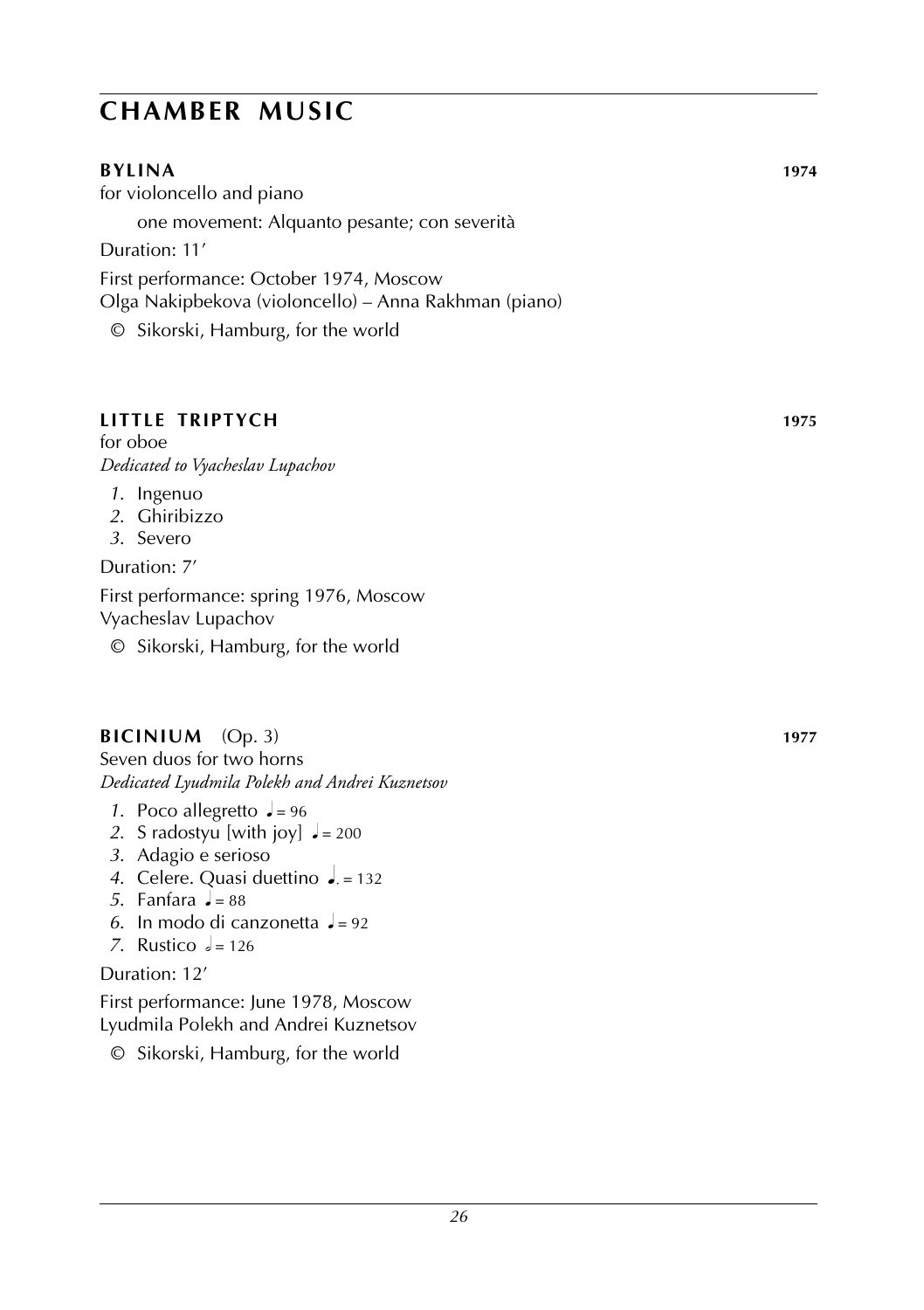#### **canti 1978**

for viola *Dedicated to Igor Boguslavsky*

- 1. Canto I *Con molto sentimento*  $\sqrt{2}$  ~ 76
- 2. Canto II *Adagietto*  $\sqrt{a^2 + 48}$
- 3. Canto III *Giocoso, in modo narrativo*  $\sqrt{ }$  ~ 138
- *4*. Ad libitum *Senza tempo, archaico*
- *5*. Canto IV *Larghetto estatico*  $\sqrt{2} \approx 80$

Duration: 16'

First performance: January 1979, Moscow Igor Boguslavsky

© Sikorski, Hamburg, for the world

#### **DRAMATIC GAMES** (QUASI UNA SONATA) **1979**

for violoncello *Dedicated to Marina Tarasova*

- *1*. Moderato. Molto luttuoso
- *2*. Adagio
- *3*. Semplice. Un poco maestoso
- *4*. Vivace
- *5*. Lento. Espressivo
- *6*. Innocente. Sotto voce, ma con intimissimo sentimento
- *7*. Vivace

Duration: 15'

First performance: 1981, Moscow Marina Tarasova

© Belaieff · Sikorski, Hamburg, for D, CH, DK, N, S, NL, GR, TR, P, IL, IS

#### **two pieces for piano 1980**

*1*. Madrigal *Solenne, cantabile*

*2*. Joke in the form of an etude *Vivo, alla burla*

#### Duration: 3'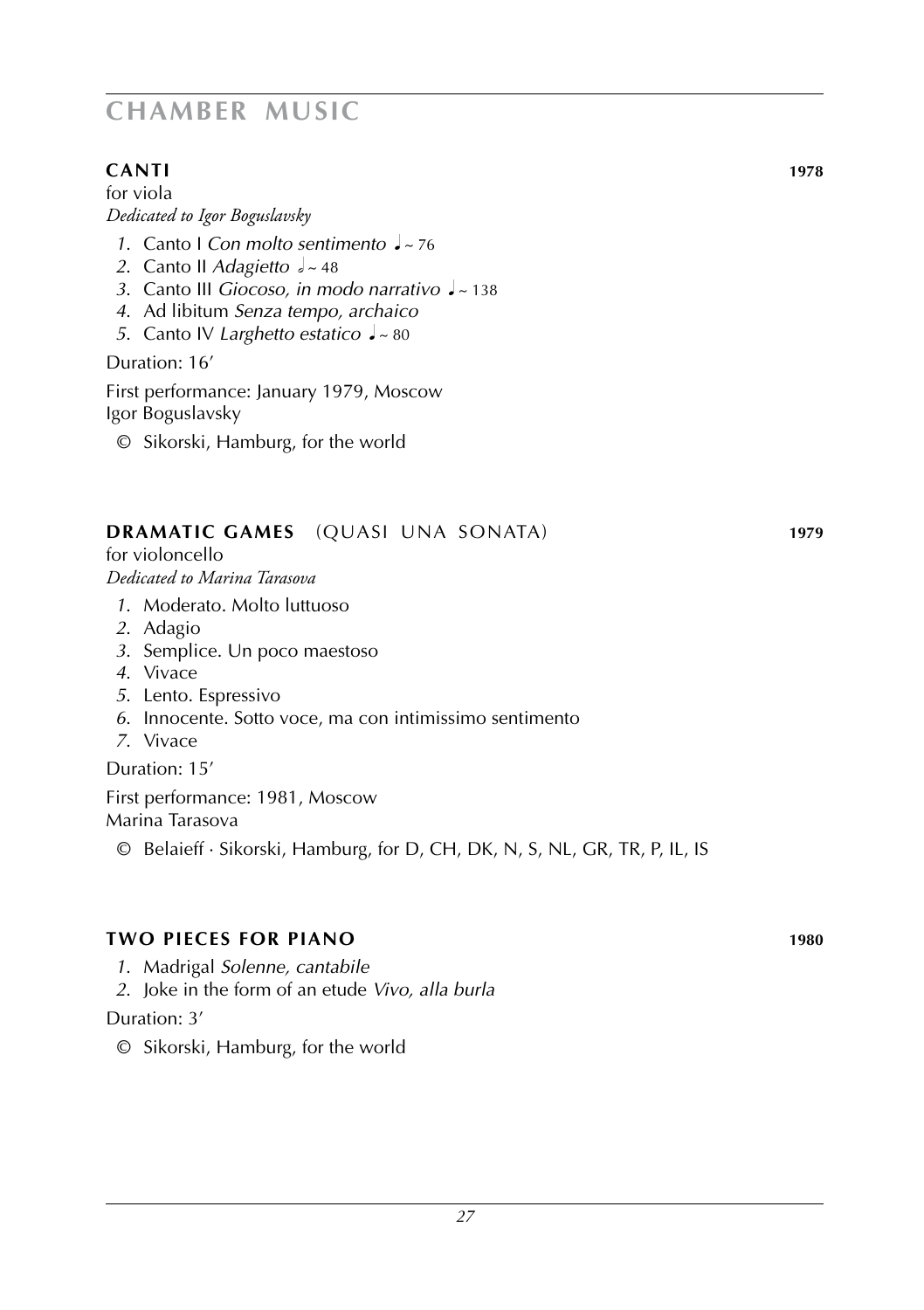#### **four Bagatelles 1980**

for two violins and bassoon

- *1*. Moderato
- *2*. Severo
- *3*. Allegretto quasi tremolo
- *4*. Vivo. Festoso

Duration: 12'

© Sikorski, Hamburg, for the world

#### **invitation to a concert 1981**

for two percussionists *Dedicated to Mark Pekarsky*

Duration: 12'

2 perc (**I**: hand bell, bangu, gangu, 2 osevegni, tangu, bamboo, 2 Mongolian cym, water gong, chung, Indian chimes, lion's roar, swanee whistle, bass dr – **II**: bass dr behind the stage)

First performance: 24 September 1988, Warsaw Mark Pekarsky Percussion Ensemble

© Belaieff · Sikorski, Hamburg, for D, CH, DK, N, S, NL, GR, TR, P, IL, IS

#### **piano sonata 1981**

*Dedicated to Olga Magidenko*

*1*. Notturno quasi sognando

*2*. Andante spianato

Duration: 19'

First performance: October 1981, Moscow Olga Magidenko

© Sikorski, Hamburg, for the world

#### **remembrance of an alpine rose 1982**

for six percussionists, a musical box (barrel organ) and tape *Dedicated to Mark Pekarsky Percussion Ensemble*

Duration: 11'

First performance: December 1988, Moscow Mark Pekarsky Percussion Ensemble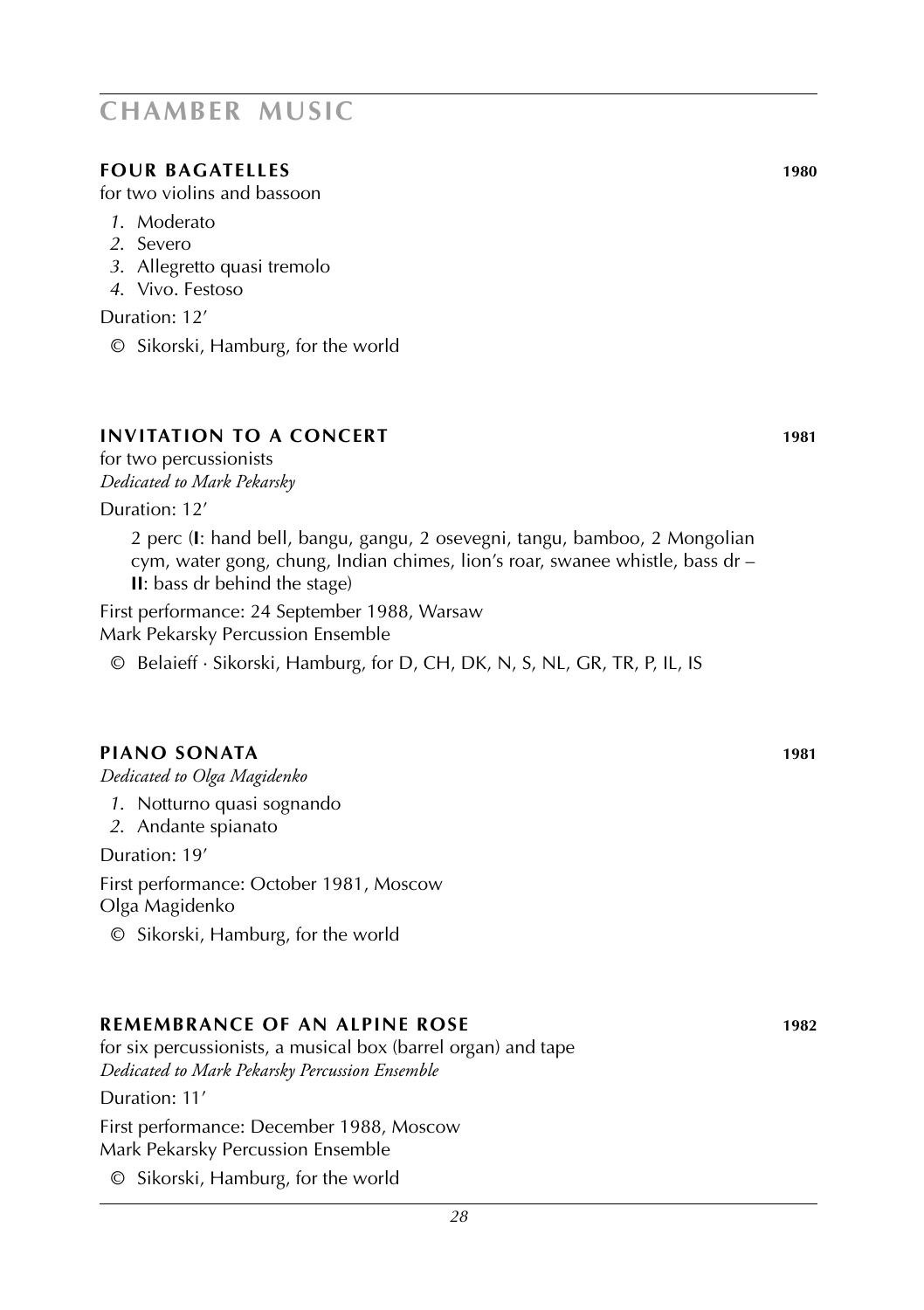#### **muta iii 1986**

for three flutes Duration: 12' First performance: April 1987, Moscow

The Alexander Korneev Trio

© Sikorski, Hamburg, for the world

#### **two pieces 1986**

for double bass and piano

- *1*. Elegy
- *2*. Dialogue

Duration: 3'

© Sikorski, Hamburg, for the world

#### **sonata for viola and piano 1987**

*Dedicated to Yuri Bashmet*

Duration: 22' First performance: October 1991, Rolandseck Yuri Bashmet (viola) – Mikhail Muntian (piano)

© Rob. Forberg - P. Jurgensen

#### **punctuation marks 1989**

for harpsichord *Dedicated to Petia Kaufman* Duration: 10'

First performance: March 1990, Moscow Petia Kaufman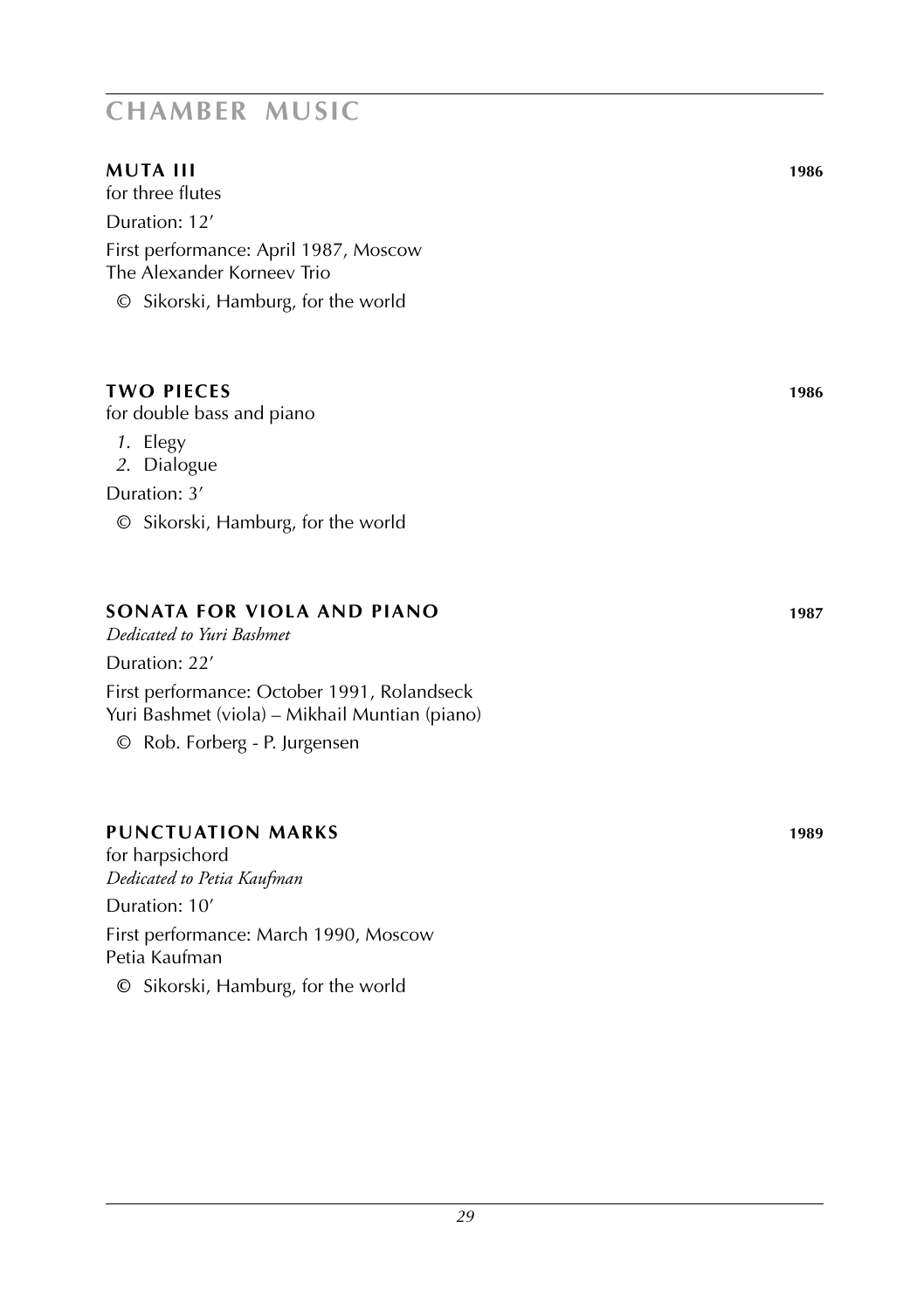#### **ILLUSION** (PART OF A COLLECTIVE COMPOSITION) **1990**

for percussion *Dedicated to the memory of Luigi Nono*

#### Duration: 11'

First performance: January 1991, Moscow Mark Pekarsky Percussion Ensemble

**©** Ricordi, for the world

#### **dolce far niente 1991**

for violoncello and piano *Dedicated to Vladimir Tarnopolsky*

one movement: Senza metro; Lontano – Tranquillo

Duration: 10'

First performance: 14 July 1991, Plön Elena Erofeeva (violoncello) – Ivan Sokolov (piano)

© Sikorski, Hamburg, for the world

#### **ode to valentine's day 2004**

for eight violoncelli and a bottle of champagne *Dedicated to Valentin Alexandrovich Berlinsky on the occasion of his* 80th *birthday*

one movement: Largo e solenne  $\sqrt{ }$  ~ 48 – Vivo furioso  $\sqrt{ }$  ~ 140 – Quasi nostalgia  $\sqrt{3} \sim 48 - \text{Large scheme}$ 

Duration: 4'

First performance: January 2005, Moscow Ensemble of young cellists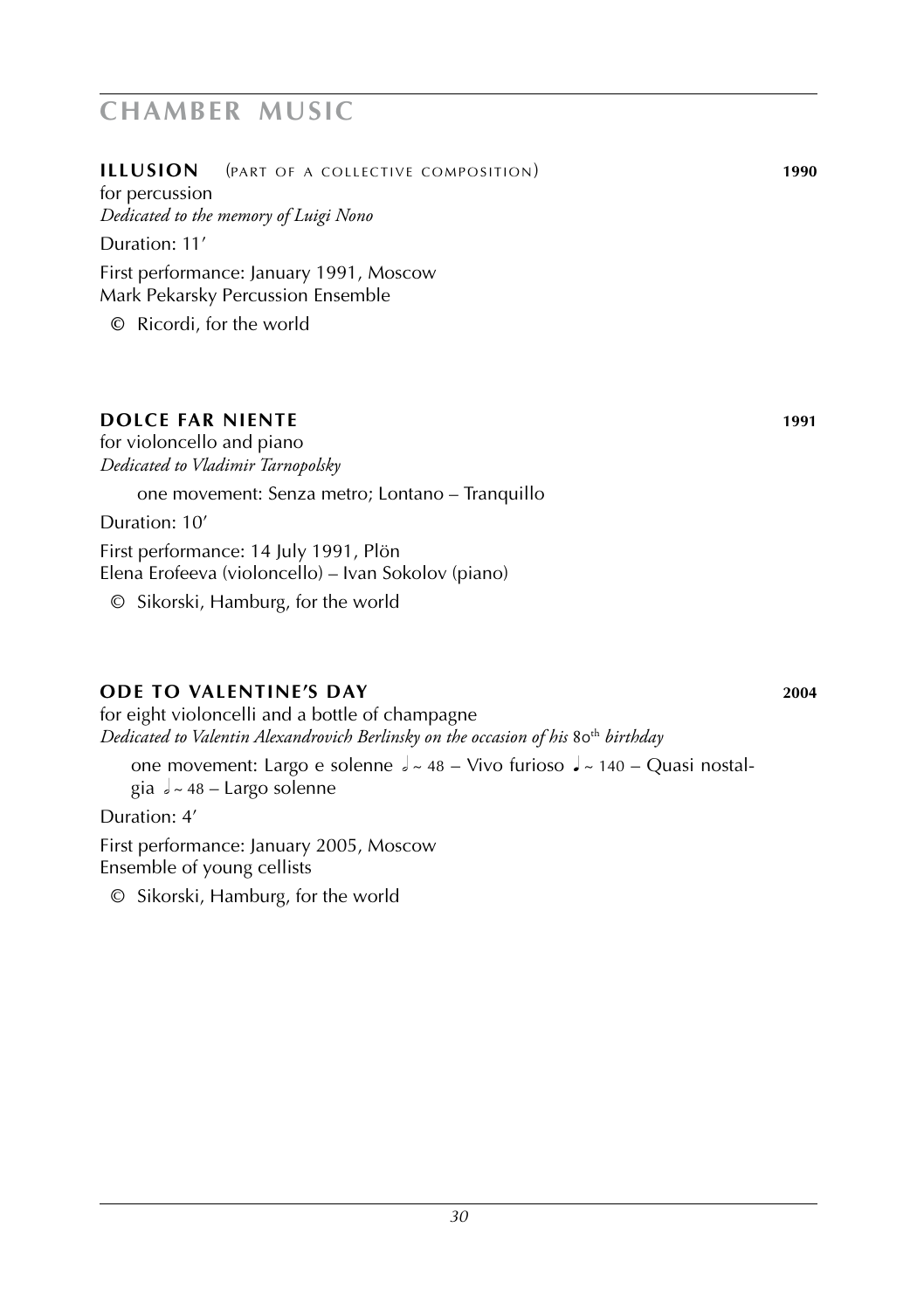#### **recordare 2006**

for piano solo *Dedicated to Irina Schnittke* one movement: Senza espressione  $\sqrt{64}$ Duration: 5' First performance: 7 December 2007, Tallinn Alexander Raskatov © Sikorski, Hamburg, for the world

#### **time of falling flowers 2006**

for six instrumentalists *Commissioned by the Seattle Chamber Players Dedicated to Konstantin Batashov* (No. 1)*,Vladimir Barsky* (No. 2)*, Alexander Voostin* (No. 3) *and Ivan Sokolov* (No. 1)

- *1*. Quasi vacuum
- *2*. Quasi pendulum
- *3*. ... sussurando ..., ... mormorando ...
- *4*. Quasi inno

Duration: 16'

First performance: 24 February 2007, Seattle Seattle Chamber Players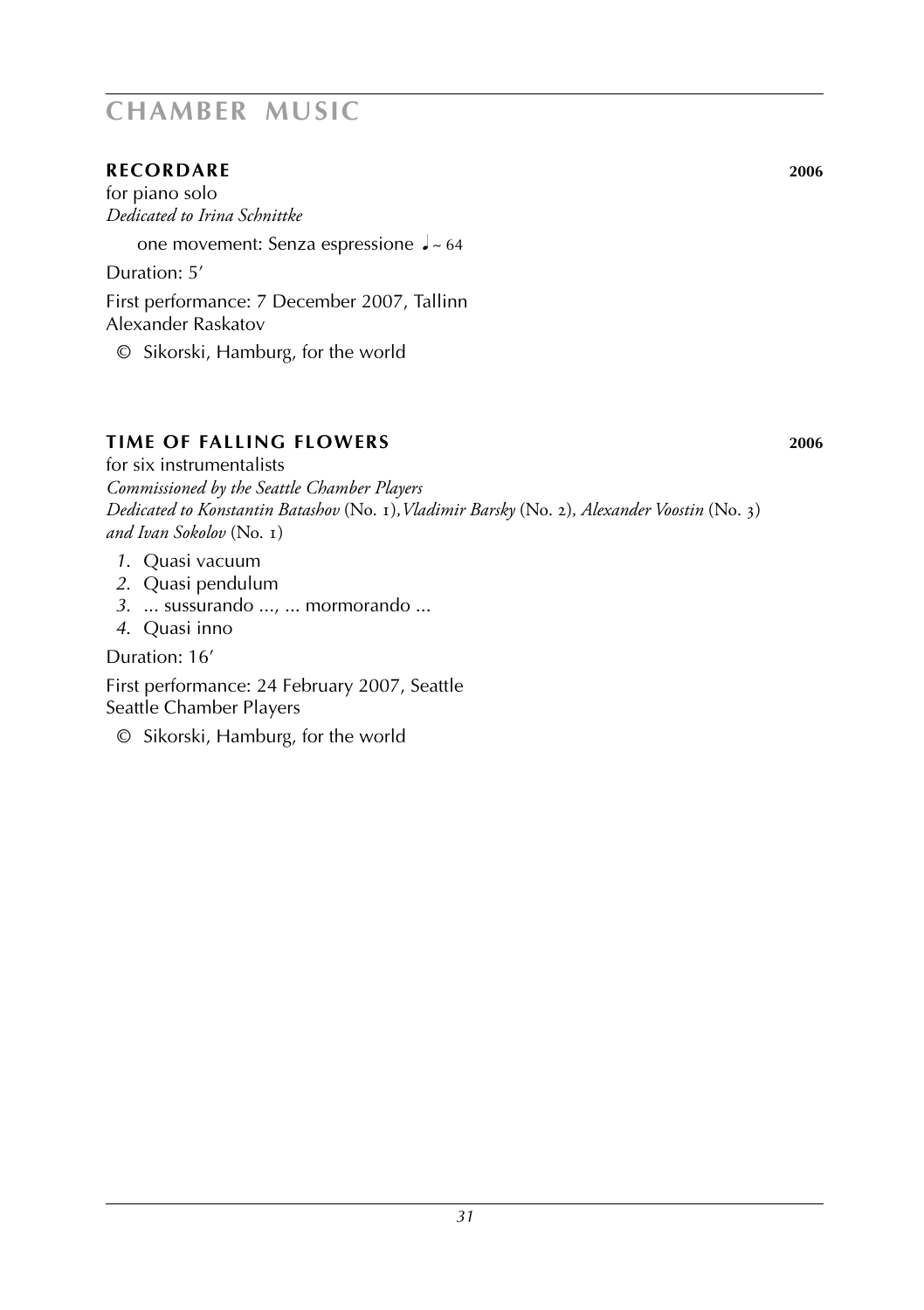### **arrangements**

#### **in the hours of the new moon 1989** for orchestra Completion of NIKOLAI ROSLAVETS' symphonic poem (1912) Duration: 15'

 $3.3.3.2 - 4.3.3.1 - 4$  perc (timp, tam-t, bells, glsp, xyl). harp. cel. strings

© Les Editions du Chant du Monde, Paris · Sikorski, Hamburg, for D, CH, E, GR, IL, IS, NL, P, SKAND, TR

#### **chamber symphony 1989**

Completion and instrumentation of NIKOLAL ROSLAVETS' sketches (1926)

Duration: 14'

one movement

1(picc).1(cor anglais).1(*Eb* clar, bass clar).1 – 2.1.1.0 – 2 perc (timp, tgl, side dr, tenor dr, cym, gong, water gong, tam-t, bells, glsp, xyl) . harp. piano/cel. strings (1/1/1/1/1)

© Les Editions du Chant du Monde, Paris · Sikorski, Hamburg, for D, CH, E, GR, IL, IS, NL, P, SKAND, TR

#### **music for strings 1989**

for string quartet Completion of NIKOLAI ROSLAVETS' String Quartet (1916)

- *1*. Scherzo
- *2*. Adagio

Duration: 18'

© Les Editions du Chant du Monde, Paris · Sikorski, Hamburg, for D, CH, E, GR, IL, IS, NL, P, SKAND, TR

### **sonata No. 1 for viola and piano 1989**-**1990**

Completion of NIKOLAI ROSLAVETS' Viola Sonata No. 1 (1925)

© Les Editions du Chant du Monde, Paris · Sikorski, Hamburg, for D, CH, E, GR, IL, IS, NL, P, SKAND, TR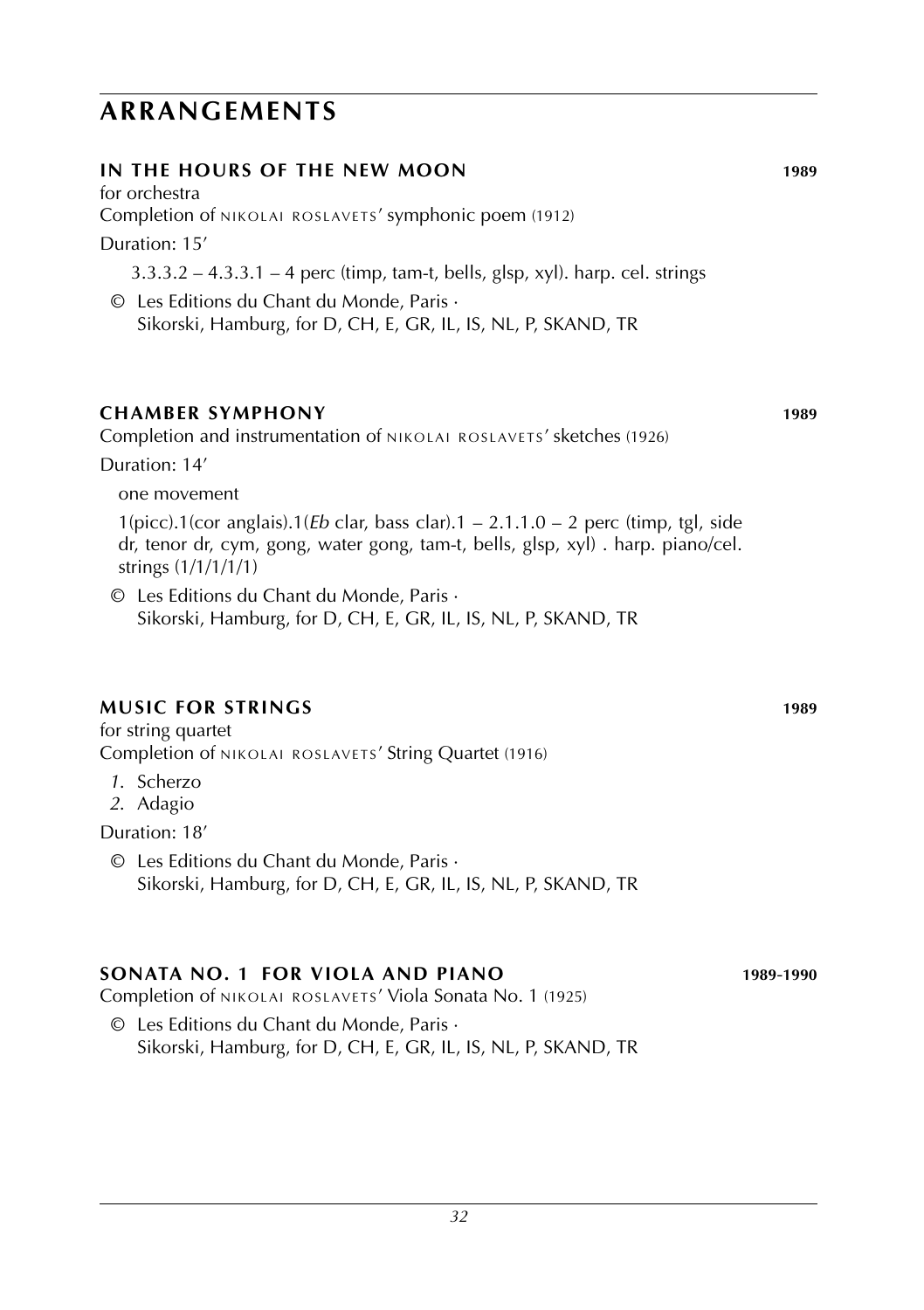### **arrangements**

| SONATA NO. 2 FOR VIOLA AND PIANO<br>Completion of NIKOLAI ROSLAVETS' Viola Sonata No. 2 (1926)<br>© Les Editions du Chant du Monde, Paris ·<br>Sikorski, Hamburg, for D, CH, E, GR, IL, IS, NL, P, SKAND, TR                                                               | 1989 |
|----------------------------------------------------------------------------------------------------------------------------------------------------------------------------------------------------------------------------------------------------------------------------|------|
| <b>SONATA NO. 6 FOR PIANO</b><br>Completion of NIKOLAI ROSLAVETS' Piano Sonata No. 6 (1926)<br>© Les Editions du Chant du Monde, Paris ·<br>Sikorski, Hamburg, for D, CH, E, GR, IL, IS, NL, P, SKAND, TR                                                                  | 1990 |
| <b>IN MEMORY OF ALEXANDER BLOK NIKOLAI ROSLAVETS (1920)</b><br>for voice and piano<br>Completion. Text: Nadezhda Pavlovich<br>Duration: 15'<br>© Les Editions du Chant du Monde, Paris ·<br>Sikorski, Hamburg, for D, CH, E, GR, IL, IS, NL, P, SKAND, TR                  | 1990 |
| <b>FRAPPEZ</b><br>for voice and and percussion<br>Arrangement of NIKOLAI ROZLAVETS' song for voice and piano from 1930<br>Text: losif Utkin<br>Duration: 5'<br>First performance: Moscow<br>Mark Pekarsky Percussion Ensemble<br>© Les Editions du Chant du Monde, Paris · | 1990 |
| Sikorski, Hamburg, for D, CH, E, GR, IL, IS, NL, P, SKAND, TR                                                                                                                                                                                                              |      |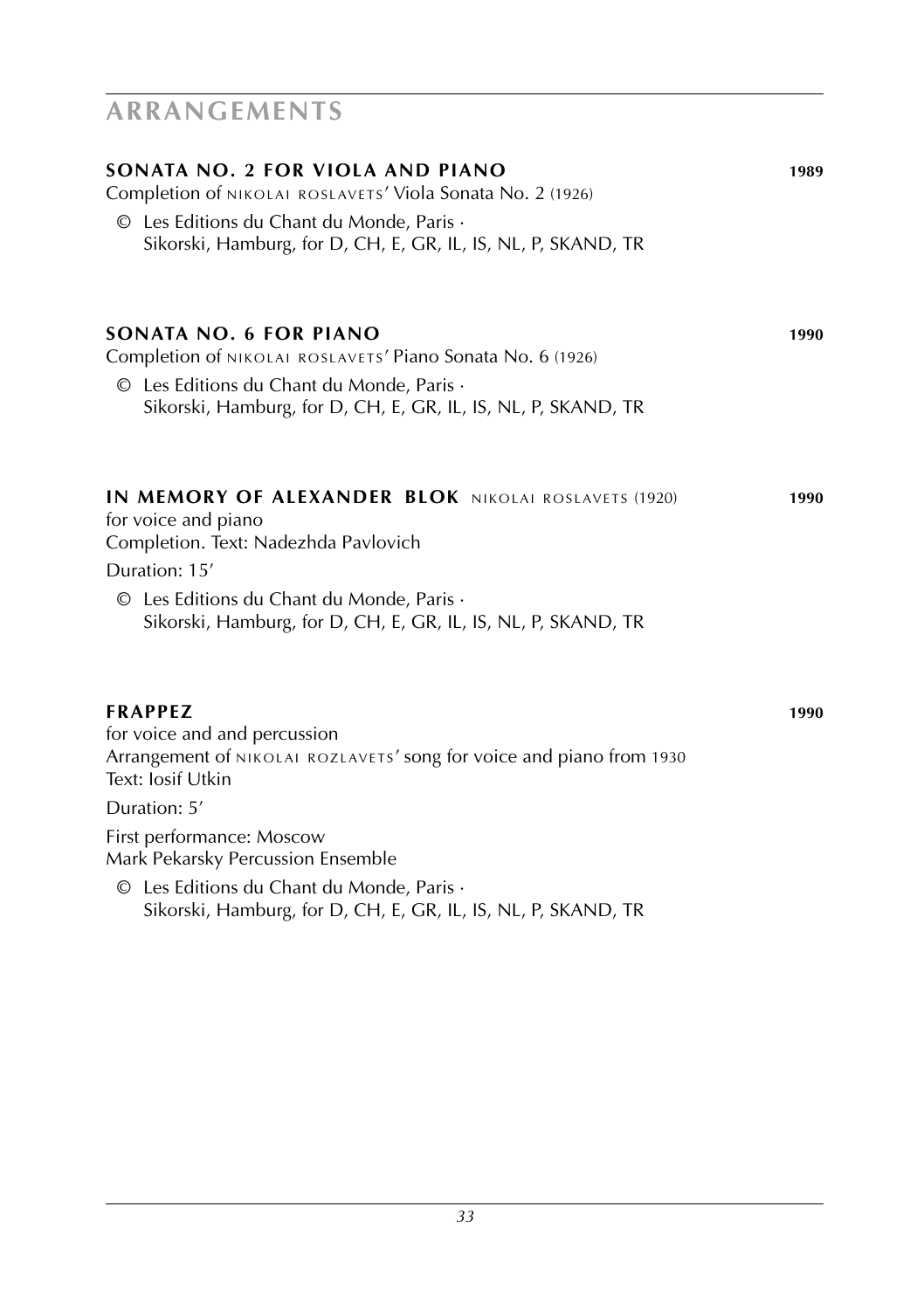### **a r r a n g e m e n t s**

#### **sonata for violoncello, wind ensemble 1999 and double bass**

Arrangement of SERGEI PROKOFIEV's Sonata in C major for violoncello and piano, Op. 119 (1949)

*Commissioned by Nederlands Blazers Ensemble*

- *1*. Andante grave Allegro moderato
- *2*. Moderato
- *3*. Allegro ma non troppo

#### Duration: 30'

First performance: January 2000, Amsterdam Pieter Wispelwey (violoncello) – Nederlands Blazers Ensemble

© Sikorski, Hamburg, for the world

#### **STRING QUARTET NO. 7 2001**

for string orchestra Arrangement of DMITRI SHOSTAKOVICH's String Quartet No. 7 in F sharp minor, Op. 108 (1960) *Commissioned by Kremerata Baltica*

- *1*. Allegretto
- *2*. Lento
- *3*. Allegro

Duration: 13'

First performance: 6 December 2001, Osnabrück Kremerata Baltica – Gidon Kremer (conductor)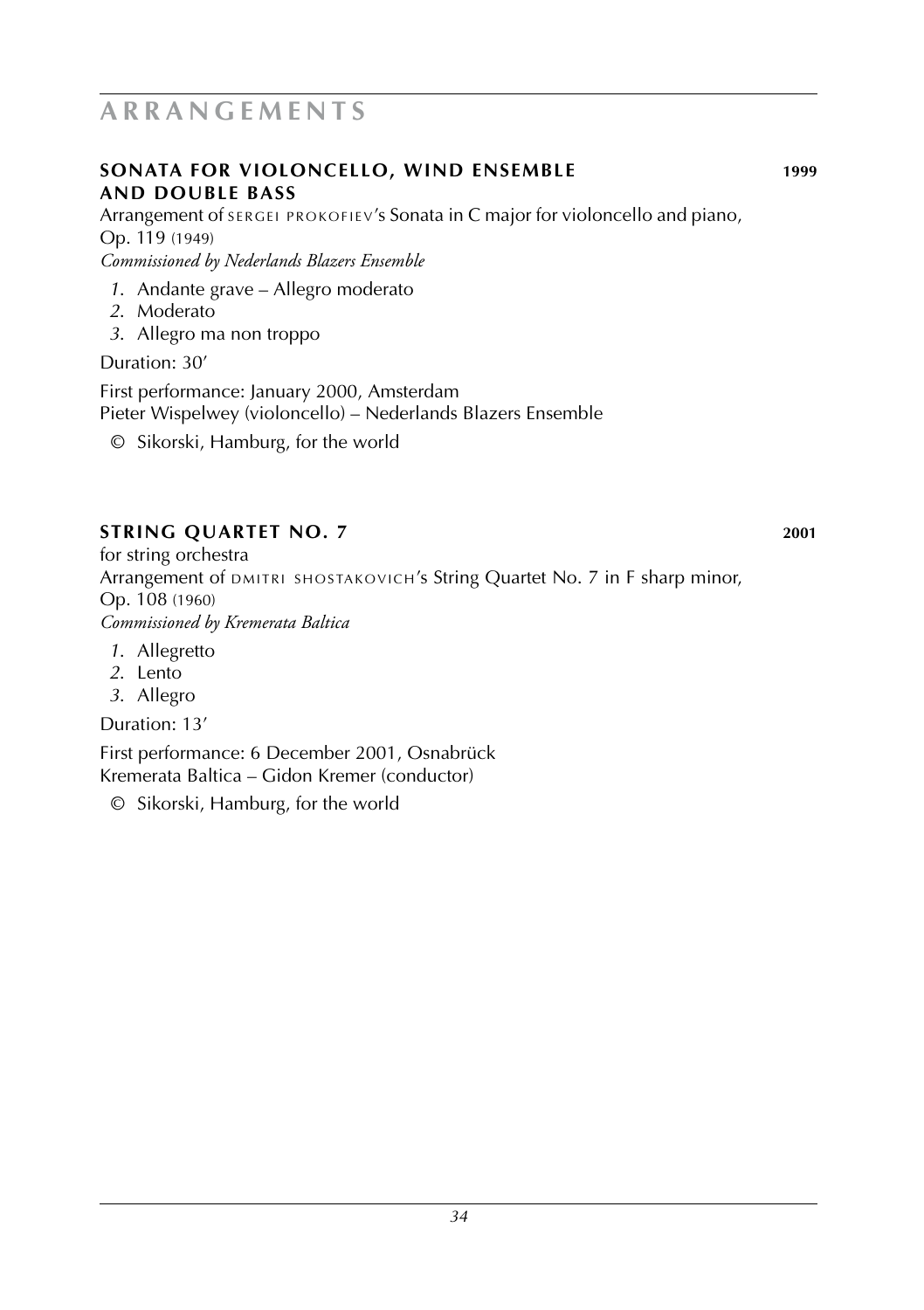### **a r r a n g e m e n t s**

#### **songs and dances of death 2007**

for bass (or tenor) and orchestra Arrangement of MODEST MUSSORGSKY's cycle from 1877. Text by Arseni Golenishchev-Kutuzov

*Commissioned by the Dutch broadcasting company NPS Dedicated to Robert Nasveld*

- *1*. Lullaby
- *2*. Steady Time I Interlude *Grave*
- *3*. Serenade
- *4*. Steady Time II Interlude *Unisono mistico*
- *5*. Trepak
- *6*. Steady Time III Interlude *Moderato*
- *7*. The Field Marshal

Duration: 28'

1(picc, alto fl).1(cor anglais).2(*Eb* clar, 2 bass clar, db clar).1(db bn) – 2.1.2.1– 3 perc (timp, tgl, crot, flex, 3 cow bells, tambourine, 2 roto-toms, tenor dr, drums, bass dr, cym, 3 Mongolian cym, 2 gongs, water gong, Thai gongs, tam-t, tubular bells, plate bells, glsp, vibr, marimba, anvil, megaphone). el.guit. bass guit. harp. cel. piano. hpd. strings (4/4/3/3/1[five strings])

First performance: 15 June 2007, Amsterdam

Robert Holl (bass) – Radio Kamer Filharmonie Hilversum – Reinbert de Leeuw (conductor)

 The interludes were newly composed by Alexander Raskatov with the intention to create linkings between the numbers of the cycle. However, the songs may be performed without these interludes (Duration: 27'):

1(picc, alto fl).1(cor anglais).2(*Eb* clar, 2 bass clar, db clar).1 – 2.1.2.1– 3 perc (timp, tgl, crot, flex, 3 cow bells, tambourine, 2 roto-toms, tenor dr, drums, bass dr, cym, 3 Mongolian cym, 2 gongs, water gong, Thai gongs, tam-t, tubular bells, plate bells, glsp, vibr, marimba). el.guit. bass guit. harp. cel. piano. hpd. strings (4/4/3/3/1[five strings])

A separate performance of the orchestral interludes ('Steady Times') is possible as well.

- © Sikorski, Hamburg, for the world
- ► *see:* ORCHESTRAL WORKS: Steady Time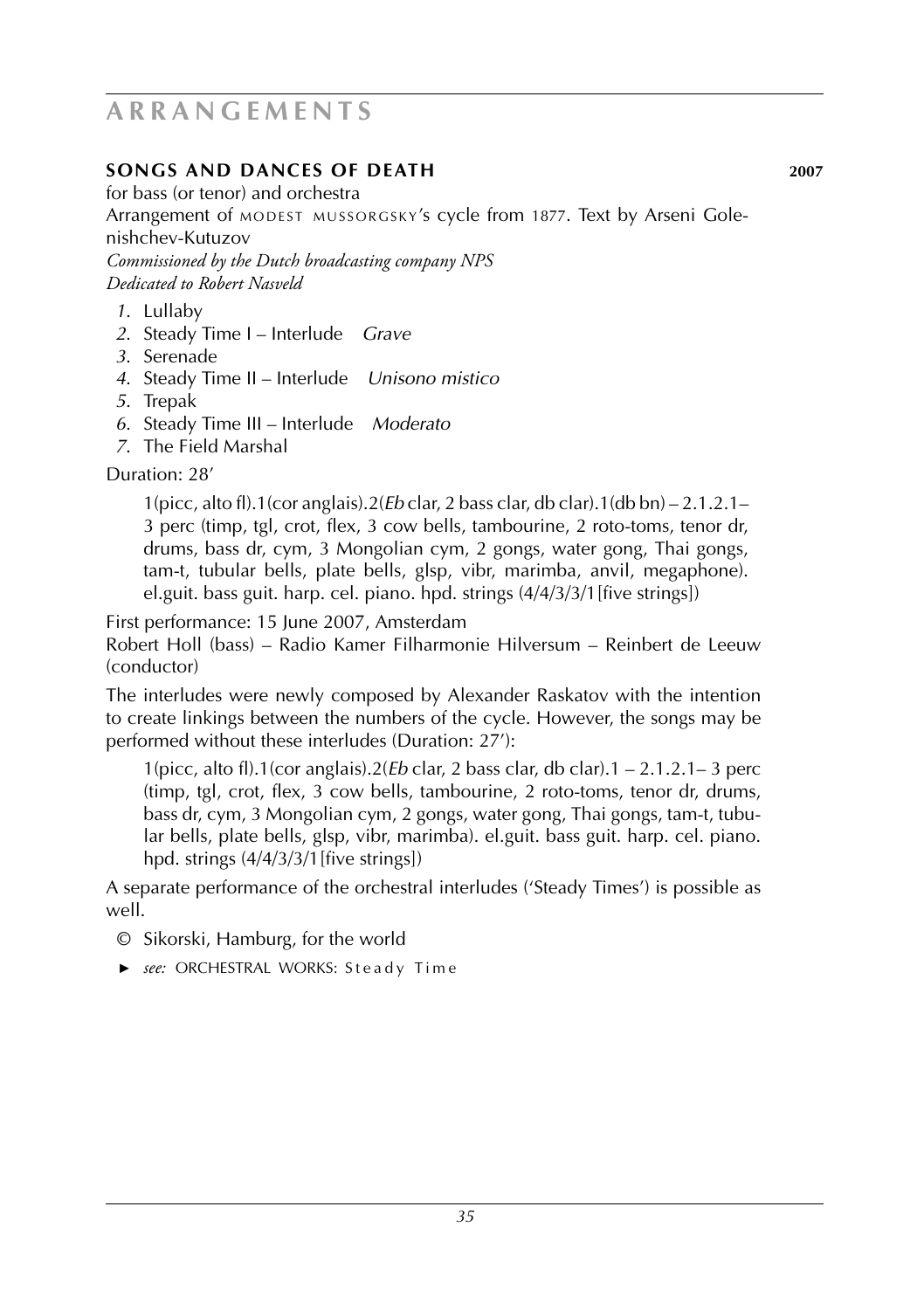### **a r r a n g e m e n t s**

#### **preludio e fuga in re minore 2010**

Arrangement of JOHANN SEBASTIAN BACH'S Prelude and Fuge from the Well-Tempered Clavier Vol. I, BWV 851 for string orchestra with Thai gong ad lib. *Commissioned by Kremerata Baltica*

Duration: 5'

First performance: 19 May 2010, Kronberg Kremerata Baltica – Gidon Kremer (conductor)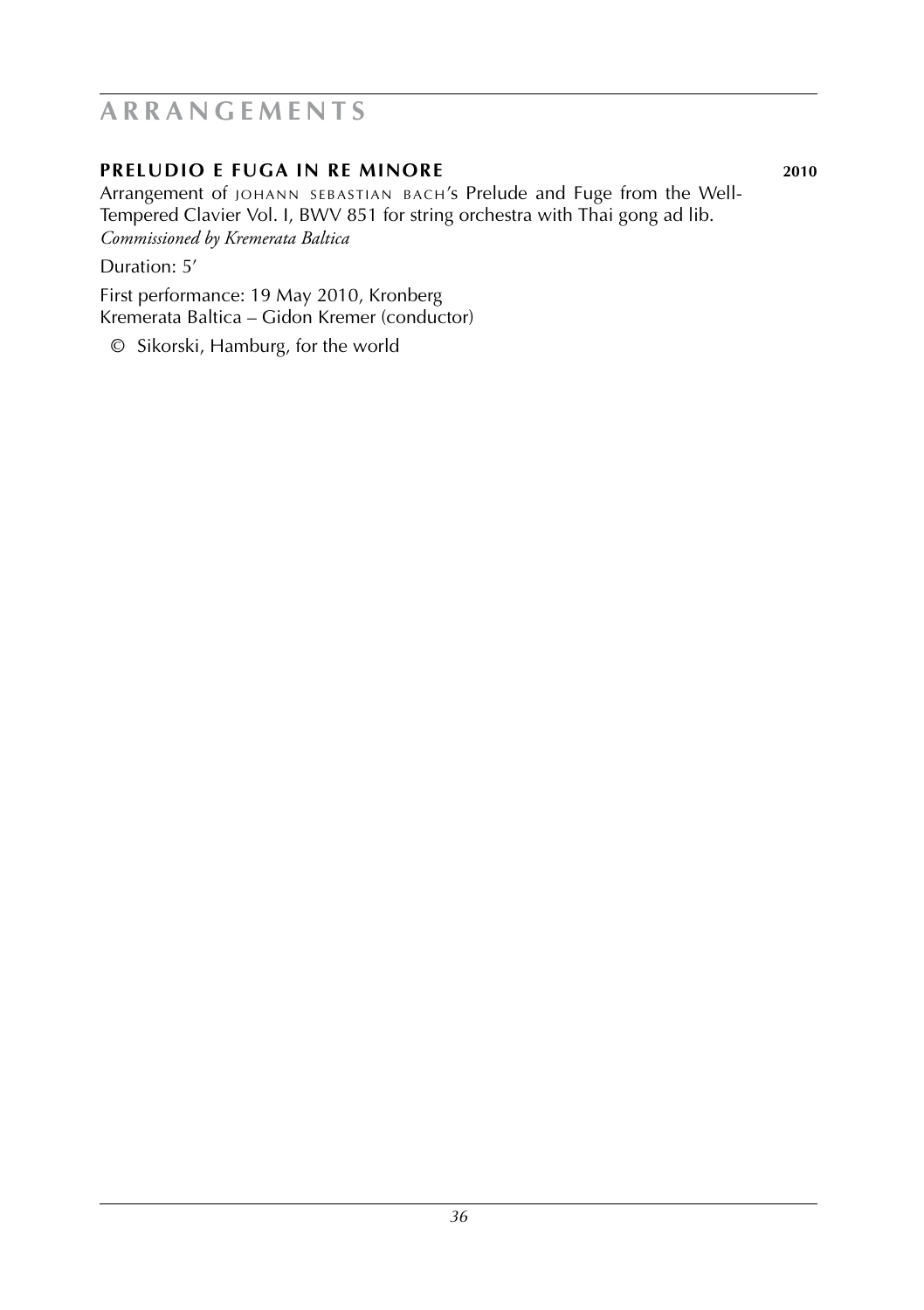### **Reconstructions**

#### **SYMPHONY NO. 9 2007**

Reconstruction of ALFRED SCHNITTKE's symphony from 1997/1998

- *1*. [Andante]
- *2*. Moderato
- *3*. Presto

Duration: 38'

 $3(picc).3(cor anglais).3(bass clar).3 - 4.2.3.1 - 3 perc (time, tgl, bongo, 2 tom-t,$ bass dr, cym, gong, tam-t, glsp, vibr). hpd, strings

First performance: 16 June 2007, Dresden

Dresden Philharmonic – Dennis Russell Davies (conductor)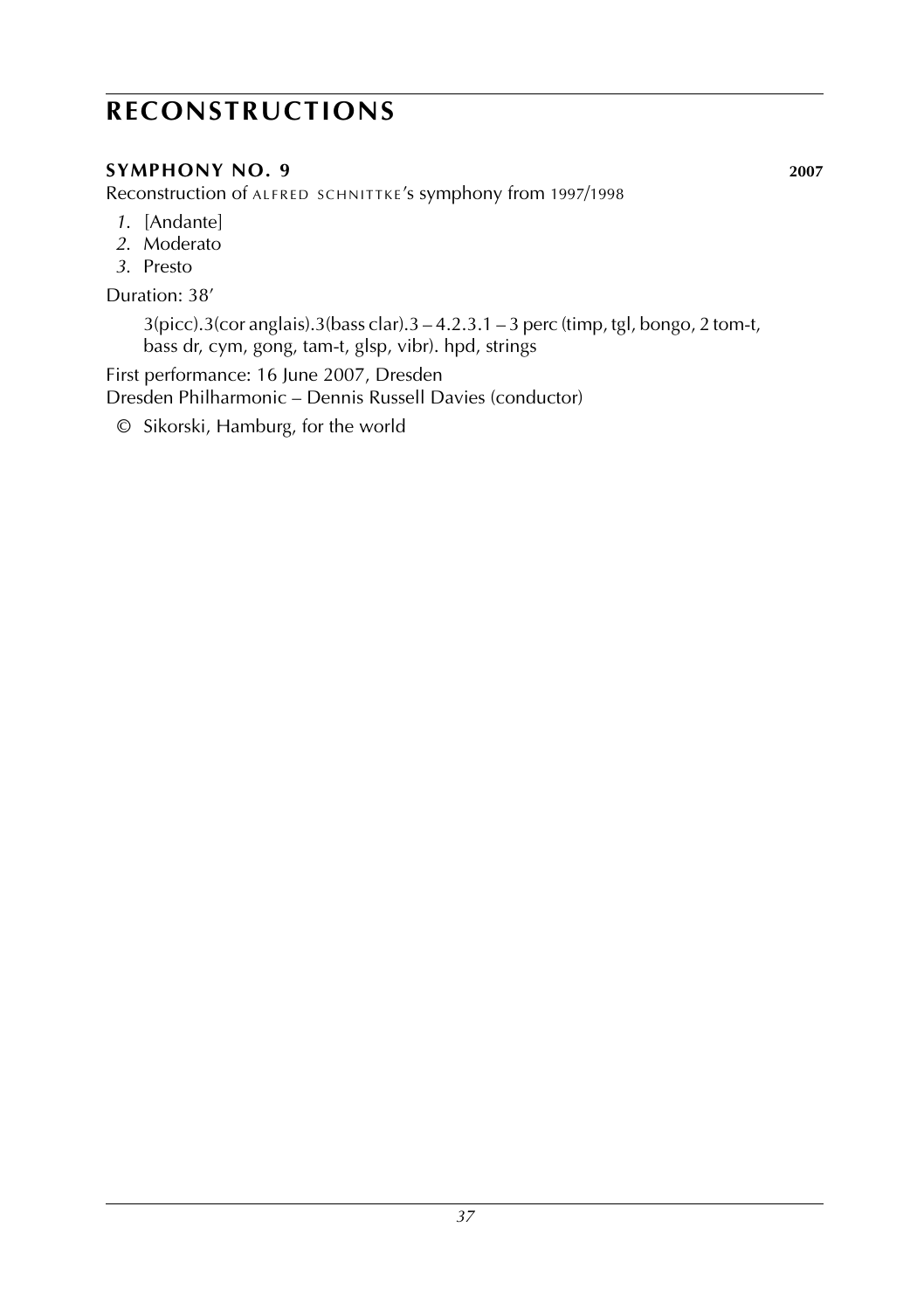|  | <b>DRAMATIC GAMES</b> (QUASI UNA SONATA) | 1979 |
|--|------------------------------------------|------|
|--|------------------------------------------|------|

for violoncello *Dedicated to Marina Tarasova*

- *1*. Moderato. Molto luttuoso
- *2*. Adagio
- *3*. Semplice. Un poco maestoso
- *4*. Vivace
- *5*. Lento. Espressivo
- *6*. Innocente. Sotto voce, ma con intimissimo sentimento

*7*. Vivace

Duration: 15'

First performance: 1981, Moscow Marina Tarasova

© Belaieff · Sikorski, Hamburg, for D, CH, DK, N, S, NL, GR, TR, P, IL, IS

#### **invitation to a concert 1981**

for two percussionists *Dedicated to Mark Pekarsky*

Duration: 12'

2 perc (**I**: hand bell, bangu, gangu, 2 osevegni, tangu, bamboo, 2 Mongolian cym, water gong, chung, Indian chimes, lion's roar, swanee whistle, bass dr – **II**: bass dr behind the stage)

First performance: 24 September 1988, Warsaw Mark Pekarsky Percussion Ensemble

© Belaieff · Sikorski, Hamburg, for D, CH, DK, N, S, NL, GR, TR, P, IL, IS

#### **to those who have been healed** (Istselivshimsya) **1980**

for voice and piano on texts by Evgeny Baratynsky

First performance: November 1980, Moscow Lidia Davidova (soprano) – Alexander Raskatov (piano)

#### **book of spring 1985**

for tenor and chamber ensemble on texts by Vasili Zhukovsky *Dedicated to the composer's sons Valentin and Evgeni*

Duration: 31'

 $0.0.0 - 1.0.0 - h$  hpd. strings  $(12/0/4/4/2)$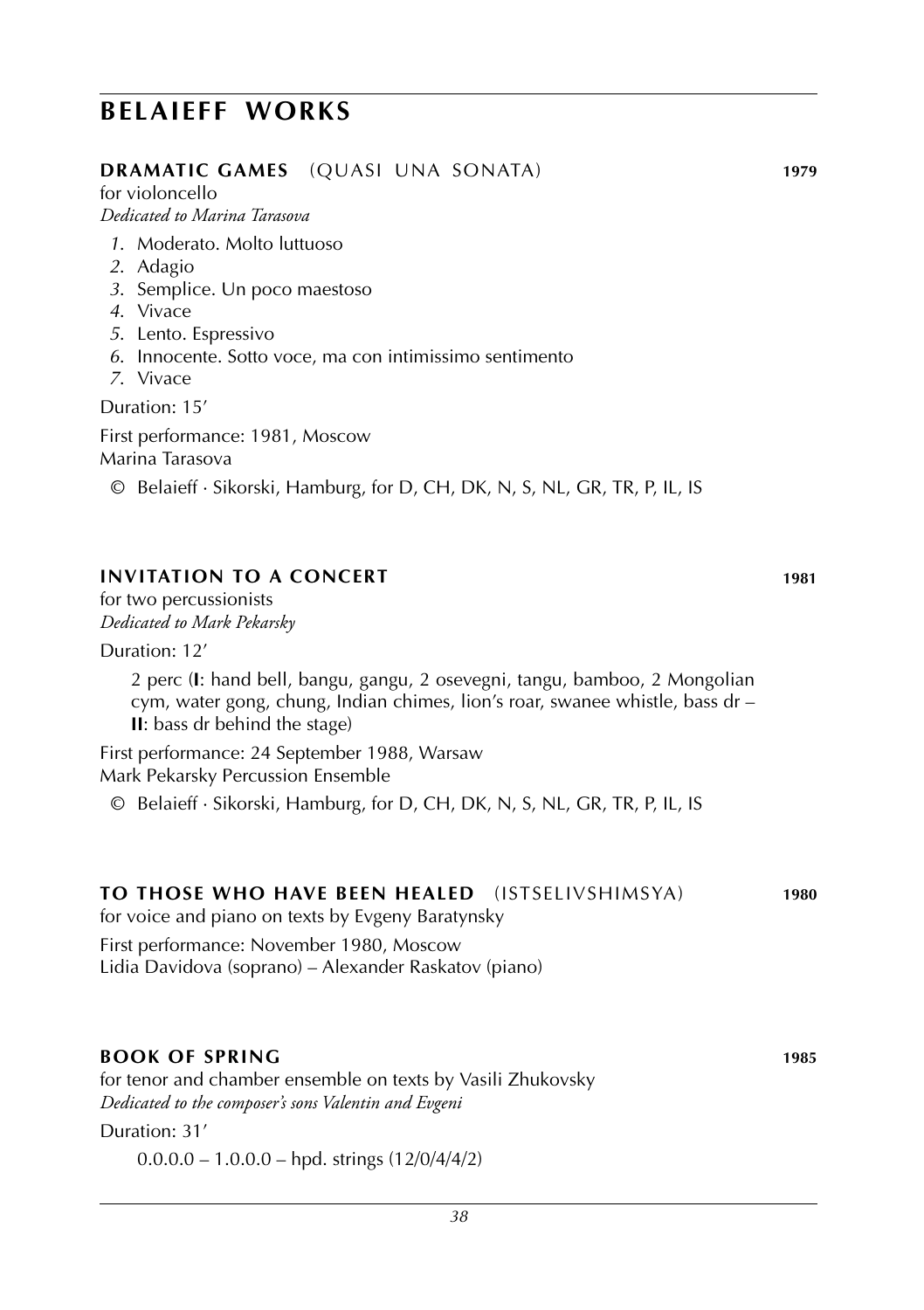| <b>CIRCLE OF SINGING I</b>                                                                      | 1984 |
|-------------------------------------------------------------------------------------------------|------|
| for mezzo-soprano, violoncello, piano, harpsichord and celesta on a text by<br>Vasili Zhukovsky |      |
| Dedicated to Alexander Voostin                                                                  |      |
| Otstranyonno, chut sentimentalno $J = 100$                                                      |      |
| Duration: 6'                                                                                    |      |
| First performance: 12 June 1990, Paris<br>Ensemble Forum - Mark Foster                          |      |
|                                                                                                 |      |

#### **path 1987 path 1987 path 1987 path 1987 path 1987**

for two violoncelli and harpsichord *Dedicated to Faraj Karaev*

Duration: 12'

First performance: 19 January 1995, Gent Jos Kamp, Olivier Gjislain (violoncelli) – Kristine Waters (harpsichord)

#### **stabat mater 1988**

for high voice and organ

- *1*. Psalmody *Liberamente*
- *2*. Anthem *Vivo*
- *3*. Psalmody *Liberamente. Crescendo poco a poco*
- *4*. Anthem *Moderato*
- *5*. Psalmody *Liberamente Presto*
- *6*. Anthem *Misterioso*
- *7*. Psalmody *Liberamente*
- *8*. Anthem *Con moto; cantabile*
- *9*. Psalmody *Vivo*
- *10*. Anthem *Sostenuto*
- *11*. Epilogue *Allegretto tranquillo*

#### Duration: 50'

First performance: 3 November 1991, Heidelberg Lidia Davydova (soprano) – Peter Schumann (organ)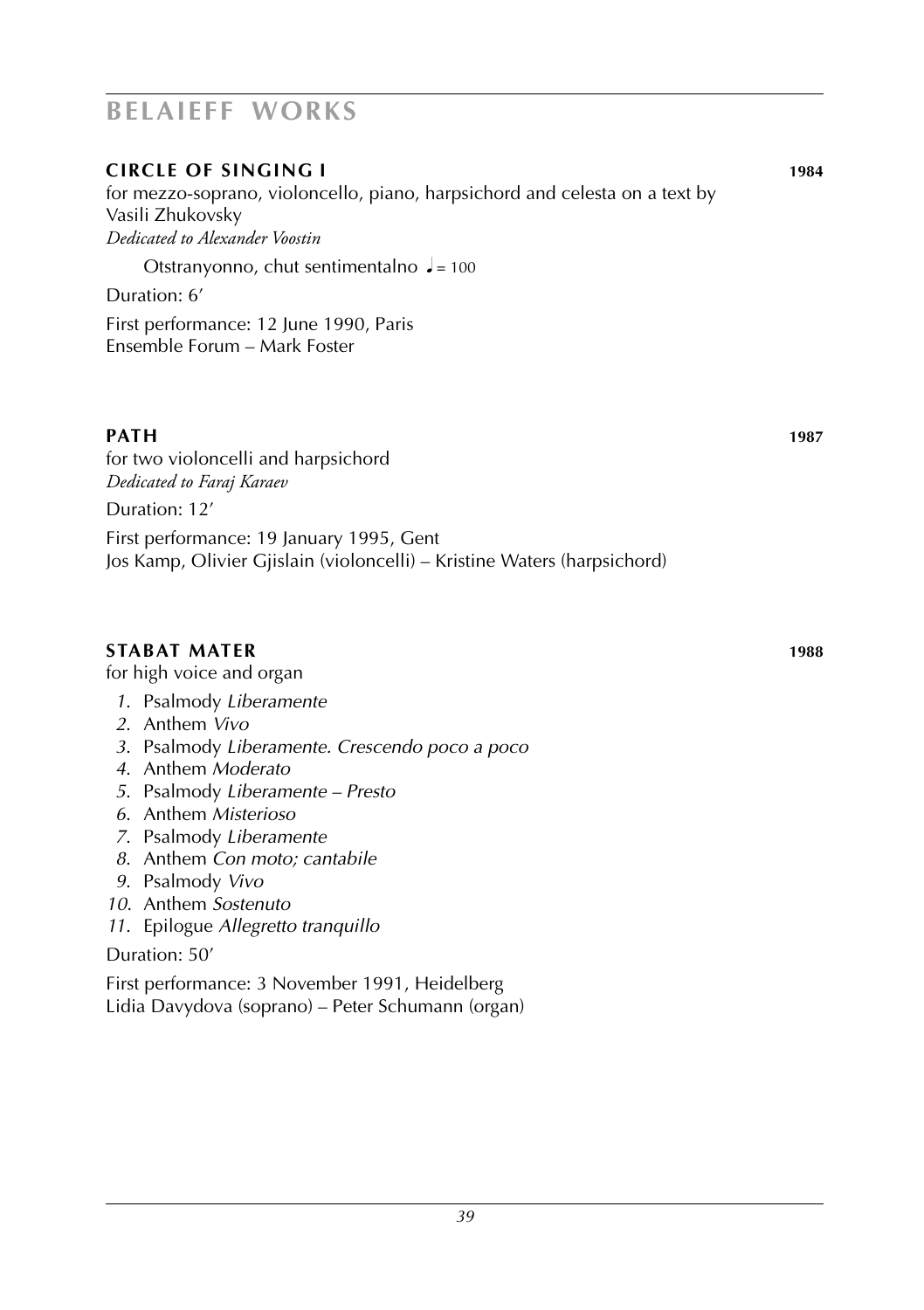#### **consolation 1989**

for piano *Commissioned by Albright Knox Gallery Dedicated to Ivar Mikhashoff*

Duration: 9'

First performance: 10 November 1989, Buffalo Ivar Mikhashoff

#### **glosses 1989**

for bassoon *Dedicated to Valery Popov* Duration: 7' First performance: 27 April 1994, Moscow

Valeri Popov

#### **let there be night 1989**

Five fragments by Samuel-Taylor Coleridge for counter-tenor (or mezzo-soprano) and string trio *Dedicated to Elizabeth Wilson*

- *1*. The Silence of a City, ... *Misterioso*  $d. ~ ~$ 76
- 2. I Know 'tis but a Dream, ... *Vivo rubato*  $\sqrt{2} \times 88$
- 3. O Beauty in Beauteous Body Light! *Adagietto*  $\sqrt{a}$  ~ 44
- *4*. Come, come Thou Black December Wind, ... *Affettuoso sempre accentuato*  $\sqrt{ }$  ~ 140
- *5*. A low Dead Thunder Mutter'd thro' the Night, ... *Moderato*  $\frac{1}{6}$  ~ 60

Duration: 17'

First performance: 10 June 1989, London David James (counter-tenor) – Chameleon Ensemble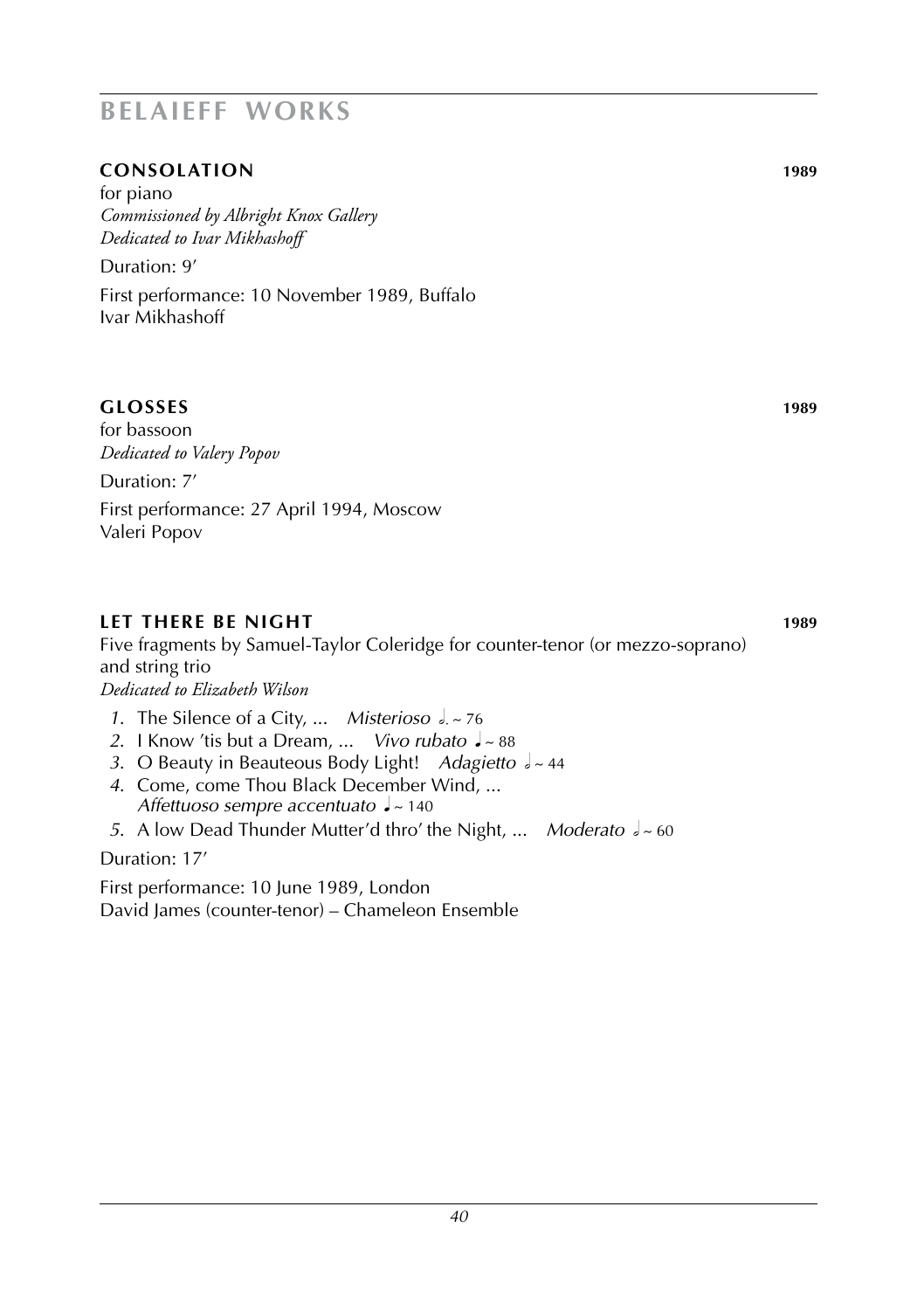**1990 1990 1990 1990 1990 1990 1990 1990 1990 1990 1990** for soprano and twelve instruments on a sonnet by William Shakespeare 'Tired with all these, for restful death I cry ...' (in English) *Dedicated to Mikhail Yurovsky*

Duration: 11'

1.0.bass clar. $0 - 0.1.1.0 - \text{time}$ , 1 perc (crot, chimes, gong, tam-t, bells, flex). harp. piano. strings (1/0/1/1/1)

First performance: 22 March 1988, Berlin Elena Brylyova (soprano) – Universal Ensemble, Berlin – Mikhail Yurovsky (conductor)

#### **Xenia 1991**

for chamber orchestra *Commissioned by Frankfurt Feste Dedicated to Andrei Volkonsky*

Duration: 25'

 $2$ (alto fl).0.2(bass clar).0 – 2.0.0.0 – 2 perc (tgl, crot, chimes, Indian chimes, Javanese gong, temple gong, bells, tam-t, vibr, Jew's harp [with microphone]). harp. cel. piano/mini piano. strings (8/0/3/3/1)

First performance: 3 September 1992, Frankfurt/Main Deutsche Kammerphilharmonie – Nikolai Korndorf (conductor)

### **commentary on a vision 1991**

for solo percussion and orchestra *Dedicated to Mark Pekarsky*

Duration: 32'

0.0.3(bass clar).ten sax. bar sax. 3(db bn)  $-$  4.0.4.1  $-$  4 perc (I: tgl, side dr, tenor dr, vibr – II: 3 tom-t, 3 cym, vibr, water gong, swanee whistle – III: 4 timp, temple gong, bells, tam-t, water gong – IV: 4 timp, Indian chimes, 3 tomt, 3 gongs). harp. piano. cel. org. strings  $(0/0/12/12/8)$  – solo perc (4 timp, vibr, marimbula, 3 cym, gong, side dr, byan-yun, 2 rototoms, conga, mini chimes, flex, chung, bamboo)

First performance: 10 November 1992, Moscow Mark Pekarsky (percussion) – Moscow Symphony Orchestra – Sergei Skripka (conductor)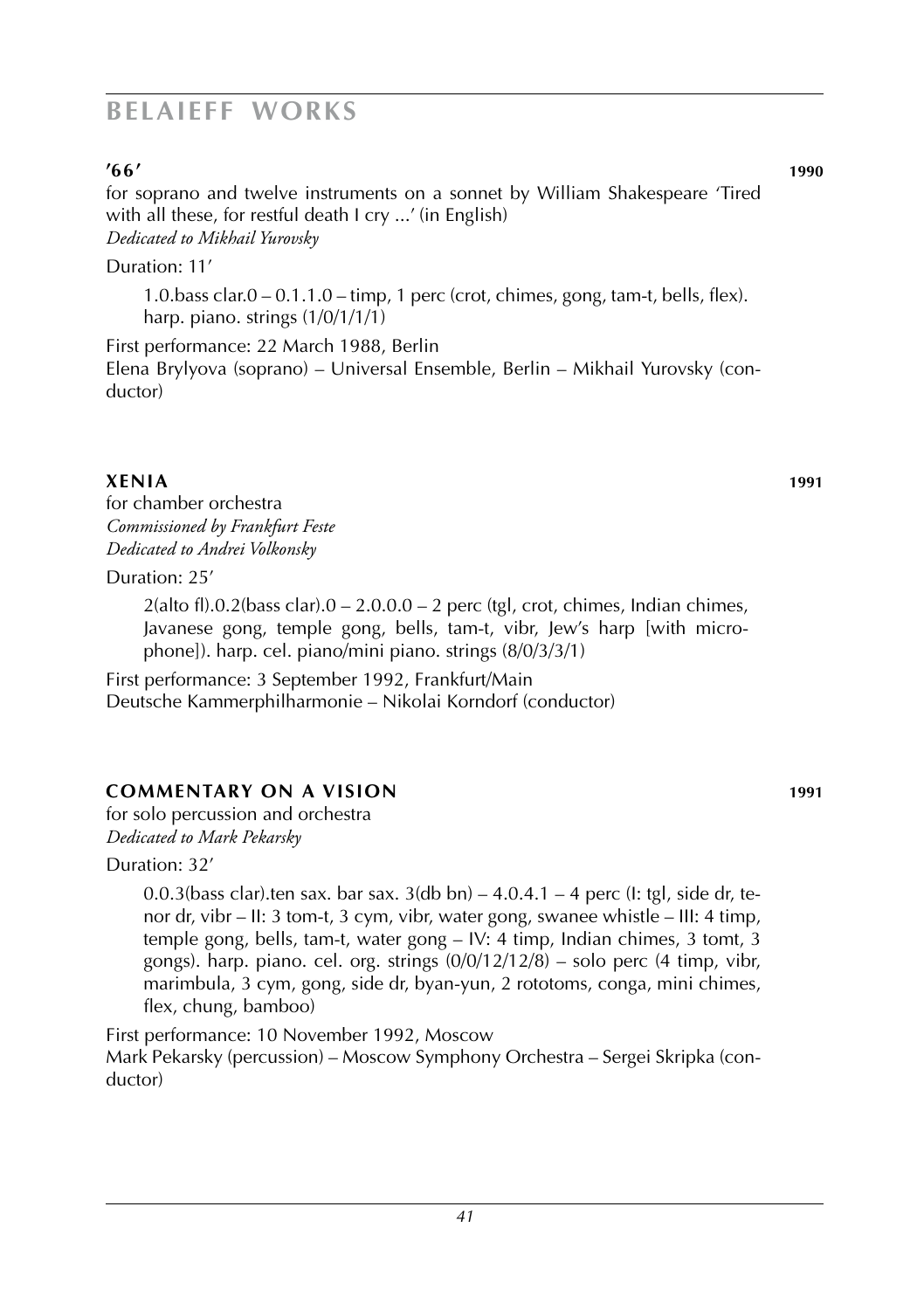#### **miserere 1992**

for viola (and violin), violoncello and orchestra *in memoriam Oleg Kagan*

- *1*. Recitando espressivo
- *2*. vivo
- *3*. Recitando espressivo
- *4*. Ritmico
- *5*. Lamentoso
- *6*. Lontano
- *7*. Misterioso, sostenuto
- *8*. Molto espressivo
- *9*. Recitando, chiaro
- *10*. Vivo misterioso
- *11*. Recitando espressivo
- *12*. Andantino dolcissimo

Duration: 40'

 $0.2$ (cor anglais). $0.0 - 2.0.0$ . $0 - 1$  perc (Javanese Gong, 2 fans [glass chimes, wind chimes]. strings (11/0/4/3/1)

First performance: 13 October 1997, London Paul Silverthorne (viola) – Anssi Kartunen (violoncello) – London Sinfonietta – Martyn Brabbins (conductor)

#### **kyrie eleison 1992**

for violoncello *Dedicated to Alexander Ivashkin*

Duration: 12'

First performance: 1993, New Zealand Alexander Ivashkin

#### **txetru – urtext 1992**

on texts from the Old Testament for soprano (and bells), clarinet, bass clarinet, viola, violoncello and double bass) *Commissioned by Composers' Ensemble Dedicated to Gerard McBurney*

Duration: 4'

First performance: 17 September 1992, Dartington Composers' Ensemble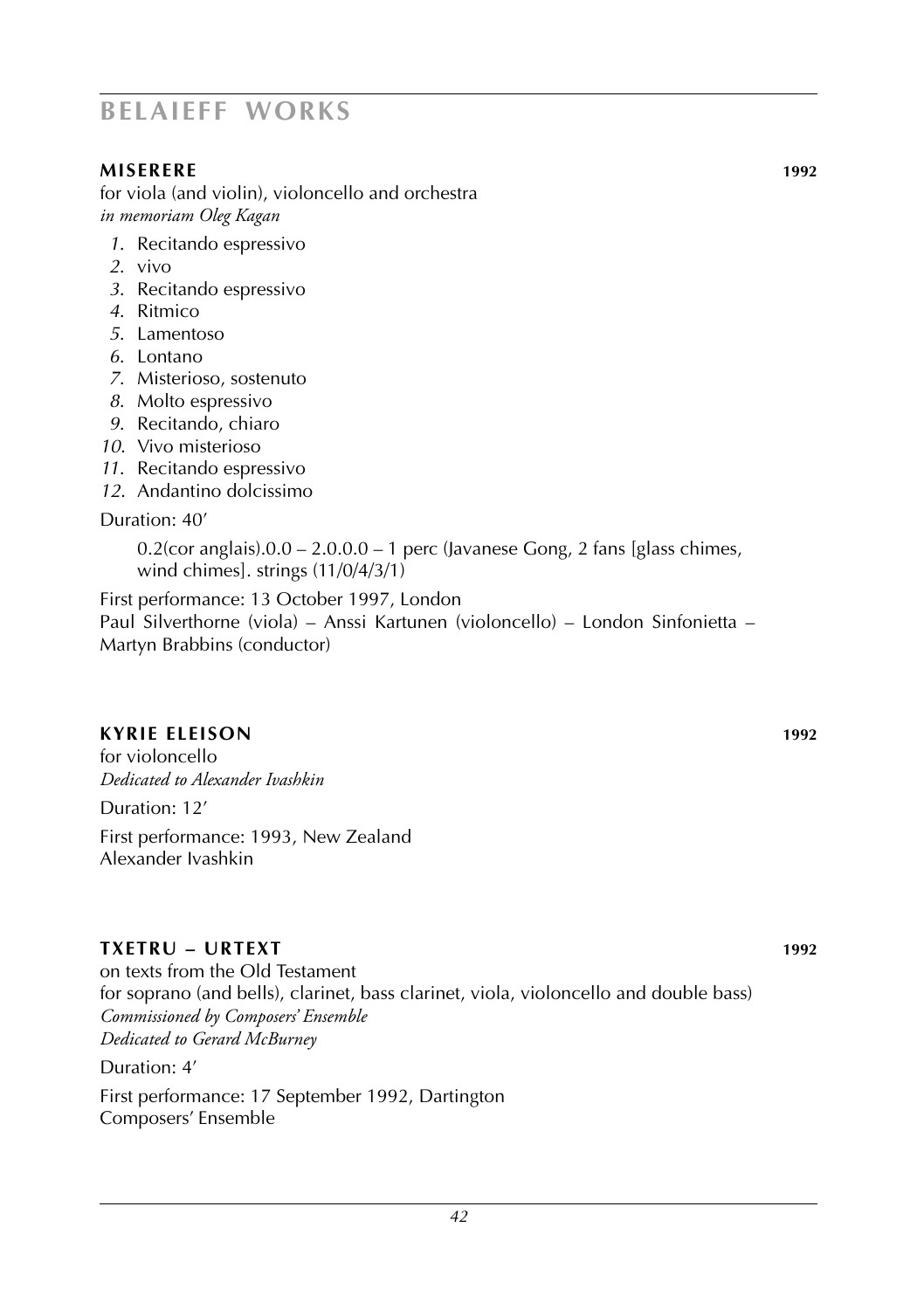| <b>MISTERIA BREVIS</b>                                  | 1992 |
|---------------------------------------------------------|------|
| for piano and percussion (one player)                   |      |
| Dedicated to Tomoko Mukayama                            |      |
| Duration: 16'                                           |      |
| First performance: 1992, Tokyo                          |      |
| Tomoko Mukayama                                         |      |
| version for piano and percussion (two players)          | 1995 |
| First performance: 15 August 1995, Loccum               |      |
| Alexander Raskatov (piano) – Mark Pekarsky (percussion) |      |

#### **seven stages of 'hallelujah**' **1993**

for soprano, percussion and piano *Dedicated to Elena Vassilieva* Duration: 18' First performance: 15 August 1995, Loccum Elena Vassilieva (soprano, percussion) – Alexander Raskatov (piano)

#### **madrigal in metal 1993**

for five percussionists *Dedicated to Emmanuel Utwiller*

#### Duration: 11'

perc (wind chimes, fan, piano piccolo, tam-t, Javanese gongs, plate bells)

First performance: 2 September 1995, Berlin Mark Pekarsky Percussion Ensemble

#### **eco perpetuo 1993**

for bassoon and seven intrumentalists *Dedicated to Ashot Zograbian*

#### Duration: 14'

0.0.bass clar. $0 - 0.0.1.0 -$  perc (crot, 3 cow be.lls, tom-t, side dr, cym, vibr, bells, gong, water gong, tam-t, swanee whistle). harp. piano. vc. db

First performance: 24 April 1994, Witten Ensemble Köln – Robert HP Platz (conductor)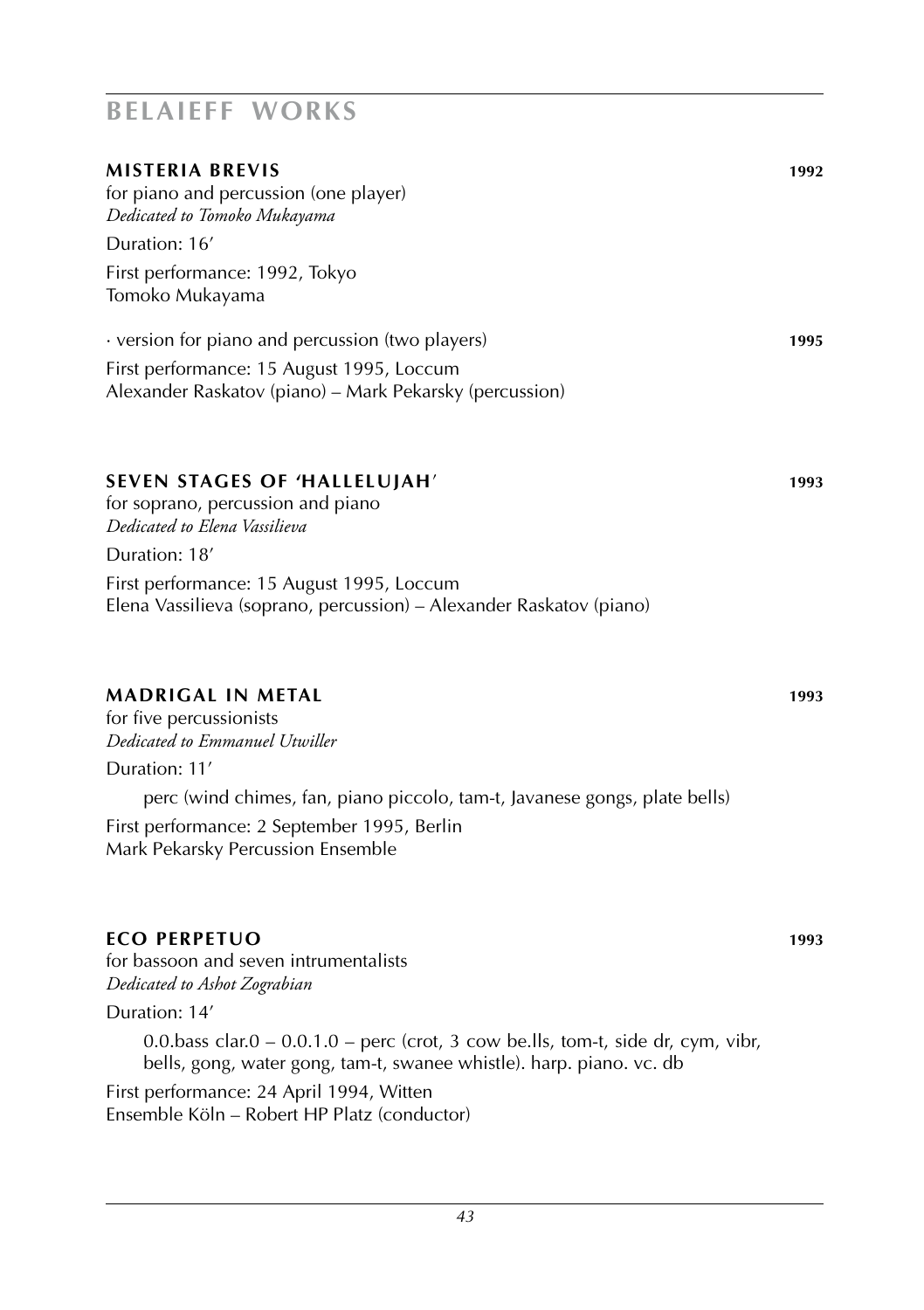### **farewell from the birds of passage 1994** for alto saxophone and chamber orchestra *Commissioned by 'Prima la musica'* Duration: 17'  $0.0.0.0 - 0.0.0.0 - 1$  perc (crot, mini chimes, gong). strings  $(8/0/2/2/1)$ First performance: 22 October 1994, Heusdom-Zolder Hans de Jong (saxophone) – Prima la musica – Dirk Vermeulen (conductor) **''... I will see a rose at the end of the path ...'' 1994**

for string quartet *Commissioned by Danel Quartet Dedicated to Sofia Gubaidulina*

Duration: 28' First performance: 15 December 1994, Gent Quatuor Danel

#### **xcos 1994**

for violoncello and accordion *Dedicated to Karine Georgian and Elsbeth Moser*

Duration: 14' First performance: 17 March 1994, Hannover Karine Georgian (violoncello) – Elsbeth Moser (accordion)

#### **pas de deux 1994**

for soprano and bells and saxophon (soprano / tenor) on a text by Antonin Artaud *Commissioned by Concervatoire de Paris Dedicated to Elena Vassilieva and Claude Delangle* Duration: 15'

First performance: 5 April 1995, Wolfenbüttel Elena Vassilieva (soprano) – Claude Delangle (saxophone)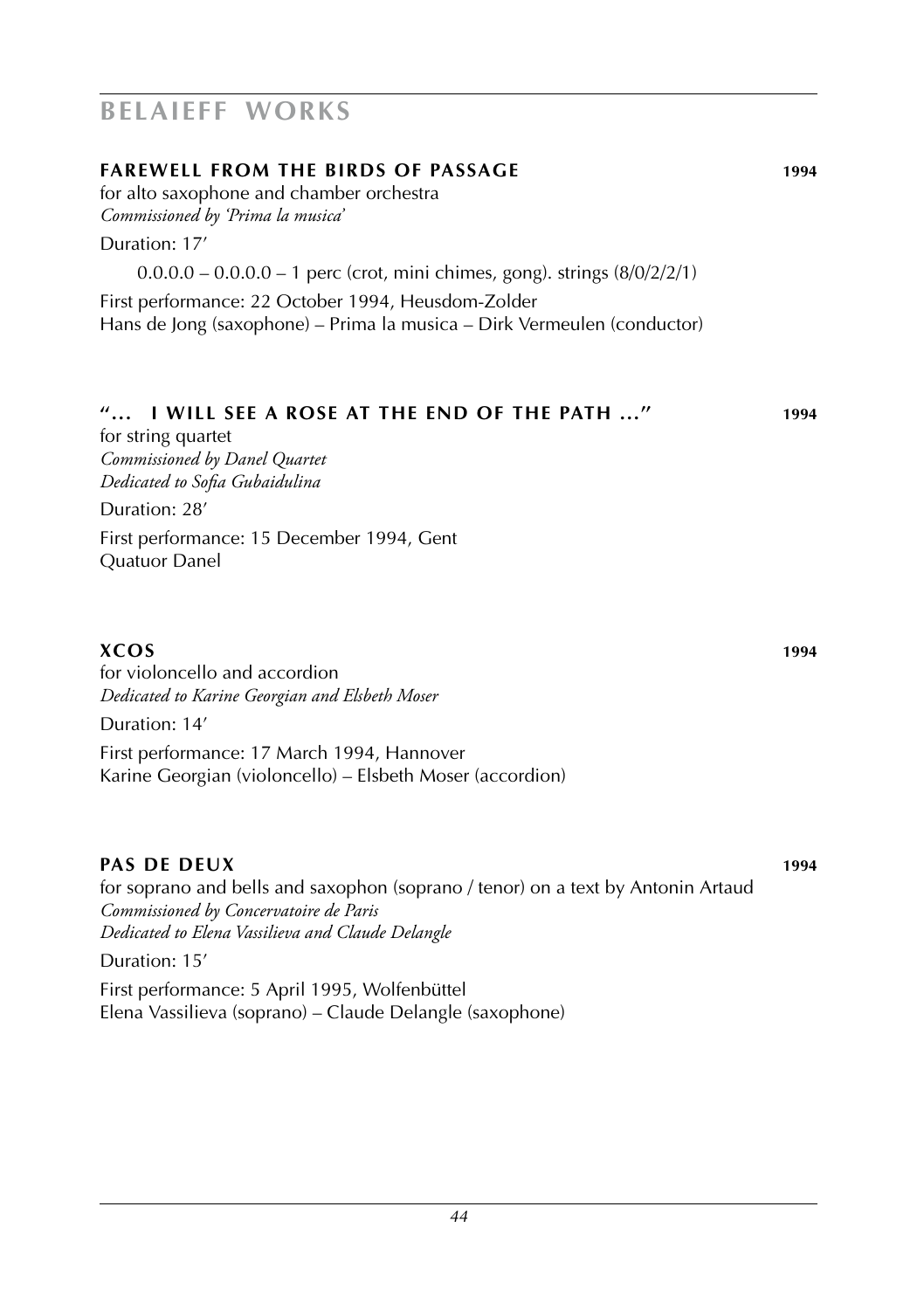#### **litania 1994**

for 15 players *Commissioned by Musikfabrik NRW*

Duration: 17'

1(picc, alto fl).1(cor anglais).1(bass clar).1 –  $1.1.1.0$  – timp (4), 2 perc (crot, Indian chimes, cow bells, rototom, side dr, temple gong, Javanian gong, tam-t, metal chimes, wind chimes, vibr, marimba, fan, swanee whistle). harp. piano. strings (1/0/1/1/1)

First performance: 22 September 1994, Warsaw Musikfabrik NRW – Johannes Kalitzke (conductor)

#### **urlied 1995**

for viola and fifteen strings Duration: 17' strings (8/0/3/3/1)

#### **credo in byzantinum 1995**

for harpsichord or piano Duration: 10' First performance: 10 October, Gent Kristine Waters (harpsichord)

First performance: 11 May 1996, Bonn Yuri Bashmet (viola) – Moscow Soloists

| <b>SONNENUNTERGANGSLIEDER</b> (SONGS OF SUNSET)<br>for mezzo-soprano, viola and piano on texts by Friedrich Hölderlin<br>Dedicated to Gennadi Aigi | 1995 |
|----------------------------------------------------------------------------------------------------------------------------------------------------|------|
| Duration: 22'                                                                                                                                      |      |
| First performance: June 2002, Savitaipale<br>Ekaterina Semenchuk (mezzo-soprano) – V. Afonkin (vola) – P. Laul (piano)                             |      |
| <b>PRIMAL SONG</b><br>for viola and fifteen strings                                                                                                | 1995 |
| Duration: 17'                                                                                                                                      |      |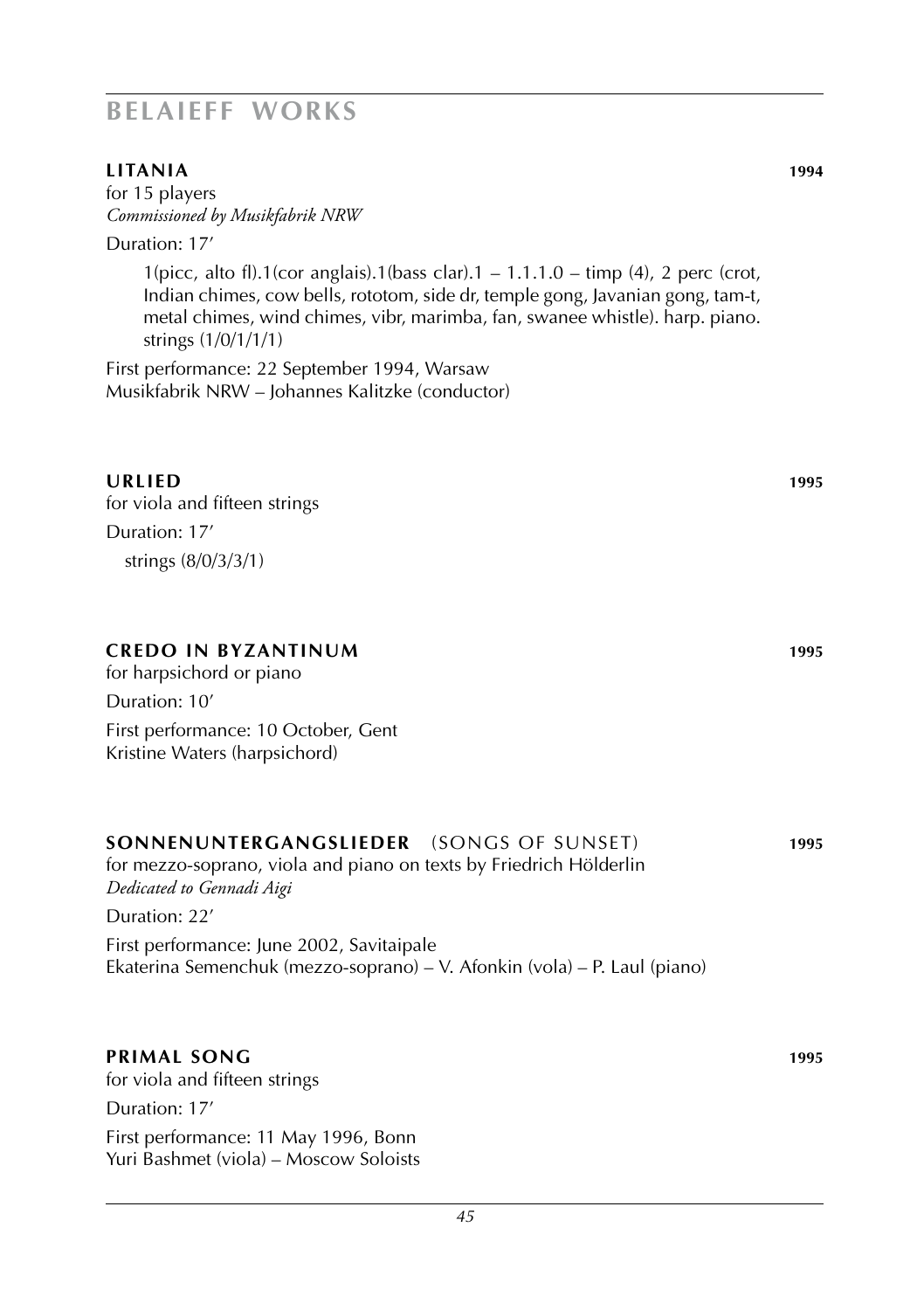#### **A la recherche du son perdu 1995**

for percussion and tape *Commissioned by INAGRM/Radio France Dedicated to Alexander Voostin*

Duration: 21'

First performance: January 1995, Paris Roland Auzet

#### **Gebet** (kaddish) **1996**

for soprano and string quartet *Dedicated to the memory of the composer's father*

Duration: 12'

First performance: 5 July 1998, Lockenhaus Elena Vassilieva (soprano) – Kremerata Baltica Quartet

#### **cosmogony according to chagall 1996**

for piano and chamber ensemble *Commissioned by the French Ministry of Culture*

Duration: 18'

0.0.db clar.bass sax.1(db bn)  $-1.1.1.0 - 2$  perc (crot, chimes, cymblaes antiques, conga, 3 cow bells, 3 tom-t, side dr, tubular bells, 3 cow bells, gong, tam-t, vibr, lion's roar, flex). piano. va. vc. db

#### **resurrexi 1996**-**1997**

for soprano, mezzo-soprano and chamber ensemble Duration: 10'

 $0.2.0.0 - 0.0.0.0 -$  perc (crot). strings  $(12/0/4/4/2)$ 

#### **ritual 1997**

for voice and percussion (1 player) on a text by Velimir Khlebnikov *Commissioned by Cité de la Musique Dedicated to Elena Vassilieva*

Duration: 17'

First performance: 11 July 1998, Lockenhaus Elena Vassilieva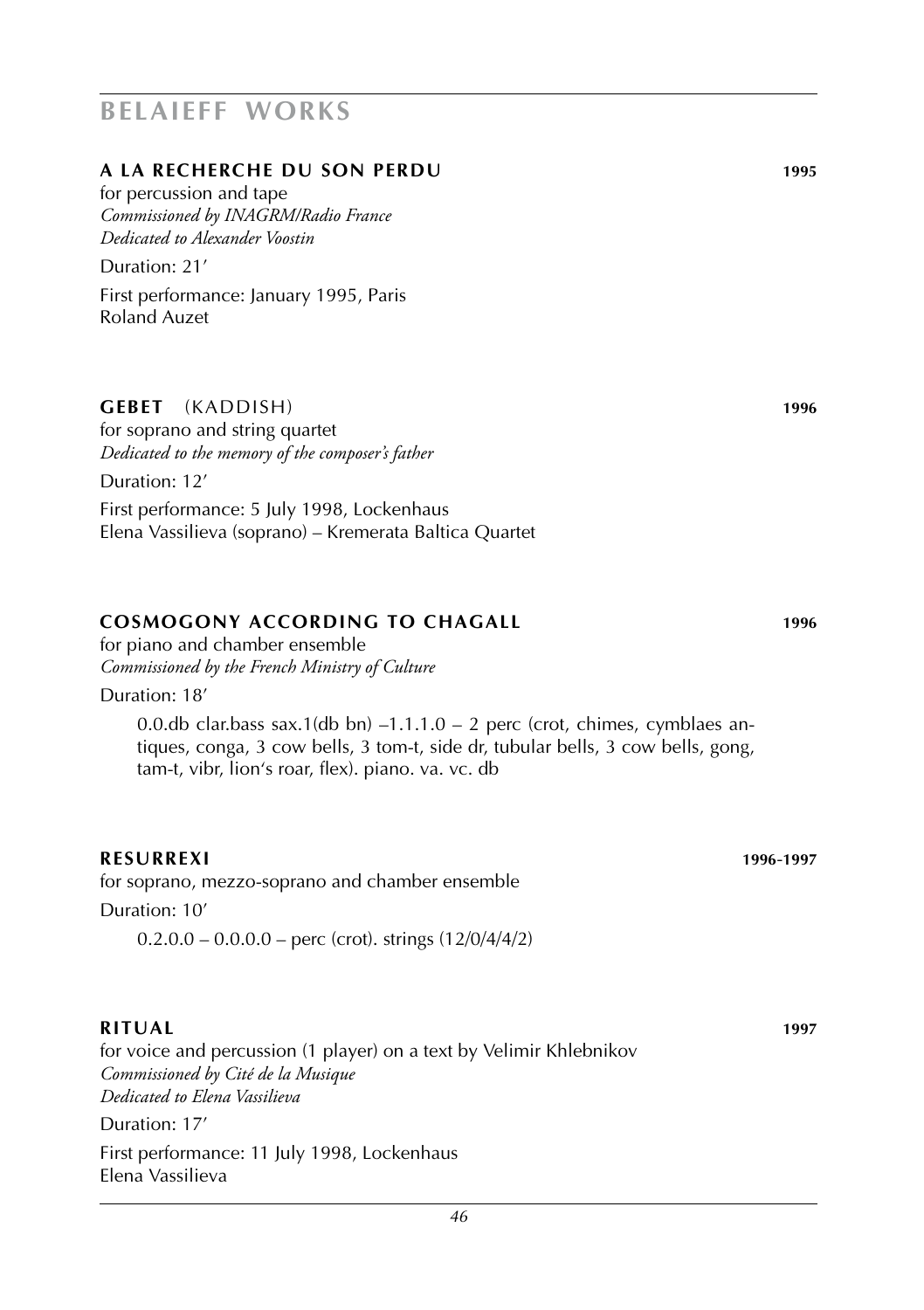#### **quasi hamlet 1997**

for soprano and three players (vocalises) *Dedicated to Ensemble 'That'*

Duration: 5'

soprano (also: shaman dr, side dr, quika, Jew's harp, sirene) – player II (fl, db, sirene) – player III (timp, chimes, 4 cow bells, 4 bongos, 4 tom-t, 4 temple bl, vibr, steel plate, megaphone, mouth organ) – player (acc, bass dr) – player 5 (db, bamboo, lion's roar, 2 hunting whistles)

#### **blissFUI MUSIC 1997**

for violoncello and chamber orchestra *Dedicated to the memory of Alexander Kharitonov*

Duration: 15'

 $0.0.0.0 - 2.0.0.0 - 1$  perc (Indian chimes, crot, 3 gongs, temple gong, plate bells, vibr). wind chimes. piano. strings (6/0/3/3/1)

First performance: 23 June 1997, Seattle

David Geringas (violoncello) – New European Strings – Dmitri Sitkovetsky (conductor)

#### **praise 1998**

for four male voices and church bells *Commissioned by and dedicated to Hilliard Ensemble*

Duration: 24'

First performance: 6 May 2000, Speyer Hilliard Ensemble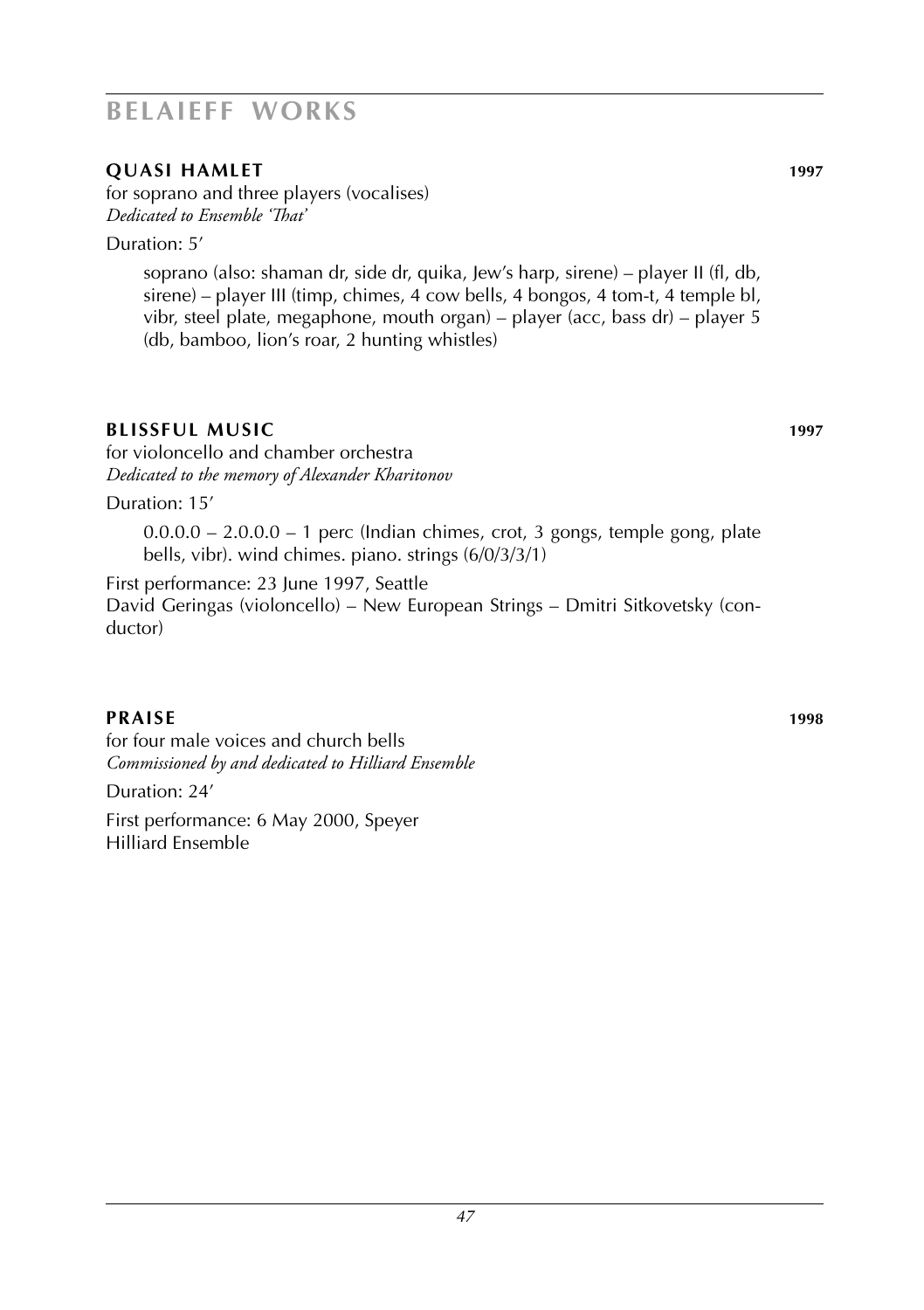#### **ritual ii 1998**-**1999**

for four saxophones, percussion, piano and strings *Commissioned by Orchester der Stadt Heidelberg*

- *1*. Misteria
- *2*. Landscape I
- *3*. A round-dance of Night
- *4*. Landscape II
- *5*. Vacuum

Duration: 21'

0.0.soprano sax. alto sax. tenor sax. baritone sax  $-0.0.0.0 -$  timp. perc (tgl, crot, 3 cow bells, 4 bongos, temple bl, 4 tom-t, rototom, drums, bass dr, cym, 2 gongs, Javanese gong, water gong, tam-t, vibr, marimba, swanee whistle, flex, lion's roar, 4 anvils, megaphone) piano. strings (12/0/4/4/2)

First performance: 26 January 2000, Heidelberg

Raschèr Saxophone Quartet – Heidelberg Philharmonic Orchestra – Thomas Kalb (conductor)

#### **pro -kofiev et contra -kofiev 1999**

for wind ensemble *Commissioned by Nederlands Blazers Ensemble* Duration: 7'

0.2.2.2 – 2.0.0.0 – perc (side dr, cym, water gong, lion's roar, whistle, sirene) First performance: 11 January 2000, Amsterdam Nederlands Blazers Ensemble

*48*

#### **before thy throne 1999**

for violin and percussion *Commissioned by Vevey Festival Dedicated to Julien Perrier*

Duration: 7'

First performance: 28 March 2000, Vevey Isabelle Faust (violin) – Edgar Gugeis (percussion)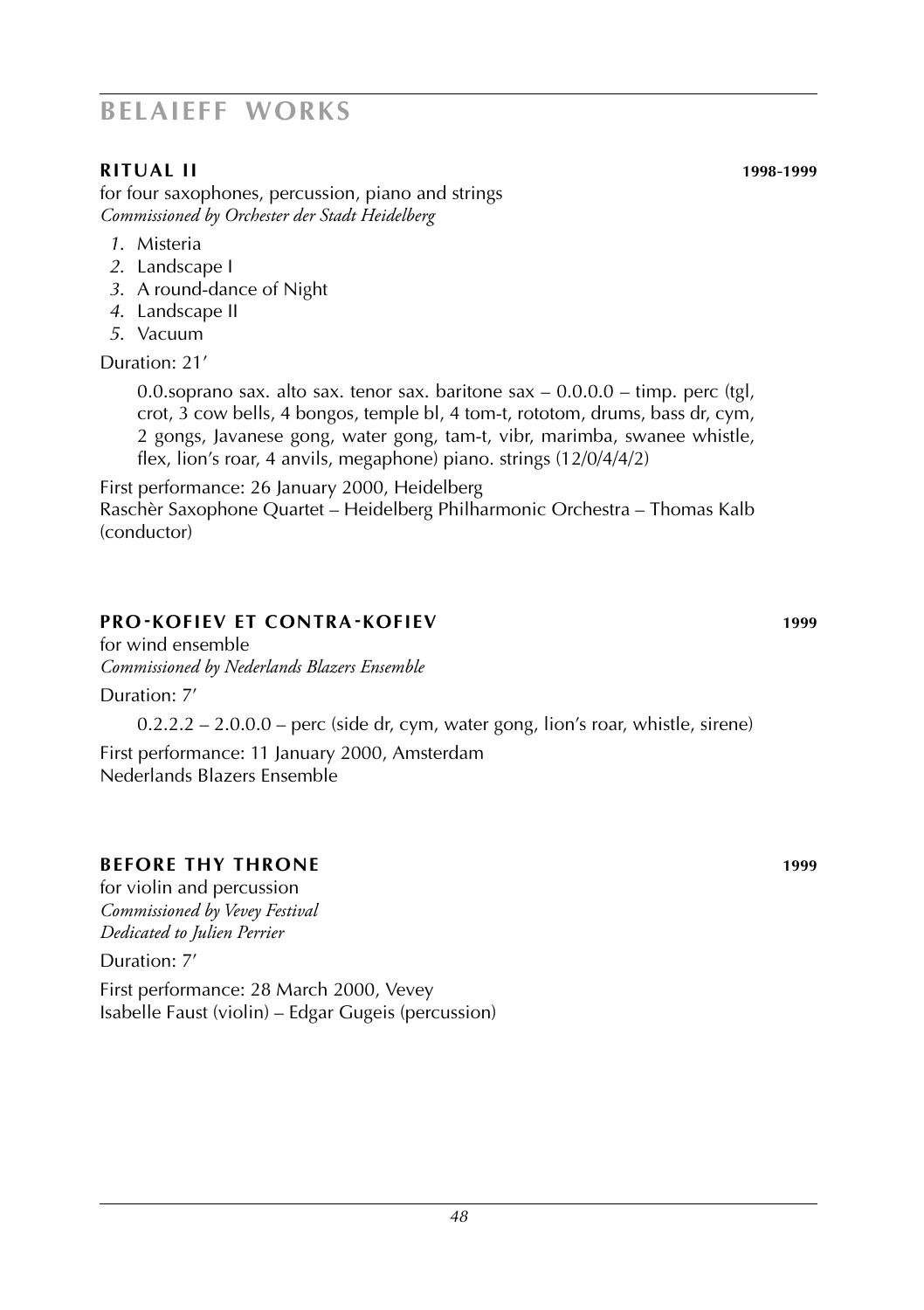#### **canzonetti 2000**

for baritone and piano on texts by Alexander Pushkin and Fyodor Tyuchev *Commissioned by Vevey Festival Dedicated to Lionel Erpelding*

Duration: 9'

First performance: 12 May 2000, Heidelberg Lionel Erpelding (baritone) – Alexander Raskatov (piano)

#### **fünf minuten aus dem leben von w.a.m. 2000**

(not a 'not-turno') for violin, percussion and strings *Commissioned by Kremerata Baltica Dedicated to Gidon Kremer* Duration: 5'

perc (crot, wind chimes). strings (3/0/4/2/1)

First performance: 2000, Seville Kremerata Baltica – Gidon Kremer (conductor)

#### **voices of a frozen land 2001**

for seven folk singers, wind ensemble and percussion on Russian folk texts (in Russian)

*Dedicated to Dmitri Pokrovsky and the Nederlands Blazers Ensemble Commissioned by the Nederlands Blazers Ensemble*

- *1*. Solenne
- *2*. Con molto ritmo
- *3*. Lento, quasi rubato
- *4*. Chiaro, ampio
- *5*. Vivo leggiero
- *6*. Lento, lontano
- *7*. Estatico

Duration: 25'

1(picc).2(cor anglais).4(*Eb* clar, bass clar, db clar).2(db bn) – 2.0.1.0 – timp. 3 perc (tgl, crot, 4 cym, 3 cow bells, 2 bongos, 2 congas, temple bl, wood bl, 2 tom-t, side dr, tenor dr, swanee whistle, tubular bells, steel bell, 3 Chines gongs, temple gong, byan-yun, quika, chang, vibr, marimba, marimbula). db (five-stringed)

First performance: 19 April 2001, Amsterdam Elena Vassilieva and Ensemble – Nederlands Blazers Ensemble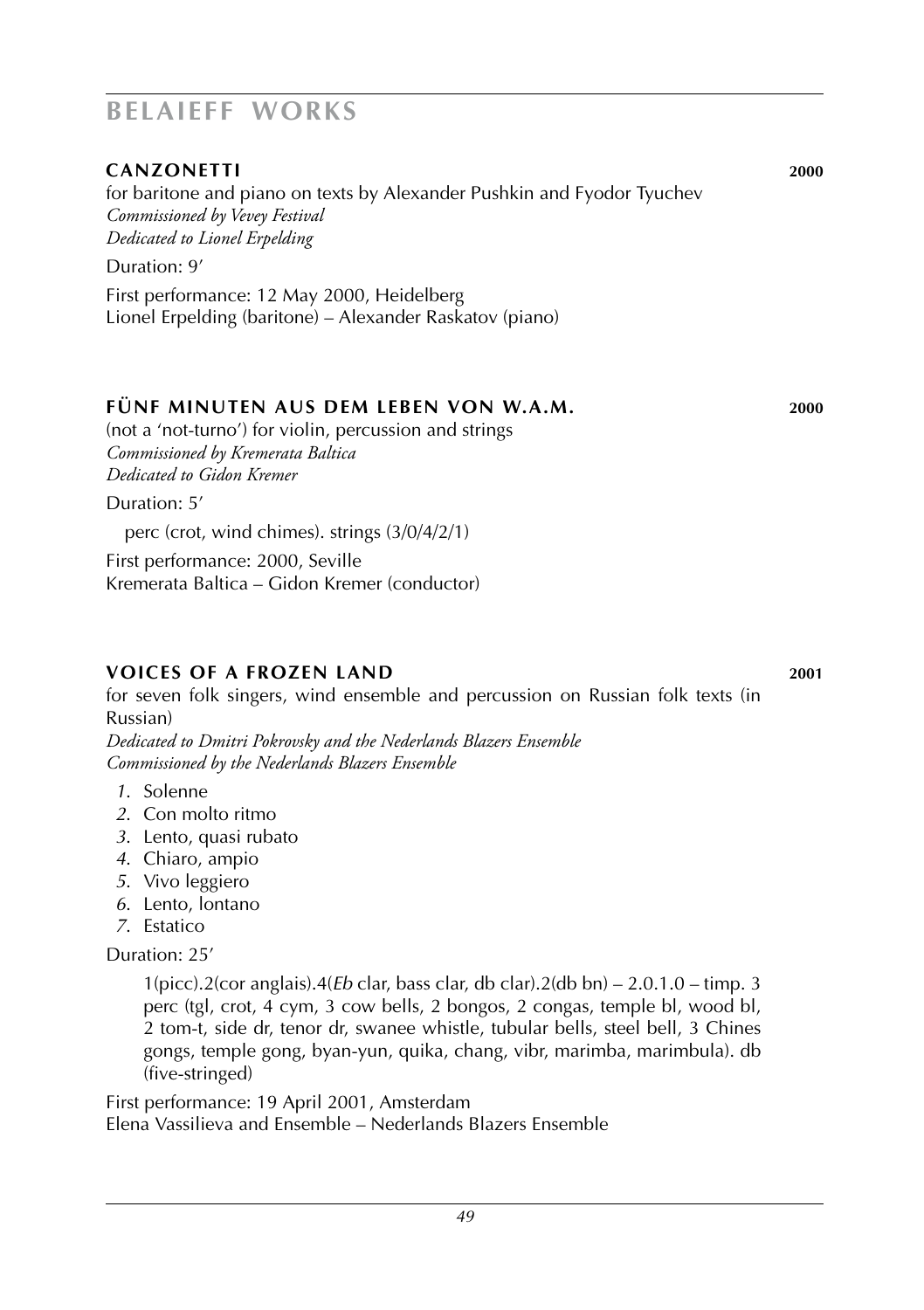#### **in nomine 2001**

for eight singers, wind ensemble and percussion (in Russian) *Commissioned by the Nederlands Blazers Ensemble*

Duration: 7'

soprano solo. 4 female voices (with hand bells). 3 male voices (with hand bells) – 1.0.4(*Eb* clar, bass clar, db clar).0 – 2.1.1.0 – 3 perc (crot, side dr, vibr, church bells, tubular bells, steel bells, tam-t). el.guit. el.bass

First performance: 19 April 2001, Amsterdam Elena Vassilieva and ensemble – Nederlands Blazers Ensemble

#### **the season's digest 2001**

for violin, prepared piano, percussion and strings after Pyotr Tchaikovsky's 'The Seasons', Op. 37a *Commissioned by Kremerata Baltica Dedicated to Gidon Kremer and Kremerata Baltica*

- *1*. January: At the Fireside
- *2*. February: Carnival
- *3*. March: Song of the Lark
- *4*. April: Snowdrop
- *5*. May: Starlight Nights
- *6*. June: Barcarolle
- *7*. July: Song of the Reaper
- *8*. August: The Harvest
- *9*. September: The Hunt
- *10*. October: Autumn Song
- *11*. November: Troika Ride
- *12*. December: Christmas

Duration: 20'

2 perc (timp, fan and wind chimes, tgl, crot, flex, swanne whistle, tempelbl, cym, temple gong, water gong, bells, marimba), piano, strings (6/5/4/3/2) – tape

First performance: May 2001, Istanbul Gidon Kremer (violin) – Kremerata Baltica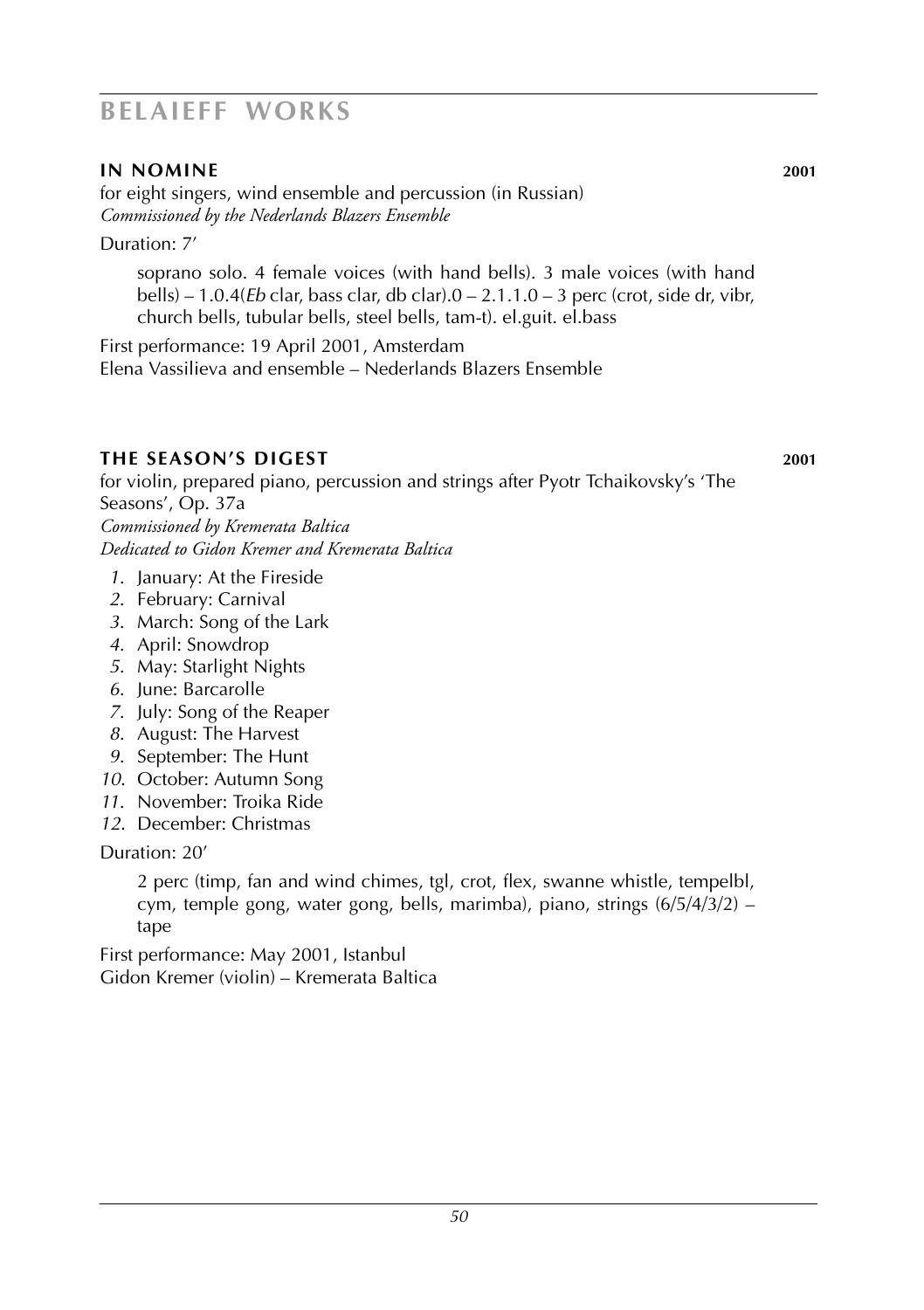#### **the last freedom 2001**

for mixed choir and orchestra on liturgical texts (in Hebrew, Latin and Ancient Slavonic) and texts by Dmitri Prigov (in Russian) *Cocommissioned by Amsterdam Concertgebouw and Schönberg Ensemble Dedicated to Schönberg and ASKO Ensembles and Reinbert de Leeuw*

- §A. (Funebre I)
- *1*. Elokhaj ...
- §B. (Funebre II)
- *2*. Requiem aeternam ...
- §C. (Funebre III)
- *3*. So svjaymi upokoj
- §D. (Funebre IV)
- *4*. Mizmor ...
- §E. (Funebre V)
- *5*. Lacrimosa
- §F. (Funebre VI)
- *6*. Pkachu i rydayu ...
- §G. (Funebre VII)
- *6*. Libera me

Duration: 33'

0.ob d'amore.0.alto sax/tenor sax.baritone sax/soprano sax.db clar.0 – 2.0.2.0 – 2 perc (trgl, crot, 4 tom-t, 4 bongos, 12 cow bells, tenor dr, bass dr, cym, 3 tam-t, 4 alm gl, vibr, marimba, bells, church bell, plate bells). el.guit. bass guit. strings

First performance: January 2002, Amsterdam Schönberg and ASKO Ensembles – Cappella Amsterdam – Reinbert de Leeuw (conductor)

#### **abgesang 2002**

for marimba *Dedicated to Yuri Kholopov* Duration: 4'

First performance: September 2002, Moscow Yuri Kholopov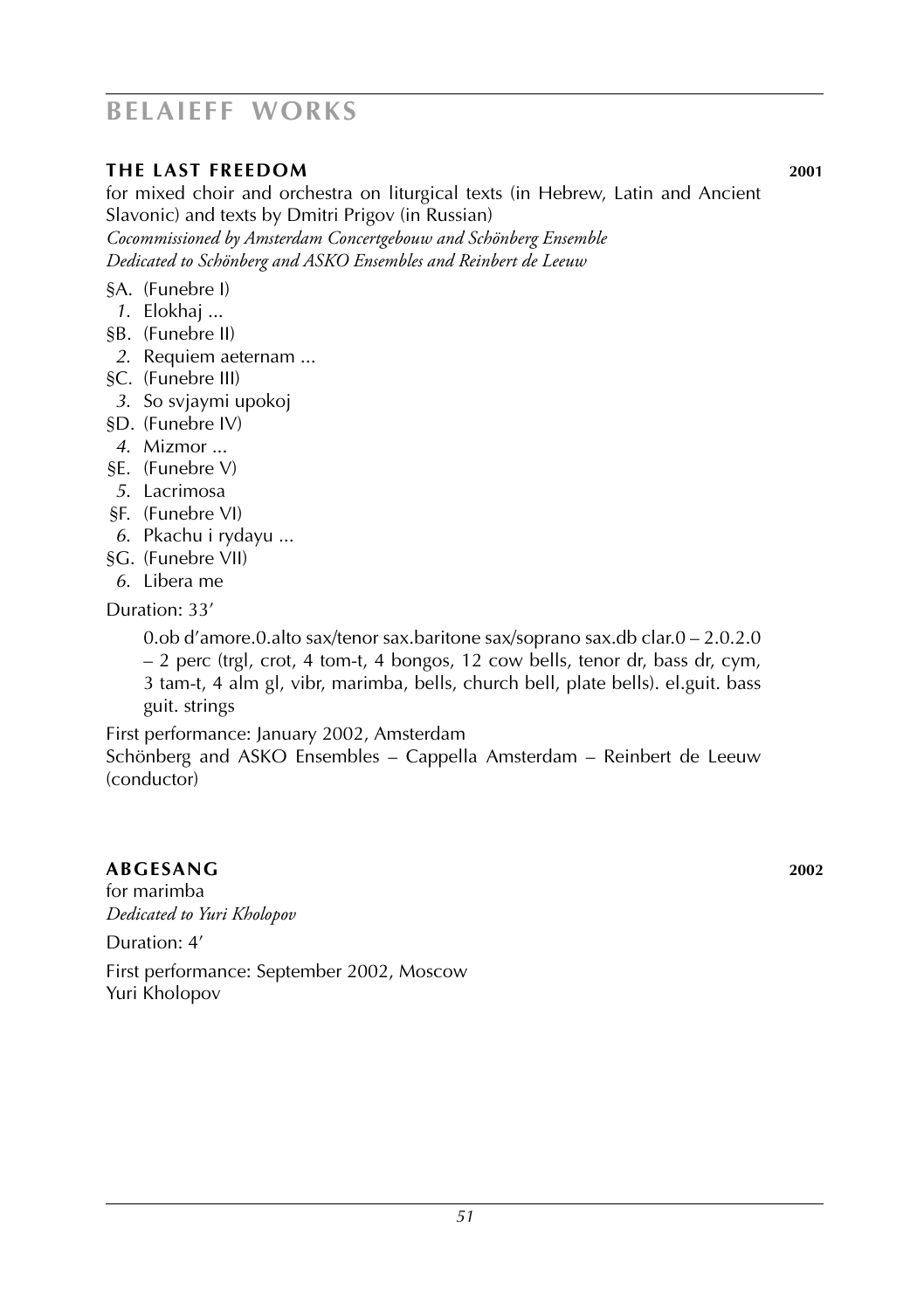#### **Put – Path – chemin – weg 2002**

Concerto for viola and orchestra (in memoriam Dmitri Shostakovich) *Commissioned by Moscow Mariinsky Theatre Dedicated to Yuri Bashmet and Valery Gergiev*

- *1*. Con tremito. Moderato
- *2*. Vivo affettuoso
- *3*. Sostenuto. Notturno quasi sognando
- *4*. Con molto ritmo
- *5*. Largo doloroso

Duration: 32'

3(3picc, alto fl).3(cor anglais).3(*Eb* clar, bass clar).3(db bn) – 4.4.4.1 – timp. 3 perc (crot [with bow], 3 cow bells, 2 cow bells, 3 bongos, 6 tom-t, 2 wood bl, 2 wood bl, 2 wood bl, side dr, 2 gongs, Thai gongs, bells, glsp, marimba). harp. cel. piano. strings

First performance: January 2003, Paris Yuri Bashmet (viola) – Mariinsky Theatre Orchestra – Valery Gergiev (conductor)

#### **Angels read your book 2003**

for voice and piano after Gennadi Aigi

Duration: 5'

First performance: May 2003, Gent Elena Vassilieva (soprano) – Ivan Sokolov (piano)

#### **sacred chants** (Obikhod) **2003**

for four male voices and strings on Russian liturgical texts *Commissioned by Hilliard Ensemble and Stuttgarter Kammerochester Dedicated to the composer's son Evgeni*

- *1*. Kaya zhiteyskaya sladost ...
- *2*. Svyatykh lik obrete istochnik ...
- *3*. Nyne ... opushchayeshi ...
- *4*. Blazheny nishchiye dukhom ...
- *5*. Vechnaya pamyat ...

#### Duration: 21'

strings (6/4/4/3/2). hand bell (by the conductor)

First performance: February 2003, Stuttgart

The Hilliard Ensemble – Stuttgarter Kammerorchester – Dennis Russell Davies (conductor)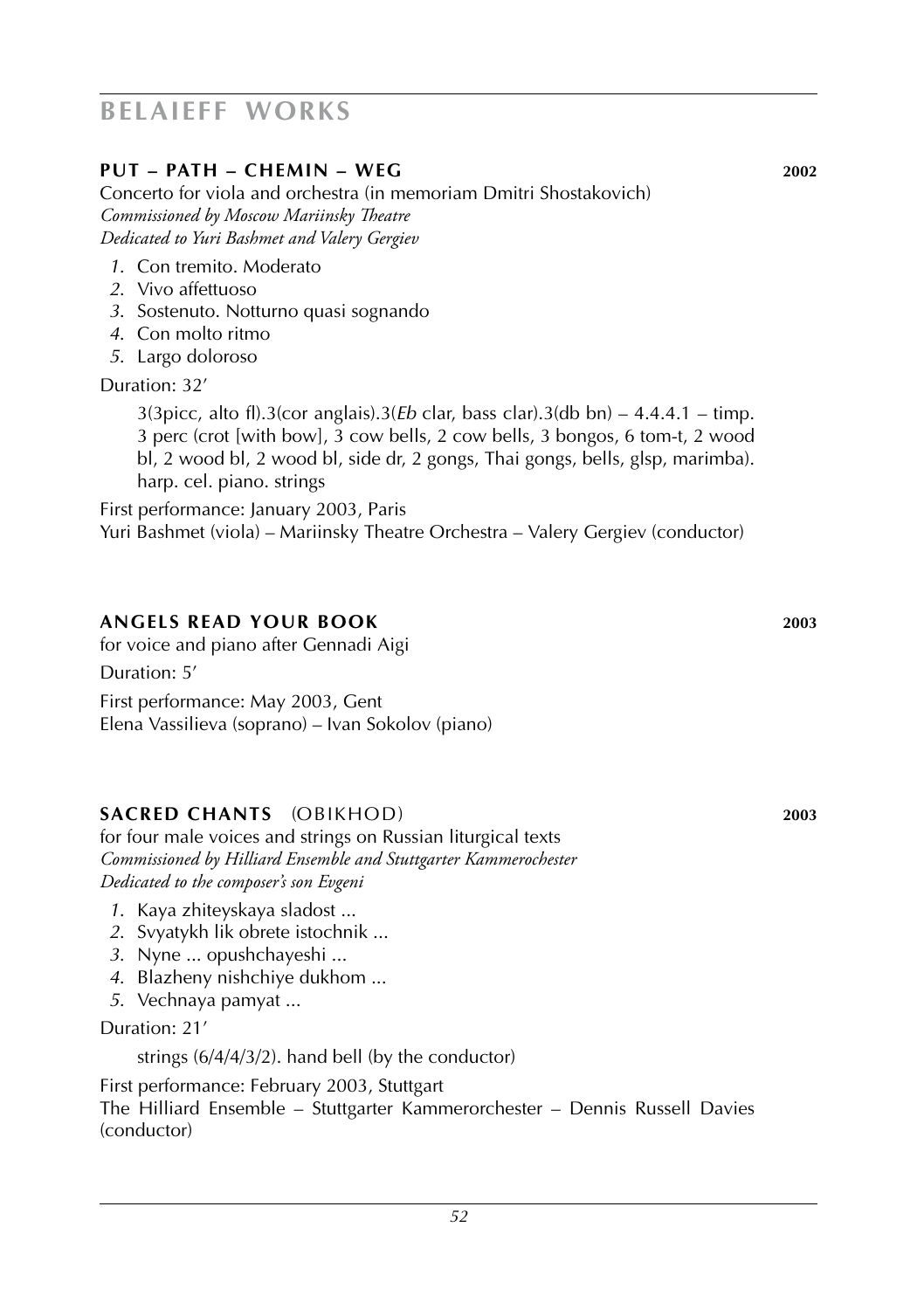#### **there** (Tam) **2004**

for string sextet (2 violins, 2 viole, 2 violoncelli) *Commissioned by Kronberg Academy Dedicated to Elsie Norgaard*

Duration: 17'

First performance: June 2004, Frankfurt Gidon Kremer, Yuri Bashmet and others

#### **swinging the dream pendulum 1998**/**2008**

(traumpendel schwingend) for violin and ensemble *Commissioned by and dedicated to Gidon Kremer and Kremerata Baltica*

- *1*. Des Pendels Wiegenlied
- *2*. Des Vogels Wiegenlied
- *3*. Der Luft Wiegenlied
- *4*. Der Blätter Wiegenlied
- *5*. Des Wassers Wiegenlied
- *6*. Des Lichtes Wiegenlied

Duration: 30'

piano. cel. hpd. strings (12/0/4/4/2)

First performance: 1 October 1999, Bremen Gidon Kremer (violin) – Kremerata Baltica

#### **paradise lost? 1999**/**2008**

for wind ensemble *Commissioned by and dedicated to Bläserensemble Sabine Meyer*

- *1*. O, Wald ...
- *2*. Wo ist der Fluss? Weg geflossen ...
- *3*. Zum Gras: Stykhara-Echo
- *4*. Die Klage der Vögel
- *5*. Das Abendlicht

Duration: 16'

 $0.2.2(2 \text{ basset}$  horns or clar and bass clar.  $3(d \text{b} \text{ bn}) - 2.0.0.0$ 

First performance: 13 March 2000, Heilbronn Bläserensemble Sabine Meyer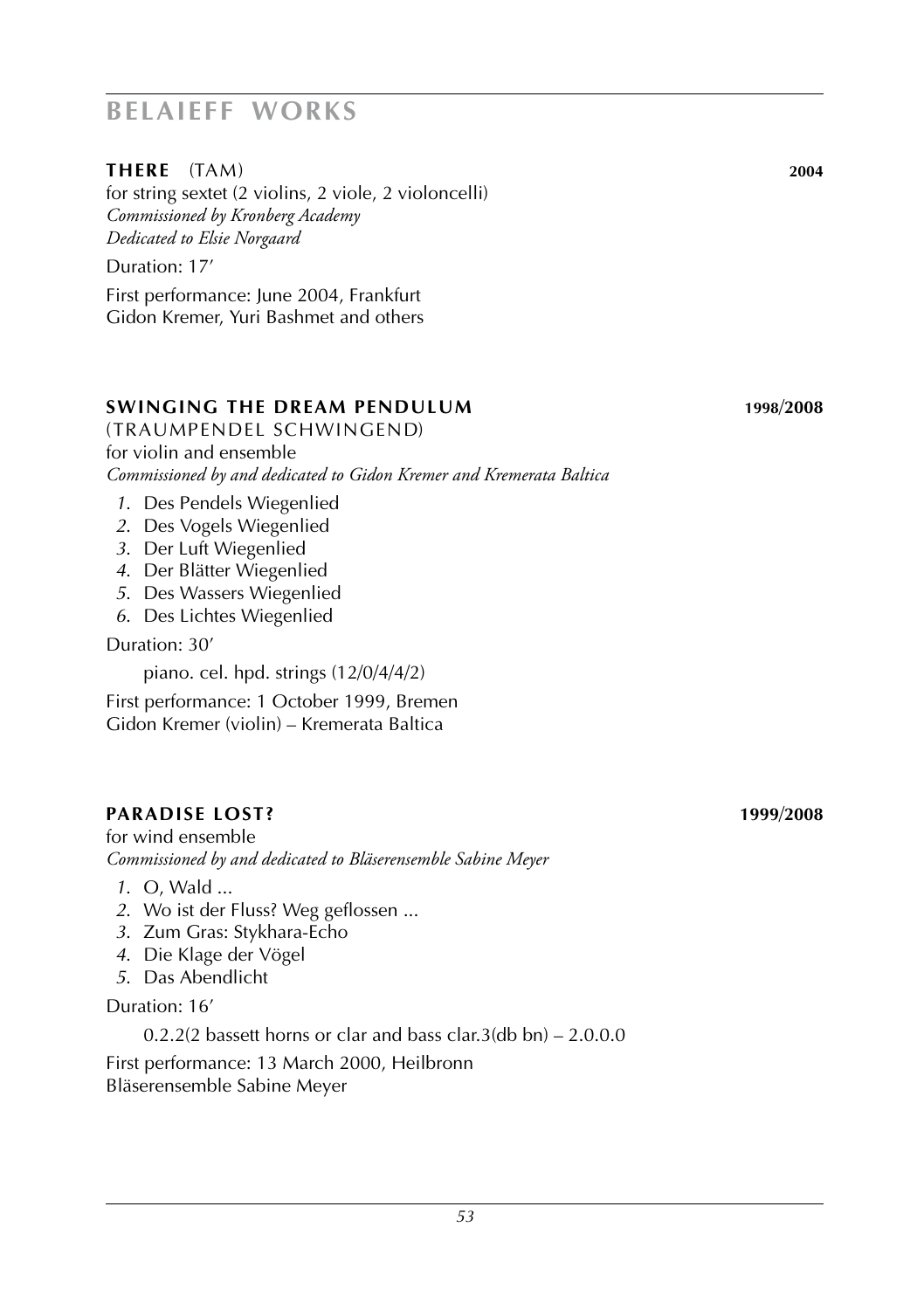**starets siluan** for voice and piano (one performer) Duration: 6'

#### **stikhira**

for two guitars and percussion (two performers) on texts by Ivan Grozny Duration: 11'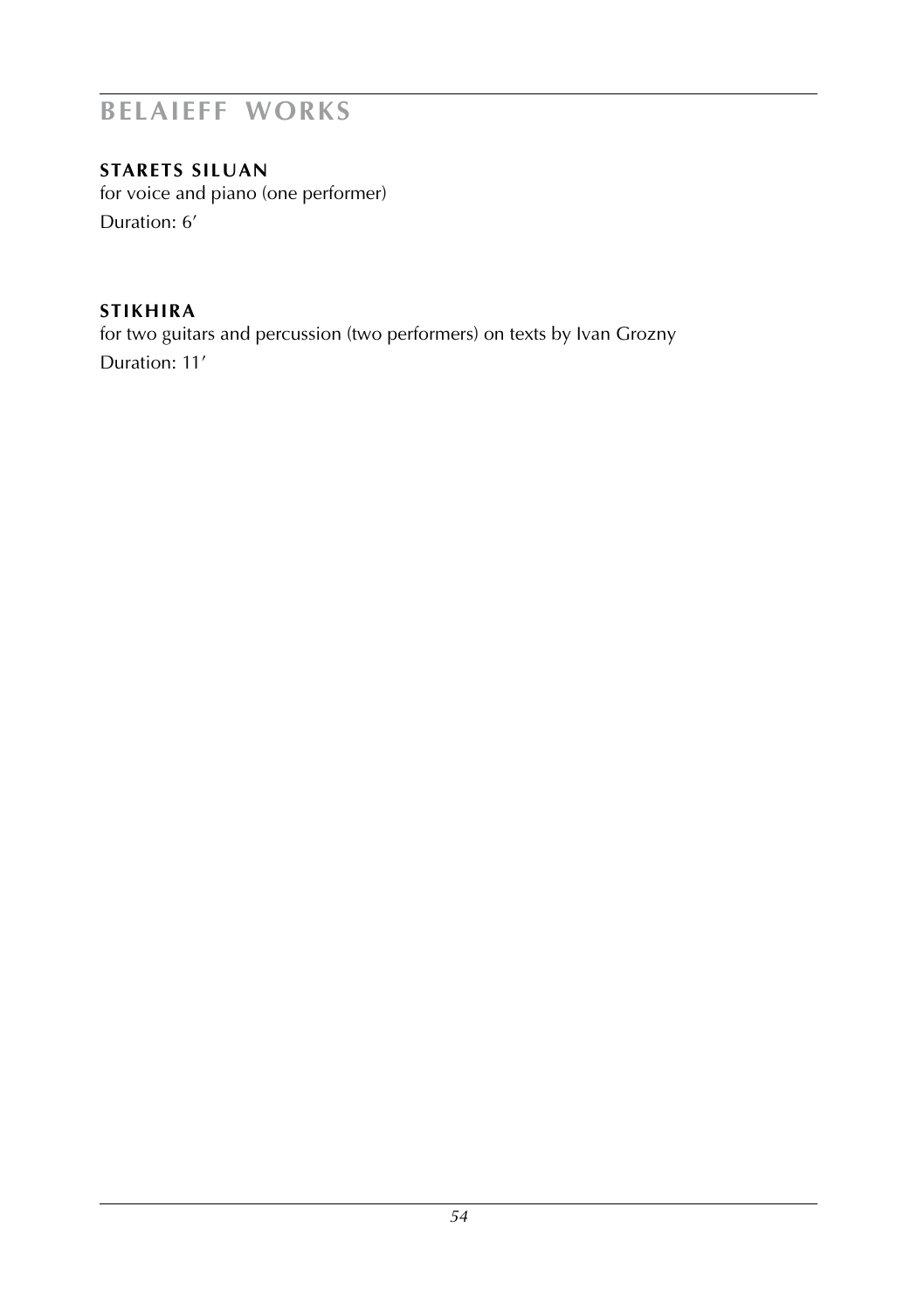### **alphabetical index**

| A la recherche du son perdu conservation de la conservation de la propondie de la propondie de la conservació                                                                                                                        |  |  |  |  |  |  |  |  |  |  |
|--------------------------------------------------------------------------------------------------------------------------------------------------------------------------------------------------------------------------------------|--|--|--|--|--|--|--|--|--|--|
| The Alphabet of Death <b>Election Contract Contract Contract Contract Contract Contract Contract Contract Contract Contract Contract Contract Contract Contract Contract Contract Contract Contract Contract Contract Contract C</b> |  |  |  |  |  |  |  |  |  |  |
|                                                                                                                                                                                                                                      |  |  |  |  |  |  |  |  |  |  |
| Angels Read your Book <b>Superior Contract Contract Contract Contract Contract Contract Contract Contract Contract Contract Contract Contract Contract Contract Contract Contract Contract Contract Contract Contract Contract C</b> |  |  |  |  |  |  |  |  |  |  |

| <b>Chamber Symphony</b> [ROSLAVETS]                                                                                                                                                                                            |
|--------------------------------------------------------------------------------------------------------------------------------------------------------------------------------------------------------------------------------|
|                                                                                                                                                                                                                                |
|                                                                                                                                                                                                                                |
| Commentary on a Vision (1999) (1999) (1999) (1999) (1999) (1999) (1999) (1999) (1999) (1999) (1999) (1999) (1999) (1999) (1999) (1999) (1999) (1999) (1999) (1999) (1999) (1999) (1999) (1999) (1999) (1999) (1999) (1999) (19 |
| Concerto for Oboe and Fifteen Strings And Allen And Allen And Allen And Allen And Allen And Allen And Allen A                                                                                                                  |
|                                                                                                                                                                                                                                |
| Cosmogony According to Chagall According the Cosmogony According to Chagall                                                                                                                                                    |
|                                                                                                                                                                                                                                |
| Credo in Byzantinum and contact the contract of the contract of the state of the state of the state of the state of the state of the state of the state of the state of the state of the state of the state of the state of th |

| A Dog's Heart <b>Election Contract Contract Contract Contract Contract Contract Contract Contract Contract Contract Contract Contract Contract Contract Contract Contract Contract Contract Contract Contract Contract Contract </b> |  |  |  |  |  |  |  |  |  |  |  |
|--------------------------------------------------------------------------------------------------------------------------------------------------------------------------------------------------------------------------------------|--|--|--|--|--|--|--|--|--|--|--|
|                                                                                                                                                                                                                                      |  |  |  |  |  |  |  |  |  |  |  |
|                                                                                                                                                                                                                                      |  |  |  |  |  |  |  |  |  |  |  |

| Eco perpetuo vertere e conserva e conserva e conserva e conserva e 43 |  |  |  |  |  |  |  |  |  |  |  |  |  |  |  |  |
|-----------------------------------------------------------------------|--|--|--|--|--|--|--|--|--|--|--|--|--|--|--|--|
|                                                                       |  |  |  |  |  |  |  |  |  |  |  |  |  |  |  |  |

| Farewell from the Birds of Passage Adventual Constitution of the 44                                                                                                                                                            |  |
|--------------------------------------------------------------------------------------------------------------------------------------------------------------------------------------------------------------------------------|--|
| Four Bagatelles expressions and contact the contract of the contract of the contract of the contract of the contract of the contract of the contract of the contract of the contract of the contract of the contract of the co |  |
|                                                                                                                                                                                                                                |  |
| Fünf Minuten aus dem Leben von W.A.M.                                                                                                                                                                                          |  |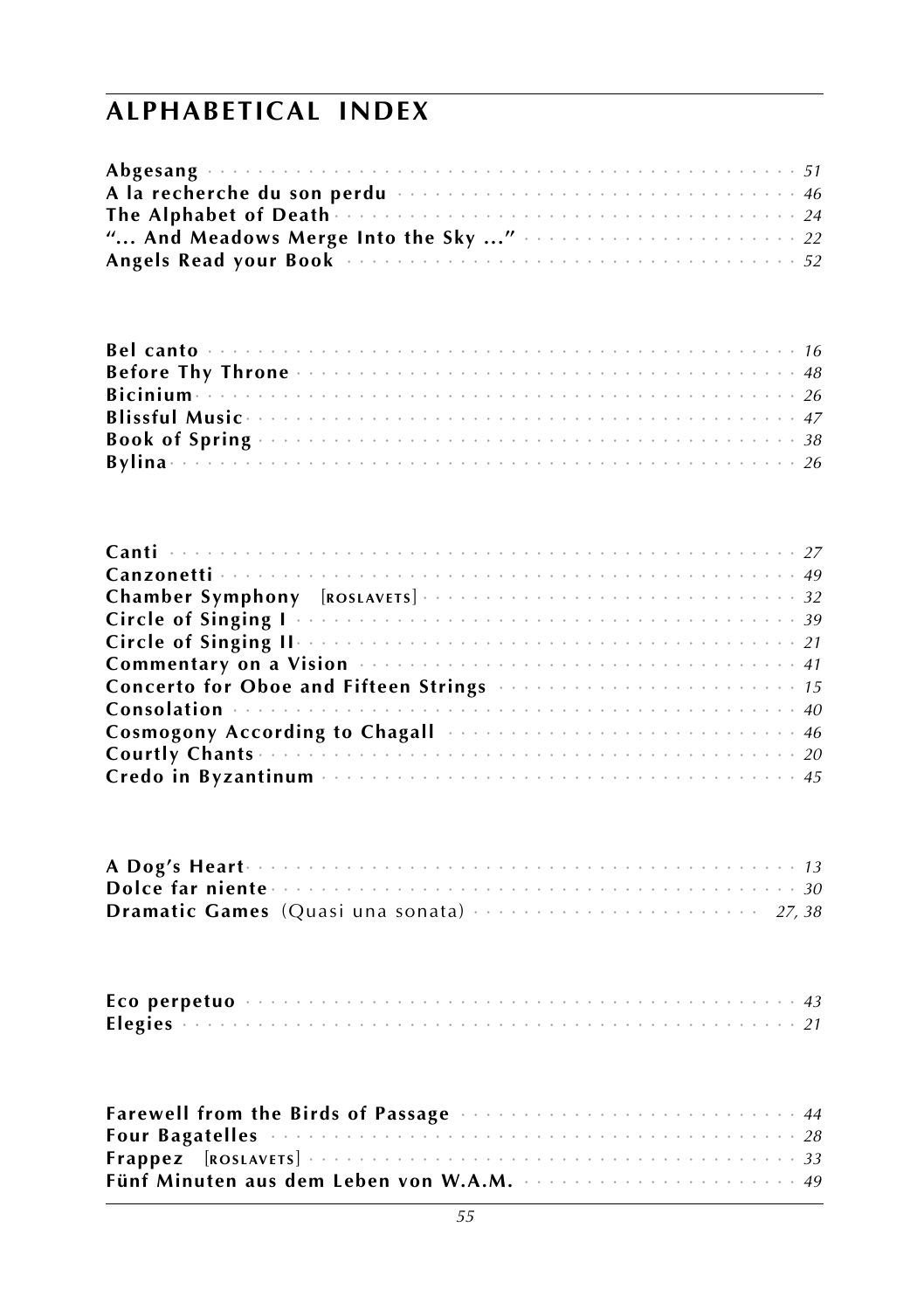## **ALPHABETICAL INDEX**

| Green Mass entertainment and the contract of the contract of the contract of the contract of the contract of the contract of the contract of the contract of the contract of the contract of the contract of the contract of t |  |  |  |  |  |  |  |  |  |  |  |  |  |  |  |  |  |
|--------------------------------------------------------------------------------------------------------------------------------------------------------------------------------------------------------------------------------|--|--|--|--|--|--|--|--|--|--|--|--|--|--|--|--|--|

| In Memory of Alexander Blok [ROSLAVETS] And Alexander 23 and Memory of Alexander Blok [ROSLAVETS] |  |  |  |  |
|---------------------------------------------------------------------------------------------------|--|--|--|--|
|                                                                                                   |  |  |  |  |
|                                                                                                   |  |  |  |  |
| Invitation to a Concert <b>Exetence Concernation</b> 28, 38                                       |  |  |  |  |
|                                                                                                   |  |  |  |  |
| " I Will See a Rose at the End of the Path "                                                      |  |  |  |  |

| Kyrie eleison werden die die staat verschieden verwendet verwendet zu einen der alle eine staat die staat verwendet verwendet verwendet verwendet verwendet verwendet verwendet verwendet verwendet verwendet verwendet verwen |  |  |  |  |  |  |  |  |  |  |  |  |  |  |  |  |
|--------------------------------------------------------------------------------------------------------------------------------------------------------------------------------------------------------------------------------|--|--|--|--|--|--|--|--|--|--|--|--|--|--|--|--|

| Litania <i>interesteral construction</i> and the set of the set of the set of the set of the set of the set of the set of the set of the set of the set of the set of the set of the set of the set of the set of the set of the se |  |  |  |  |  |  |  |  |  |  |  |  |  |  |  |
|-------------------------------------------------------------------------------------------------------------------------------------------------------------------------------------------------------------------------------------|--|--|--|--|--|--|--|--|--|--|--|--|--|--|--|
|                                                                                                                                                                                                                                     |  |  |  |  |  |  |  |  |  |  |  |  |  |  |  |

| Madrigal in Metal expressions are served to the contract the served of the Metal extension of the Madrid School                                                                                                                      |  |
|--------------------------------------------------------------------------------------------------------------------------------------------------------------------------------------------------------------------------------------|--|
|                                                                                                                                                                                                                                      |  |
| Miss Byzantina $\cdots$ and $\cdots$ is a set of the set of the set of the set of the set of the set of the set of the set of the set of the set of the set of the set of the set of the set of the set of the set of the set of th  |  |
|                                                                                                                                                                                                                                      |  |
|                                                                                                                                                                                                                                      |  |
|                                                                                                                                                                                                                                      |  |
|                                                                                                                                                                                                                                      |  |
| Mysterium magnum <b>System Contract Contract Contract Contract Contract Contract Contract Contract Contract Contract Contract Contract Contract Contract Contract Contract Contract Contract Contract Contract Contract Contract</b> |  |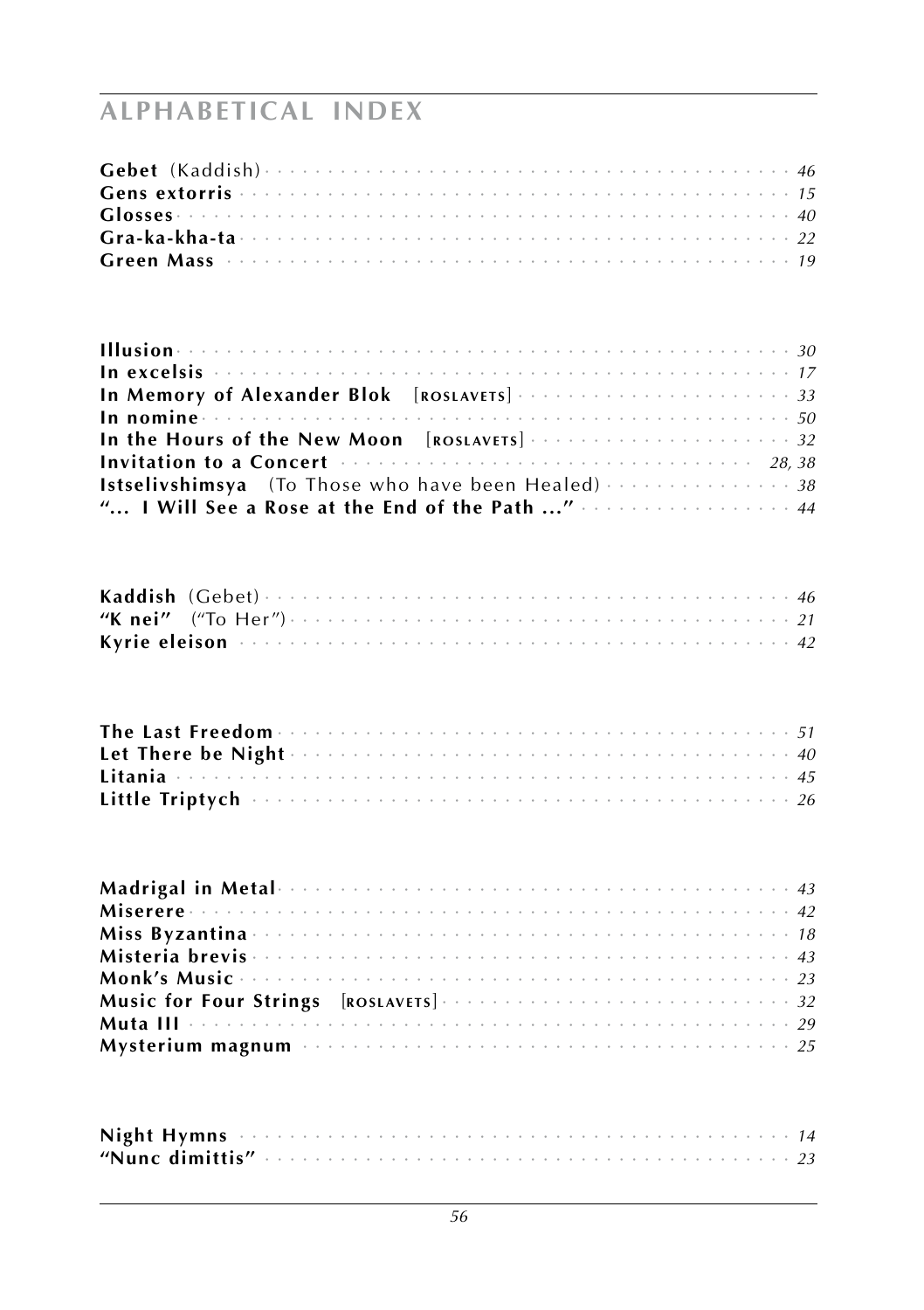## **alphabetical index**

| Pas de deux conservations entre conservation and the conservation of the Pas de deux conservation and the conservation of the conservation of the conservation of the conservation of the conservation of the conservation of |  |  |  |  |  |  |  |  |  |  |  |  |  |
|-------------------------------------------------------------------------------------------------------------------------------------------------------------------------------------------------------------------------------|--|--|--|--|--|--|--|--|--|--|--|--|--|
|                                                                                                                                                                                                                               |  |  |  |  |  |  |  |  |  |  |  |  |  |
|                                                                                                                                                                                                                               |  |  |  |  |  |  |  |  |  |  |  |  |  |
| <b>The Pit and the Pendulum</b> express conservative conservative of the 12                                                                                                                                                   |  |  |  |  |  |  |  |  |  |  |  |  |  |
|                                                                                                                                                                                                                               |  |  |  |  |  |  |  |  |  |  |  |  |  |
| Preludio e fuga in re minore contra contra contra contra e 136                                                                                                                                                                |  |  |  |  |  |  |  |  |  |  |  |  |  |
|                                                                                                                                                                                                                               |  |  |  |  |  |  |  |  |  |  |  |  |  |
| <b>Pro-kofiev et Contra-kofiev</b> contraction of the contract the contract of the <i>A8</i>                                                                                                                                  |  |  |  |  |  |  |  |  |  |  |  |  |  |
|                                                                                                                                                                                                                               |  |  |  |  |  |  |  |  |  |  |  |  |  |
| Put – Path – Chemin – Weg et al. (2003) $52$                                                                                                                                                                                  |  |  |  |  |  |  |  |  |  |  |  |  |  |

| Remembrance of an Alpine Rose <b>contract the Contract of Alpine Rose</b> contract the contract of 28 |  |  |  |  |  |  |  |  |  |  |  |  |  |  |  |
|-------------------------------------------------------------------------------------------------------|--|--|--|--|--|--|--|--|--|--|--|--|--|--|--|
|                                                                                                       |  |  |  |  |  |  |  |  |  |  |  |  |  |  |  |
|                                                                                                       |  |  |  |  |  |  |  |  |  |  |  |  |  |  |  |
|                                                                                                       |  |  |  |  |  |  |  |  |  |  |  |  |  |  |  |

| <b>The Season's Digest</b> environment is a series of the season's <b>SO</b>                                   |
|----------------------------------------------------------------------------------------------------------------|
|                                                                                                                |
| Seven Stages of 'Hallelujah' etterministerational contract the stage of 'Hallelujah' etterministeration of the |
|                                                                                                                |
|                                                                                                                |
| Sonata for Violoncello, Wind Ensemble and Double Bass [PROKOFIEV] 34                                           |
|                                                                                                                |
|                                                                                                                |
| Sonata No. 2 for Viola and Piano [ROSLAVETS] And All Andrew State Mo. 23                                       |
|                                                                                                                |
|                                                                                                                |
| Songs of Sunset (Sonnenuntergangslieder)  45                                                                   |
| Sonnenuntergangslieder (Songs of Sunset)  45                                                                   |